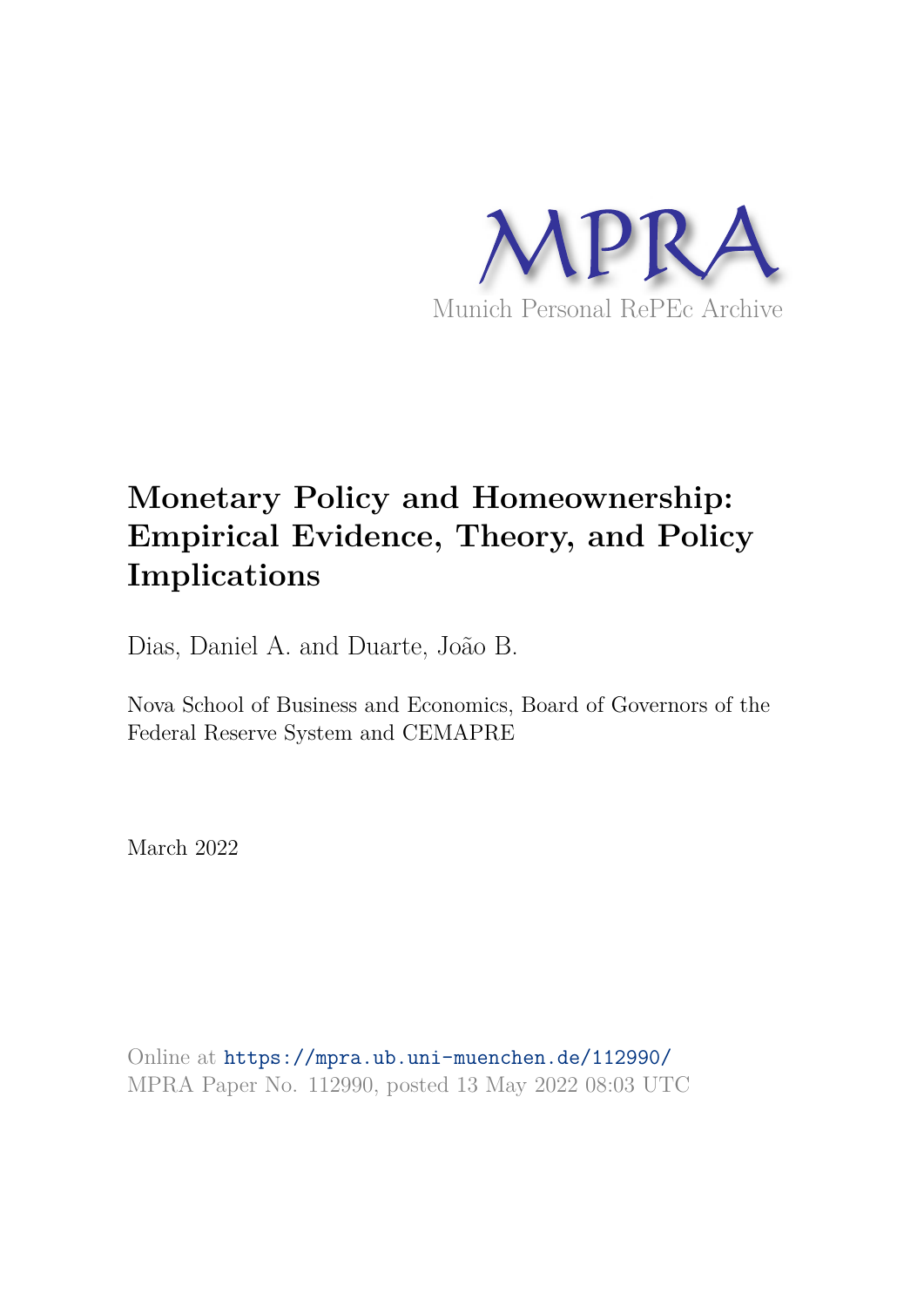# Monetary Policy and Homeownership: Empirical Evidence, Theory, and Policy Implications<sup>∗</sup>

Daniel A. Dias† João B. Duarte‡

May 8, 2022

#### **Abstract**

We show that monetary policy affects homeownership decisions and argue that this effect is an important and overlooked channel of monetary policy transmission. We first document that monetary policy shocks are a substantial driver of fluctuations in the U.S. homeownership rate and that monetary policy affects households' housing tenure choices. We then develop and calibrate a two-agent New Keynesian model that can replicate the estimated transmission of monetary policy shocks to homeownership rates and housing rents. We find that the calibrated model provides an explanation to the "price puzzle" and delivers two important results with policy implications. First, the homeownership decision channel amplifies the redistributive effects of monetary policy, with contractionary shocks benefiting more outright homeowners and disadvantaging more renters and homeowners with a mortgage. Second, a monetary authority that reacts to a price index that includes housing rents generates excess house price, rents, and output volatility and larger real effects.

*JEL classification codes*: E31, E43, R21.

*Keywords*: Monetary policy; Homeownership; Housing rents and housing prices; Inflation dynamics; Housing tenure choice; "Price puzzle".

†Board of Governors of the Federal Reserve System and CEMAPRE. Email: daniel.dias@frb.gov.

<sup>∗</sup>This paper is a major revision of Jo˜ao B. Duarte's job market paper, Duarte and Dias (2015), titled "Housing and Monetary Policy in the Business Cycle: What do Housing Rents have to Say?". The authors thank, without implicating, Chris Sims, Kurt Mitman, Giancarlo Corsetti, Randall Wright, Adrien Auclert, Harald Uhlig, Stephen Parente, Dan Bernhardt, Minchul Shin, Geoffrey Hewings, Mark Wright, Alejandro Justiniano, Leonardo Melosi, Lawrence Christiano, Marco Bonomo and various participants at various seminar series for helpful suggestions and discussions. This research was supported by the Paul Boltz Fellowship and the UIUC campus research board with an Arnold O. Beckman Research Award. The views in this paper are solely the responsibility of the authors and should not be interpreted as reflecting the views of the Board of Governors of the Federal Reserve System or of any other person associated with the Federal Reserve System. All errors are our own.

<sup>‡</sup>Nova School of Business and Economics. Email: joao.duarte@novasbe.pt.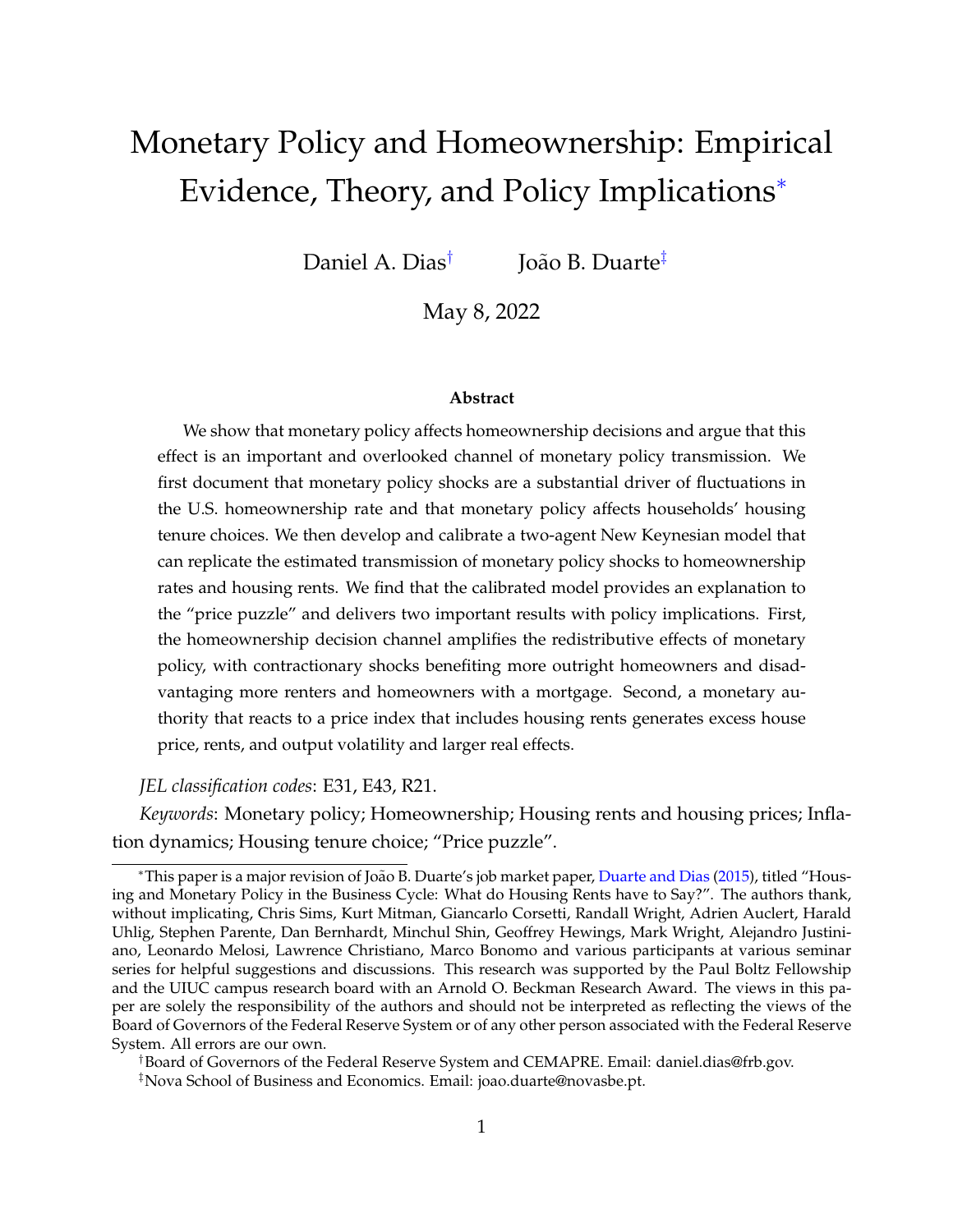# **1 Introduction**

*"Like others, I think the recent inflation data are moderately encouraging. I continue to see risks. If you're not satiated with risks, I'll add one more, which is that if the housing market really weakens and people go back to renting, we could get the same phenomenon that we saw last year, by which rents are driven up and we get an effect working through shelter costs. So I agree with those who still view the risk to inflation as being tilted to the upside."*

*—* Ben Bernanke*, Meeting of the Federal Open Market Committee on August 7, 2007*

Does monetary policy play a role in homeownership decisions? If so, does it matter for the transmission of monetary policy? In this paper we address these two questions by empirically showing that monetary policy affects homeownership decisions and by providing model-based evidence that this is an important channel of transmission of monetary policy.

We first show that monetary policy shocks are an important driver of fluctuations in the homeownership rate and that monetary policy affects households' homeownership decisions. Next, we develop a two-agent New Keynesian model with a segmented housing market in which households choose to rent or buy that matches the empirical evidence. Using a calibrated version of this model, we additionally show that the homeownership decision channel substantially affects the transmission of monetary shocks to house prices, rents, and output and that the transmission of monetary policy through this channel amplifies the redistributive effects of monetary policy.<sup>1</sup>

To measure the relative importance of monetary policy shocks for homeownership fluctuations, we use aggregate U.S. data and estimate a proxy structural vector autoregression (SVAR) and a structural vector moving average (SVMA) identifying the monetary policy shocks with the high-frequency external instruments proposed by Jarociński and Karadi  $(2020)$  and Miranda-Agrippino and Ricco  $(2021)$ .<sup>2</sup> With the SVAR we analyze the dynamics effects of monetary policy shocks on the variables included in the model and also estimate the importance of such shocks for variation of the variable. As in previous work, Dias and Duarte (2019), we find that in response to a contractionary monetary policy shock the homeownership rate falls and housing rents increase while house prices decrease.<sup>3</sup> In addi-

<sup>&</sup>lt;sup>1</sup>Throughout the paper we use the terms "homeownership decision channel", "homeownership channel", and "housing tenure choice channel" interchangeably, and in all cases we are referring to the additional effects of monetary policy that occur from households choice between renting or owning the home they live in response to unexpected changes in monetary policy.

<sup>&</sup>lt;sup>2</sup>Both instruments separate the effect on interest rates that is due to pure monetary policy surprises from the effect on interest rates that is due to new information about the Feds view of the economy.

 $^3$ In previous research, Dias and Duarte (2019), we showed that the homeownership rate falls and housing rents increase after a contractionary monetary policy shock, in this paper we expanded on our previous results by showing that they are robust to using a more refined monetary policy instrument and by providing an estimate of the importance of monetary policy shocks for fluctuations in the aggregate homeownership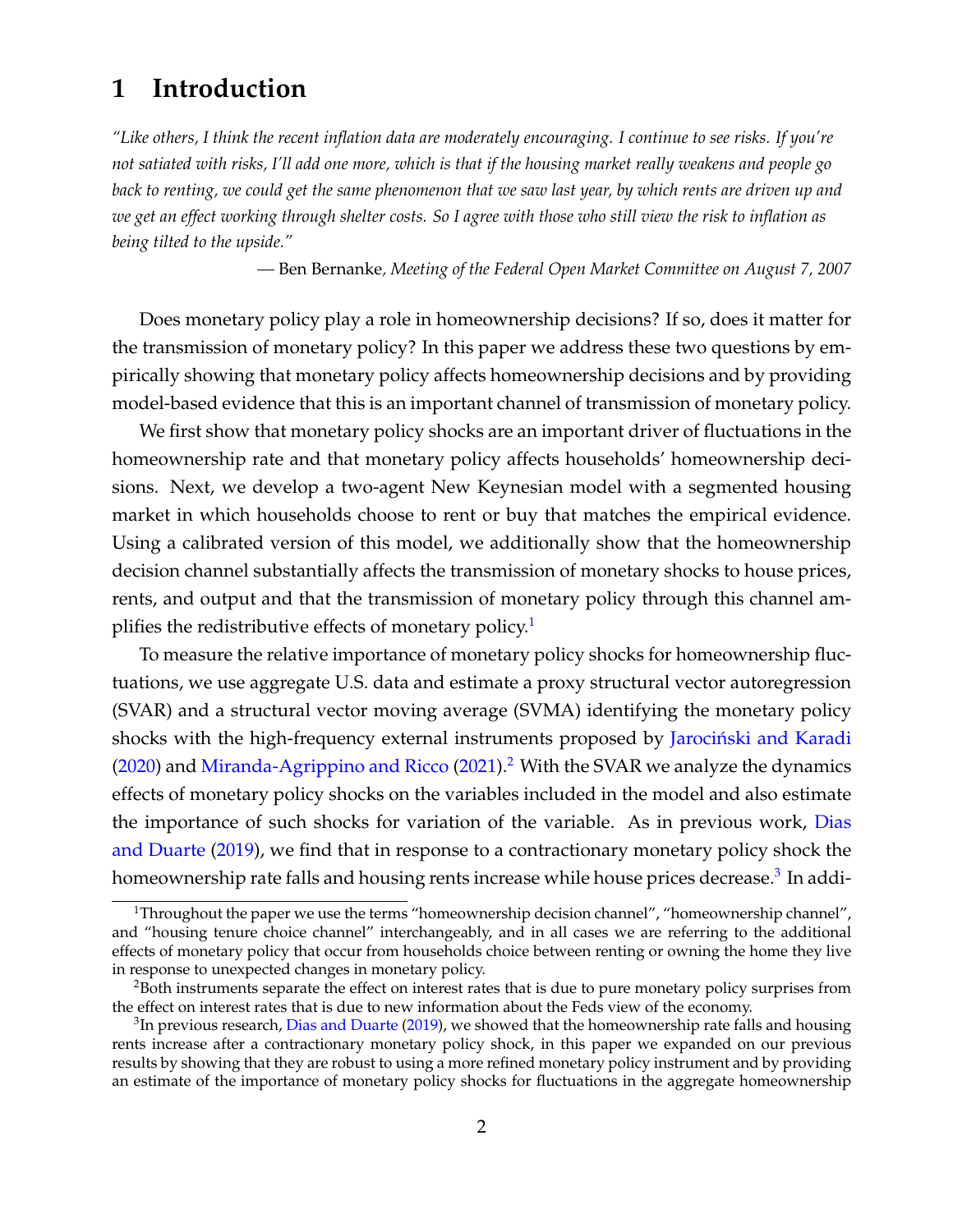tion to the SVAR model, we also estimate an SVMA model because it allows us to estimate an upper and a lower bound for the relative importance of the monetary policy shock for homeownership rate dynamics without assuming invertibility of the model, as shown by Plagborg-Møller and Wolf (2021a). Using this methodology, we find that monetary policy shocks are an important driver of fluctuations in the aggregate rate of homeownership in the United States, accounting for as much as 34% of the long-run variation of this variable.

We then resort to the American Housing Survey (AHS) microdata to provide empirical evidence that monetary policy affects homeownership decisions at the household level and that it affects housing supply for rental and ownership. At the household and housing unit levels, we estimate simple logit models in which the dependent variable measures transition from renting to owning or from owning to renting. We find that in response to a 25 basis points contractionary policy shock, the rate of transition from renting to homeownership falls by about 15% and the rate of transition from homeownership to renting increases by 2.1%. At the same time, in response to the same contractionary monetary policy shock, the rate of transition of housing units from rental to ownership declines by 1% and rate of transition of housing units from ownership to rental increases by 3.4%. When looking at the two sides of the housing market, the relative demand for and the relative supply of rental units, we find that the response of the relative supply of rental units to a monetary policy shock is insufficient to meet the change in the relative demand for rental units to the same monetary policy shock.

To account for our empirical findings, we propose a standard two-agent New Keynesian model extended with a homeownership decision margin and adjustment costs on the relative supply of housing for renting *vis-a-vis* owning. These two additional features of the proposed model generate the key mechanism behind the channel of monetary policy transmission that operates through homeownership decisions. This mechanism is as follows. A positive interest rate surprise increases the cost of borrowing to finance a house purchase. A higher cost for purchasing a house incentivizes the marginal borrower to rent instead of owning. From a housing demand perspective, as more borrowers switch to renting, the aggregate demand for renting rises driven through this extensive margin adjustment. At the same time, from a housing supply perspective, landlords observing higher rents respond by investing in housing stock for renting. However, because of adjustment costs, the supply of rental housing responds less than proportionally to the increase in demand for renting. As a consequence, housing rents may increase in equilibrium. One feature of this model is that it can generate a temporary increase in measures of inflation like the consumer price index (CPI) or personal consumption expenditures (PCE) price index fol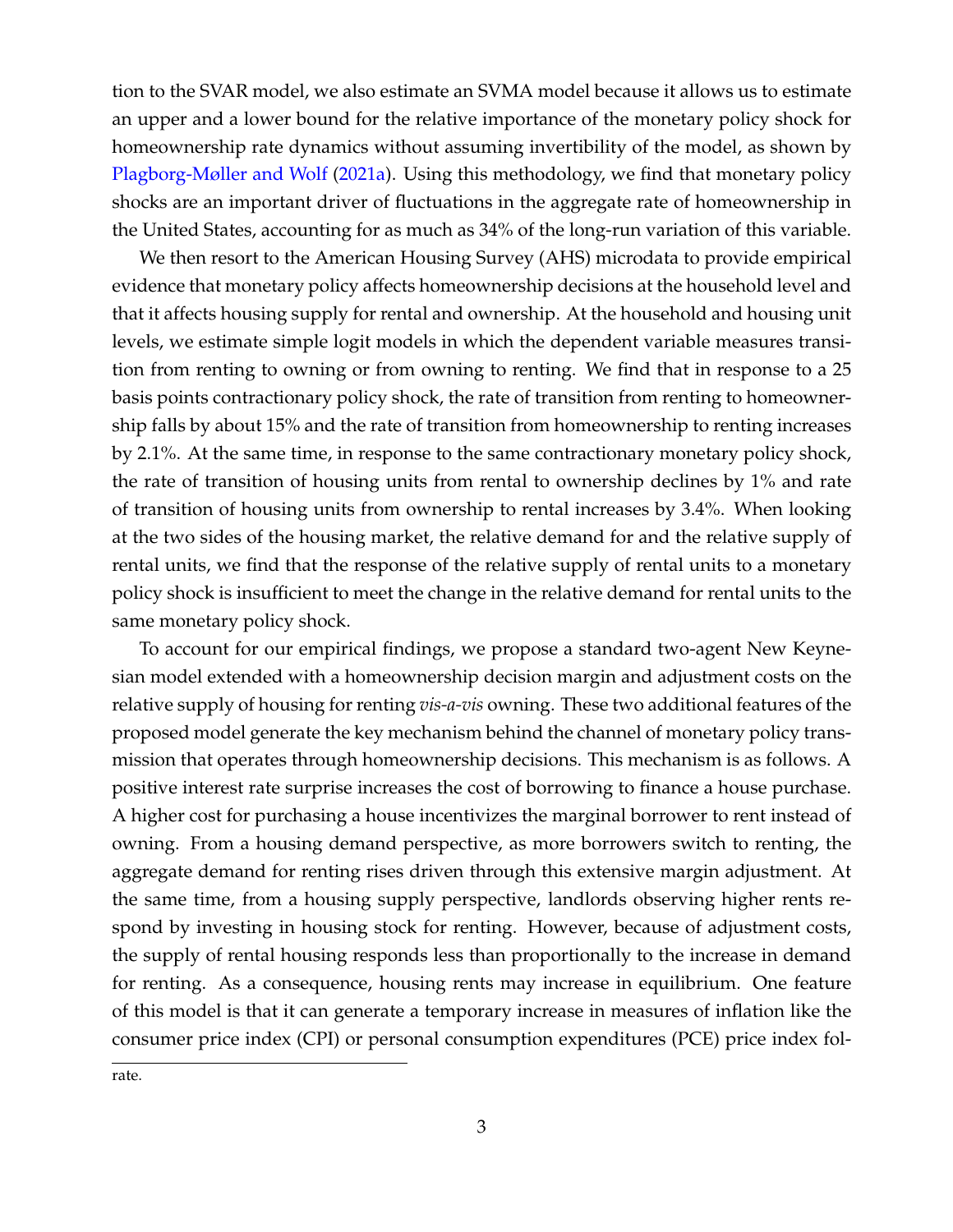lowing a contractionary monetary policy shock, a result that is known in the literature as the "price puzzle" (Sims (1992)). This temporary increase of the CPI or PCE occurs when the increase in rents due to a contractionary monetary shock is large enough to offset the decline in the price of the other goods and services included in these measures of inflation.

We calibrate the model to match a set of data moments related to long-run dynamics. We then evaluate the model by comparing its impulse response functions to the untargeted empirical counterpart obtained from the proxy SVAR and find that the calibrated model matches well the empirical results concerning the monetary transmission to the selected variables. We additionally show that for the model to match the empirical findings it must both have a housing tenure choice margin and a segmented housing market. Without one of these two features, the response of housing rents would be the opposite of what we find in the data.

The calibrated model is then used to show that the new homeownership channel of monetary policy transmission we uncover in this paper has important implications for monetary policy. We find that monetary policy shocks generate redistribution between homeowners with a mortgage and renters by affecting the price-to-rent ratio. We also find that borrowers (homeowners with a mortgage and renters) are worse-off when facing contractionary monetary policy shocks relative to savers (outright homeowners and landlords). The reason is that borrowers face increased costs to finance a house purchase and higher rents, and savers, by owning the housing stock for renting, benefit from higher house rents revenue. The existence of redistributive effects between savers and borrowers from monetary policy is well known, but we show in the paper that these effects are amplified by the homeownership channel of monetary policy. As such, a monetary authority that wishes to balance its goals of price stability and maximum employment with social welfare should take the results in this paper in consideration when setting monetary policy.

Moreover, we find that the homeownership channel of transmission of monetary policy has implications for how central banks respond to measured inflation. Namely, we find that a monetary authority that reacts to price indexes that include housing rents, such as the consumer price index (CPI) or the personal consumption expenditures index (PCE), generates more house price, rents, and output volatility and larger real effects than a monetary authority that targets a measure of inflation without housing costs. Because the response of housing rents to monetary policy shocks goes in the opposite direction of all other nominal final goods prices, the CPI (or the PCE) falls less than actual inflation. By using the CPI (or the PCE) as a measure of inflation, the interest rate adjustment towards the steady state is slower than otherwise would need to be if the monetary authority were responding to measures of inflation that exclude rents/shelter. This happens because the monetary au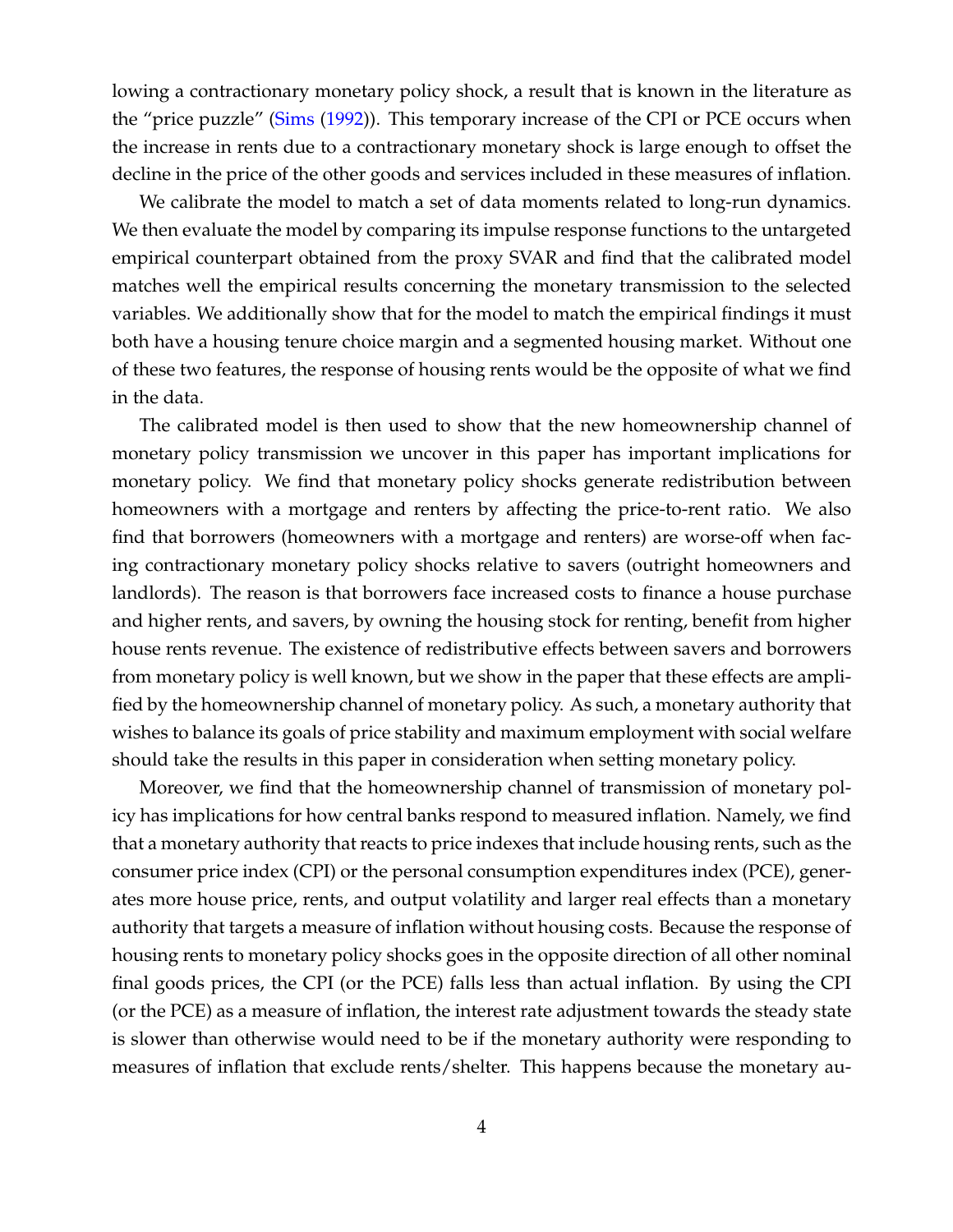thority needs to be more aggressive to push down the apparently more persistent inflation when measured by the CPI. Hence, targeting the CPI leads to higher volatility in the economy and larger output losses than when the monetary authority targets inflation measures that exclude housing costs.

The rest of the paper is organized as follows: in section 2 we discuss our results in light of existing literature and how we contribute to it; in section 3 we provide empirical evidence on the effect of monetary policy on the level of aggregate homeownership and on the effect of monetary policy on the decision to own or rent; in section 4 we present a model that can account for the main empirical patterns shown in section 3; in section 5 we describe the calibration of the model and compare the results obtained with the model with the empirical results obtained in  $3$ ; in section 6 we present the results on interest rate transmission, on the redistributive implications, and the consequences for monetary policy; in section 7 we provide some concluding remarks.

## **2 Related Literature and Contribution**

The paper contributes to three large strands of the literature: the literature on monetary policy transmission, the literature on housing and macroeconomics, and the literature on the determinants of housing tenure choices. We contribute to the literature on monetary policy transmission by introducing and studying a new channel of monetary policy - the homeownership decision channel of monetary policy.<sup>4</sup> The literature on channels of transmission of monetary policy is extensive and very dynamic, with new channels being frequently identified. As summarized in Mishkin (1996), the more *traditional* channels of monetary policy include the interest rate channel, the exchange rate channel, the equity price channel, and the credit channel. More recently, however, new channels have been identified. Examples of these more *novel* channels of monetary policy are the risk-taking channel (examples of papers discussing this channel include Jiménez et al. (2014), Bruno and Shin (2015), and Morais et al. (2019)), the deposits channel (Drechsler et al. (2017)), and the floating rate channel (examples of papers discussing this channel include Garriga et al. (2017), Ippolito et al. (2018)).

There has also been recent work linking monetary policy transmission to features of the housing market, and our paper is mainly related to this area of the literature. For instance, using the Euro Area area as a lab, Corsetti et al. (2021) shows that the strength of monetary transmission strongly correlates with the country's homeownership rate and the

<sup>4</sup>As in Bernanke and Gertler (1995), we think of a transmission channel of monetary policy as being *a set of factors and institutional features of the economy that amplify and propagate conventional interest rate effects*.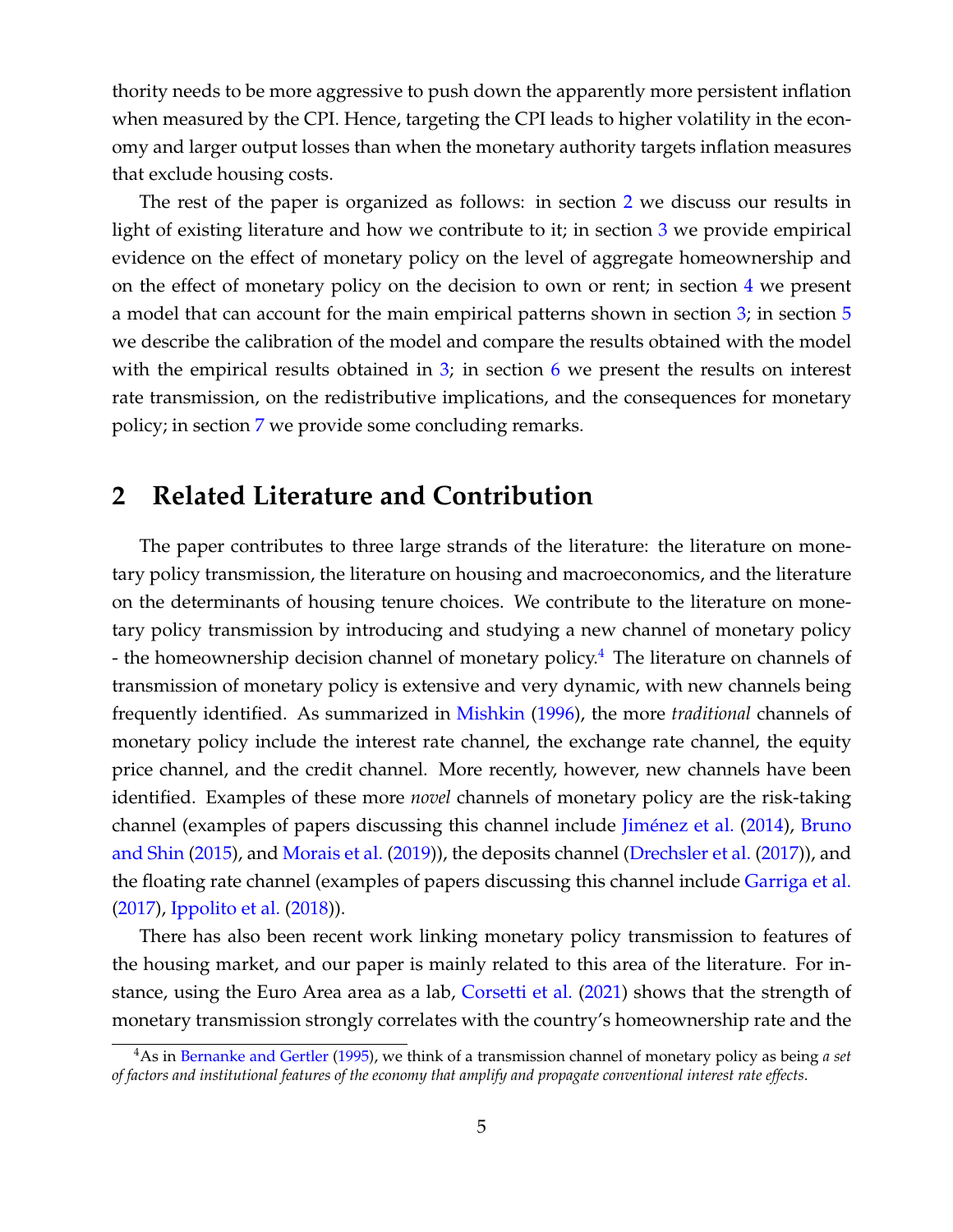fraction of adjustable rate mortgage contracts. Using U.S. data, Beraja et al. (2019) and Eichenbaum et al. (2022) note that the effect of monetary policy in the economy through the refinancing of mortgages, which usually results in mortgage payment savings for borrowers, depends on the distribution of savings in the economy and how much people can save in total by refinancing. The results in these two papers imply that monetary policy is path-dependent, meaning that the effect of today's monetary policy shocks may depend on the history of these shocks. Another implication of these two papers is that the effect of monetary policy through the mortgage refinancing channel is heterogeneous and timevarying, with the potential gains from refinancing varying across agents and over time. Hedlund et al. (2017) model the joint distribution of housing and mortgage debt in the context of a heterogeneous New Keynesian model to study how monetary policy shocks transmit through the housing market. Their main results are that housing prices are relevant for aggregate consumption dynamics. Monetary policy has asymmetric effects on economic activity, with responses to contractionary shocks being stronger than expansionary monetary policy shocks, and that monetary policy is more effective in a high-loan-to-value environment.

In a more empirical contribution, Cloyne et al. (2019) shows that monetary policy transmission at the household level depends on the housing tenure status of the household, with the critical difference coming from the effects on consumption of outright homeowners (those without any mortgage) and of homeowners with a mortgage or renters. We contribute to this literature by showing that monetary policy affects households' tenure choice decisions and that frictions in housing supply for ownership and renting affect the relative price of houses and rents. We show that when monetary policy loosens (tightens), more (less) households move from renting to owning and that fewer (more) households move from owning to renting. This result is consistent with the aggregate homeownership rate increasing (decreasing) after an expansionary (contractionary) monetary policy shock, as shown in previous work (Dias and Duarte (2019)) and confirmed again in the current paper. One consequence of these effects on house prices and rents is that shelter-related expenses, either mortgage payments or rents, change for some households, affecting the income available for consumption of non-shelter goods or services. One noteworthy difference in our work relative to that of Cloyne et al. (2019) is that we that find housing rents increase in response to a contractionary monetary policy shock, while they find that housing rents fall. A possible explanation for this different finding most probably stems from the different datasets used. While they use microdata at the household level, we use aggregate data. This paper focuses on aggregate housing rents because they constitute a significant component of CPI, thus affecting inflation dynamics.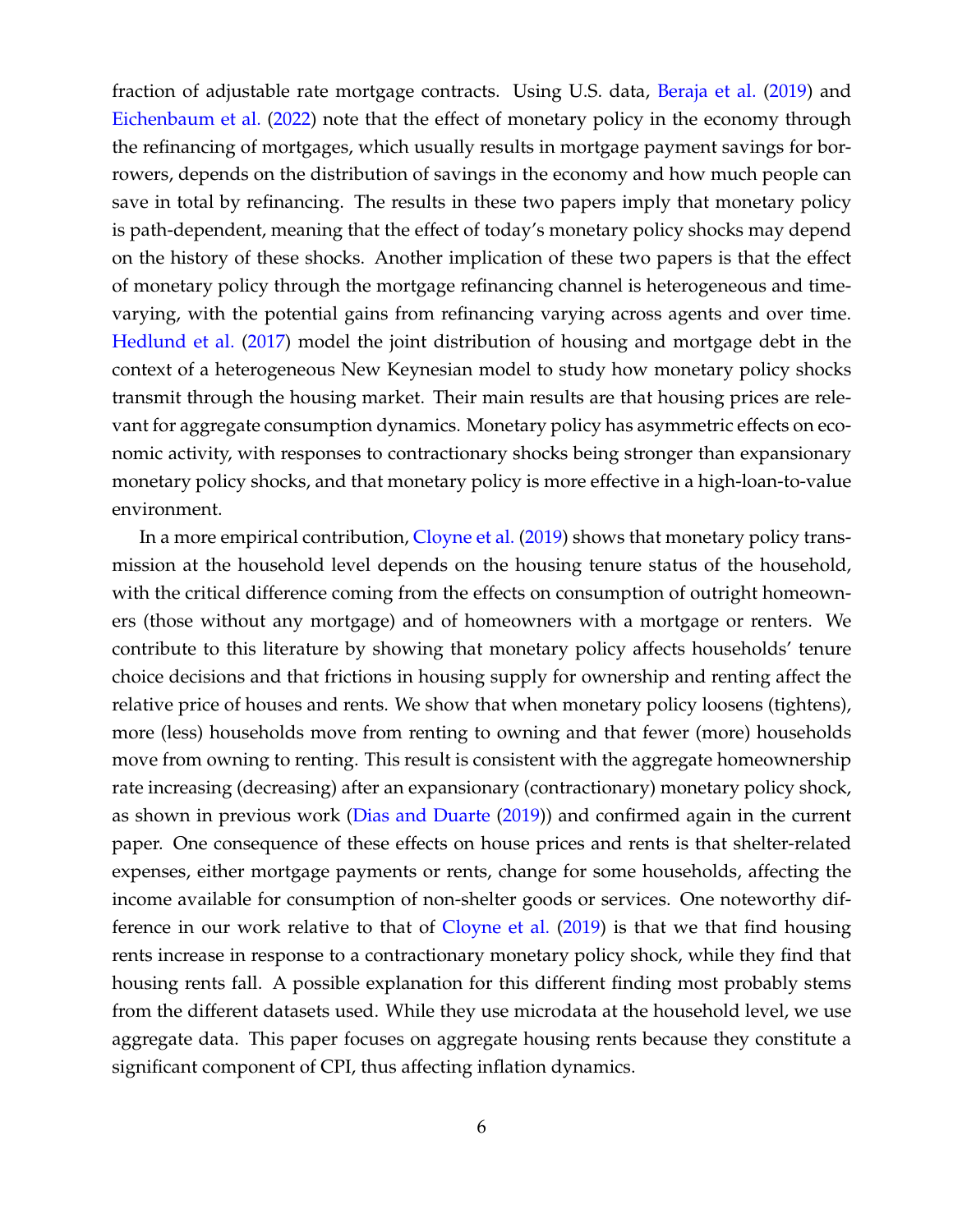We also contribute to the literature on housing and macroeconomics by proposing a model that allows studying the implications of changes in the aggregate level of homeownership for business cycle dynamics. The literature on housing and macroeconomics is also extensive, covering many aspects of how housing interacts with the overall macroeconomy. An excellent summary of this literature is that of Piazzesi and Schneider (2016). Within this literature, our paper is closest to Iacoviello (2005) and Iacoviello and Neri (2010), but with a key difference in how the supply of housing for renting and for ownership is modeled. In terms of the modeling choices we make, our approach is similar to contemporary and separate work by Greenwald  $(2018)^5$  While Greenwald  $(2018)$  focuses on how the structure of the mortgage market influences the propagation of macroeconomic shocks, whereas we are primarily interested in how monetary policy propagates through its effects on housing tenure decisions. Unlike most of the literature on housing and macroeconomics, in our paper we consider a segmented housing market where transaction costs and nominal rigidities prevent the supply of housing for rental and ownership from quickly adjusting to changes in demand.<sup>6</sup> With a segmented housing market, the price of houses in the short run can be different from the discounted value of rents, which means that there may be fluctuations in the house price-to-rent ratio.

In addition to the modeling contribution, we also contribute to the literature on housing and macroeconomics by providing estimates of the importance of monetary policy shocks for fluctuations in the homeownership rate. Using the methodology of Plagborg-Møller and Wolf (2021a), we estimate that monetary policy shocks can account for as much as 34% of the long-run variation in the homeownership rate. To put this value in perspective, Plagborg-Møller and Wolf (2021a) estimate that monetary policy shocks account for close to 0% of the variation in consumer price growth. Our application estimates that monetary policy shocks can account for at most 30% of the variation of consumer price growth, but this result depends on the monetary policy instrument used. Using the Miranda-Agrippino and Ricco (2021) instrument, we find much lower importance of monetary policy shocks for consumer price growth variation, which is more in line with the results in Plagborg-Møller and Wolf (2021a). As such, our results show that monetary policy is likely to be at

 $5T\sigma$  generate a distribution of homeowners and renters, we also embed the household heterogeneity in a single family using the assumption of market completeness within the family. This simplifying assumption was first suggested by Ragot (2018).

 $6$ One paper that also allows for a segmented housing is Sommer et al. (2013). In this paper, the authors carefully model the U.S. housing market to study the effects of fundamentals on house prices and rents. Sommer et al. (2013)' model is richer than ours, but this higher richness comes at the cost of not being as tractable as ours and therefore either impossible or very difficult to use for the analysis of business cycle dynamics. Another paper that shows how segmented housing markets affect housing price dynamics is Greenwald and Guren (2021).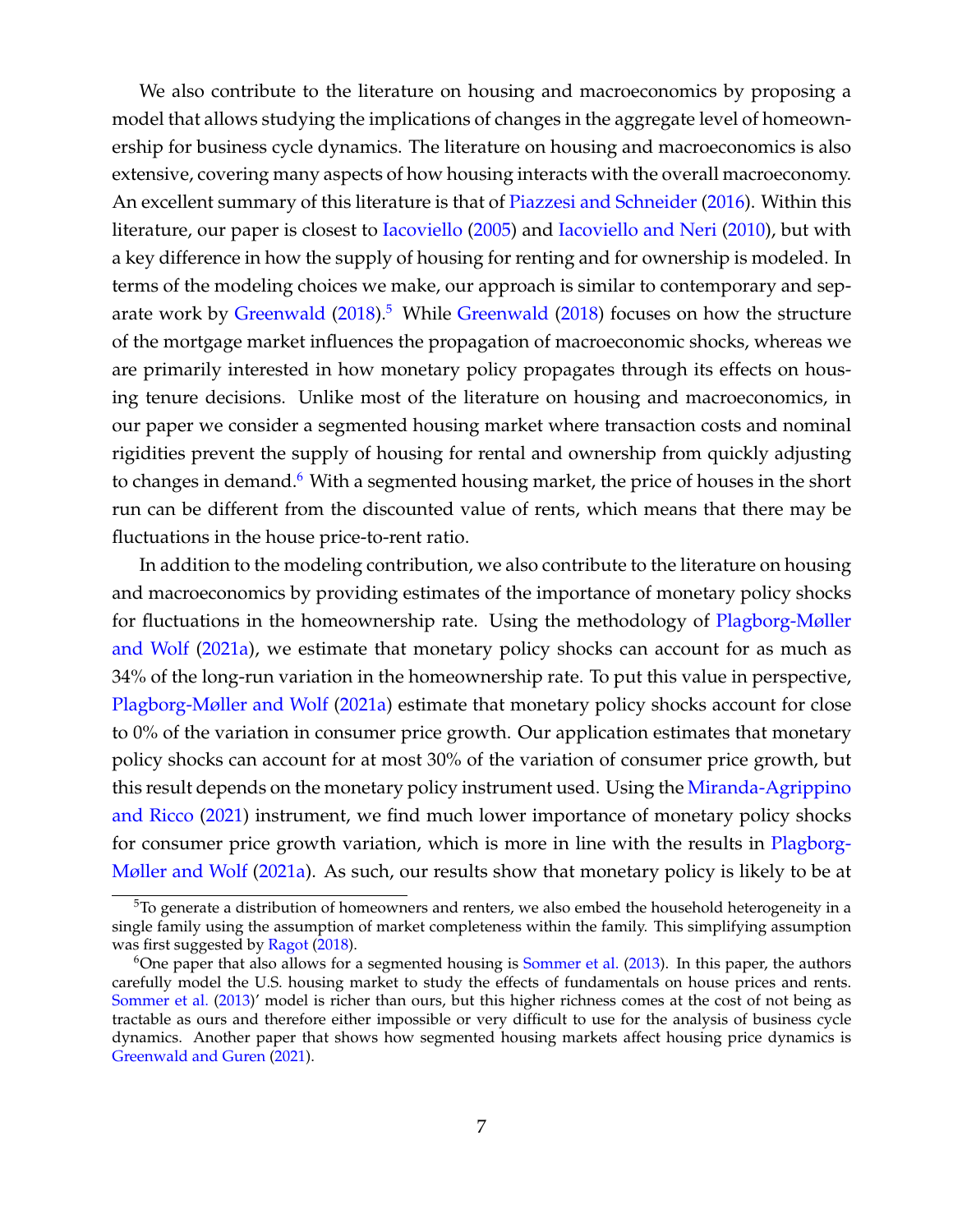least as important for fluctuations in the aggregate homeownership rate as it is for the rate of inflation.

We also contribute to the literature on the determinants of housing tenure arrangements by providing evidence that monetary policy is one driver of the choice between owning or renting a home. This literature focuses typically on structural factors such as tax regimes or life-cycle motives as forces driving the choice between owning or renting - see for example Henderson and Ioannides (1983) or Weiss (1978). We contribute to this literature by providing a factor that can explain fluctuations in the timing of housing tenure decisions (for example, why specific cohorts of the population transitioned from renting to ownership earlier/later than other cohorts) but also provides a source of fluctuations in rents, which, as shown in Sinai and Souleles (2005), can be an essential factor for households choosing to own instead of renting.

Finally, the model we propose provides an explanation for the "price puzzle" (Sims (1992)) through the effect of monetary policy on housing rents. Namely, with rents moving in the same direction of interest rates, and because the shelter component of the consumer price index (or personal consumption expenditures index) is almost entirely based on the price of rents (directly through the cost of rental housing or indirectly through the way rents from the rental market are used to calculate the owner's equivalent rent), it is possible to see in the short run a rise (decline) in consumer prices when interest rates rise (decline). As such, for some parameterizations of the model, the rise in housing rents following a contractionary monetary policy shock can be sufficiently high to offset the decline in the prices of other goods or services. In such a case, the aggregate consumer price index (not inflation as defined in the model) may rise in response to a contractionary monetary policy shock (i.e., the "price puzzle").

# **3 Empirical Evidence of the Effect of Monetary Policy on the Aggregate Homeownership Rate and on Housing Tenure Decisions**

In this section, we use U.S. aggregate-, household-, and housing-unit-level data to study the effects of monetary policy on the homeownership rate and on households' and housing unit owners' housing tenure choice decisions.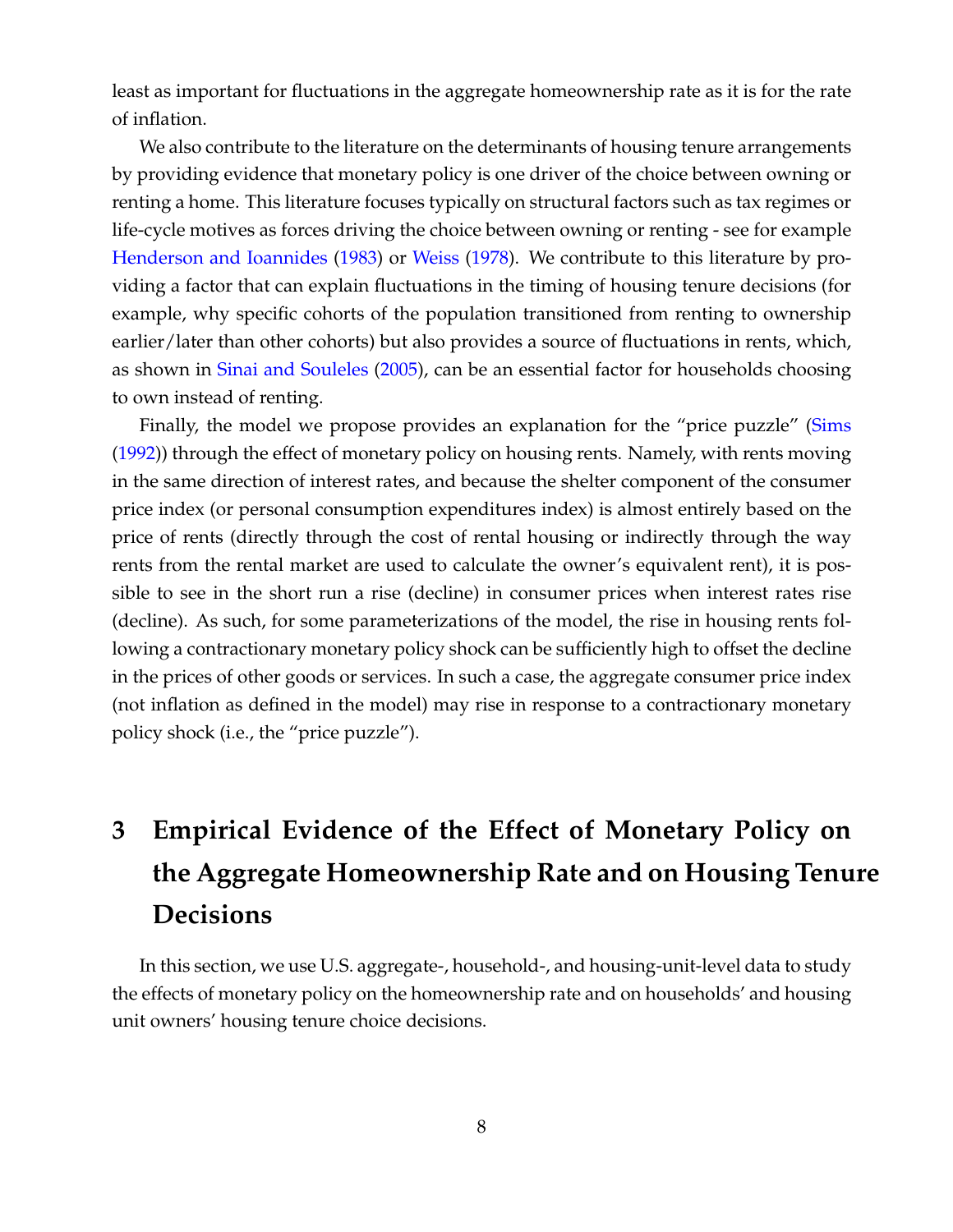# **3.1 Monetary Policy and the Homeownership Rate - Evidence from Aggregate U.S. data**

We use U.S. aggregate data to analyze how monetary policy affects the aggregate homeownership rate in the U.S. economy and how important it is for this variable and also to study the dynamic effects of monetary policy shocks on several macroeconomic variables. This analysis takes the results in Dias and Duarte (2019) as the starting point and expands on them. We first introduce the relevant methodologies and then present and discuss the results.

#### **3.1.1 Methodology**

To identify the effects of monetary policy on the variables of interest, we use a proxy SVAR model and an SVMA model with instrumental variables. This part first discusses the monetary policy instrument we use and then presents the two econometric methodologies used.

**Instruments.** To identify the effect of monetary policy on key variables of interest, we use two high-frequency monetary policy instruments. The first one is the instrument developed by Jarociński and Karadi (2020) and the second one is the instrument constructed by Miranda-Agrippino and Ricco (2021).

Unlike previous high-frequency monetary policy instruments, both of these instruments separate the effect on interest rates due to pure monetary policy surprises from the effect on interest rates that is due to new information about the Fed's view of the economy. To separate the monetary news from economic outlook news embedded in the Fed's communications, Jarociński and Karadi (2020) simultaneously look at high-frequency movements in interest rates and equity prices during a narrow window of time (10 minutes before and 20 minutes after the communication) around the Fed's policy announcement. These authors' idea is that news about monetary policy and news about the state of the economy have distinct effects on interest rates and equity prices. While a pure monetary shock has a negative correlation with equity prices – when monetary policy loosens, *ceteris paribus*, equity prices rise, and vice-versa –, information about the economy shock makes interest rates and equity prices move in the same direction – when interest rates fall because the Fed perceives a negative economic outlook, equity prices are also expected to decline because equity prices are supposed to reflect future profits which correlate positively with the performance of the economy, and vice versa. With a similar objective to that of Jarociński and Karadi (2020), but using a different approach, the instrument proposed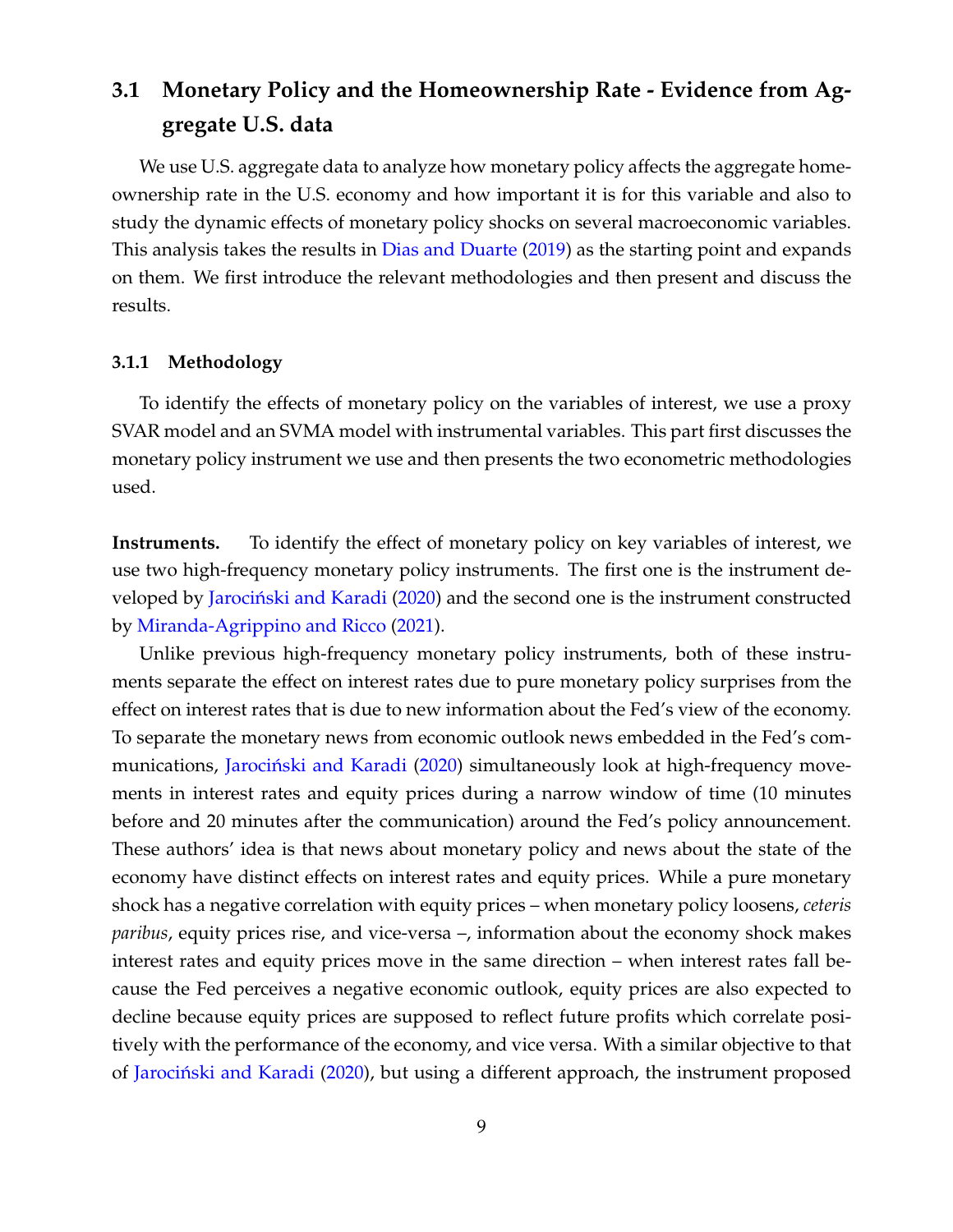by Miranda-Agrippino and Ricco (2021) instead isolates the pure monetary surprises from the information channel by projecting market-based monetary surprises around policy announcements on their lags and on the central banks' information set formed by the Greenbook forecasts.

These two monetary policy instruments are widely used in the macroeconomics literature, and, therefore, we do not expand much on the details of the two instruments' construction. The reader interested in the details underlying the construction and justification for the validity of these instruments can find this information in Jarocinski and Karadi (2020) and in Miranda-Agrippino and Ricco (2021). However, it is helpful to formally define the external instruments, as the definition will be useful for discussing the econometric methodologies used.

For a variable  $Z_t$  to be a valid instrument, it must simultaneously meet the relevance and exogeneity conditions:

- 1. **Relevance**:  $E[\epsilon_{i,t} Z_t] \neq 0$
- 2. **Exogeneity**:  $E[\epsilon_{j,t} Z_t] = 0 \ \forall \ i \neq j$

Additionally, it is also useful to express the instrument as a (linear) function of the structural shock and measurement error, as done in Plagborg-Møller and Wolf (2021a):

$$
Z_t = \alpha \epsilon_{i,t} + \sigma_v \nu_t \tag{1}
$$

With  $\alpha \neq 0$ ,  $\sigma_v \geq 0$ , and  $\nu_t$  a white noise random variable. The expression in equation 1 will be particular relevant for the discussion of the forecast variance decomposition methodology.

**Proxy SVAR Model.** We use a proxy SVAR model to study the dynamic effects of a monetary policy shock on the variables of interest. An SVAR model for  $Y_t$ , an  $n \times 1$  vector of observable time series variables, with  $p$  lags can be written as:

$$
Y_t = A_0 + A_1 Y_{t-1} + A_2 Y_{t-2} + \dots + A_p Y_{t-p} + H\varepsilon_t.
$$
 (2)

This expression can be re-written in a more succinct way by using the lag-operator notation:

$$
A(L)Y_t = H\varepsilon_t,\tag{3}
$$

In equation 3,  $A(L) = I_n - \sum_{l=0}^p A_l(L^l)$  and each matrix  $A_l(L^l)$ , for  $l \geq 1$ , is an  $n \times n$ matrix of coefficients associated with lag *l*, *H* is an  $n \times n$  matrix of impact coefficients, and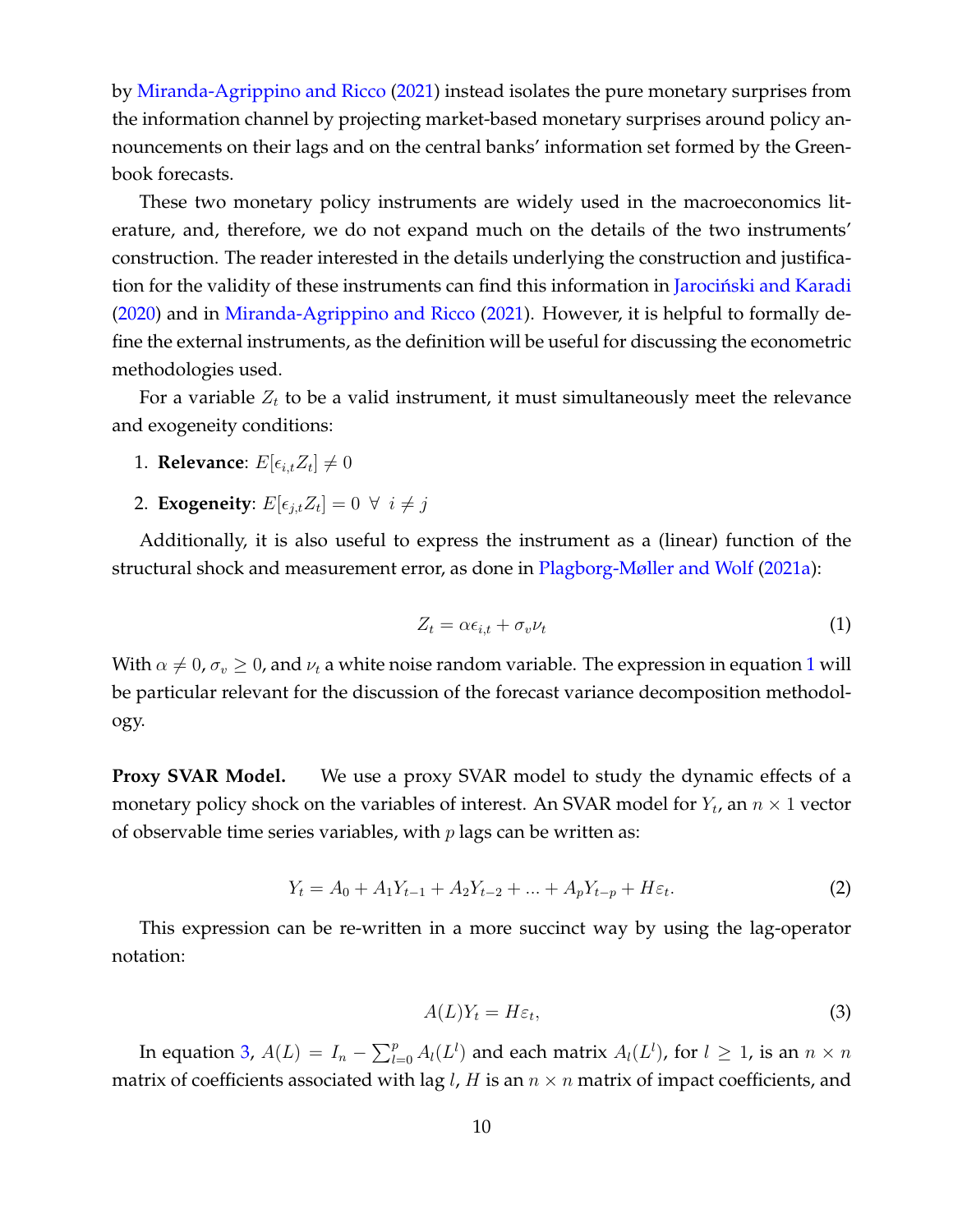$\varepsilon_t$  is a vector of  $n$  structural shocks. This equation characterizes all the dynamics of the variables in the model. As usual, the structural shocks are assumed to have a linear effect on the variables included in the model and to be uncorrelated at all leads and lags.

Our goal is to separate the effects of monetary policy shocks on the variables  $Y_t$  in the model while controlling for any possible policy/feedback rule and other co-movements in the data. The elements in matrix  $H$  are the contemporaneous effect of a change in the structural shock associated with that matrix element. For example, column j of matrix  $H$ corresponds to the contemporaneous effect of structural shock  $j$  on each variable included in the vector  $Y_t$ . For ease of notation, as in Stock and Watson (2012), we assume that the monetary policy shock corresponds to the first column of  $H$ , and we denote it as  $H_1$ .

Given the definitions above, we can re-write the model in its structural vector moving average formulation:

$$
Y_t = A(L)^{-1} H \varepsilon_t \tag{4}
$$

Following equation 4, the impulse response function (IRF) of  $Y_t$  to a monetary policy shock is given by

$$
Y_t = A(L)^{-1}H_1
$$
 (5)

All the parameters in  $A(L)$  can be obtained by estimating equation 2 by ordinary least squares (OLS). Note that matrix  $H$  is not directly estimable by OLS, and with OLS, we can only estimate the reduced form innovations  $\eta_t = H \varepsilon_t$ . To identify the monetary policy shocks that are included in  $\eta_t$ , we use the external instrument based on high-frequency identification of shocks approach as in Gertler and Karadi (2015) (with the obvious difference that we use the more refined monetary policy instruments of Jarociński and Karadi (2020) and Miranda-Agrippino and Ricco (2021)), which combines the external instrument approach to identification of structural shocks as in Stock and Watson (2012) and Mertens and Ravn (2013) with high frequency event studies around monetary policy announcements as in Kuttner (2001), Gurkaynak et al. (2005), Hamilton (2008), and Campbell et al. (2012). This approach will provide us with an estimate of the parameters in  $H_1$ , which we then use to identify the monetary policy shocks and the corresponding IRFs of all the variables in  $Y_t$  to a monetary policy shock. All the details on the exact procedure can be found in Gertler and Karadi (2015).

**Dynamic Variance Decomposition Using SVMA Models with Instrumental Variables.** To understand the relative importance of different structural shocks for the dynamics of a variable of interest, we could have just used the same proxy SVAR model that we just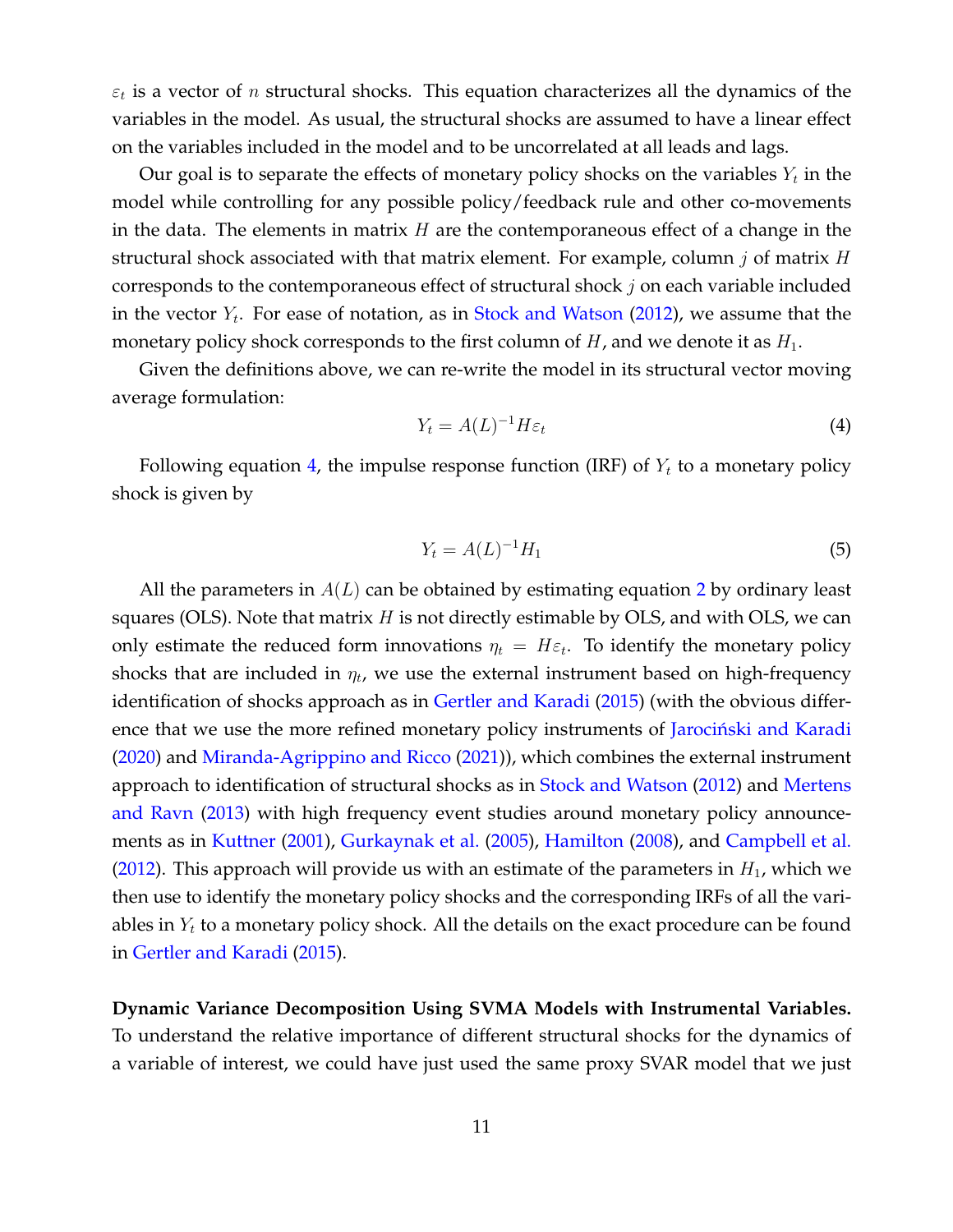discussed to compute the forecast error variance decomposition. However, as argued in Plagborg-Møller and Wolf (2021a), the results based on this approach would be highly dependent on certain assumptions, such as invertibility of the model. The forecast variance decomposition methodology proposed by Plagborg-Møller and Wolf (2021a) allows us to estimate bounds for the importance of monetary policy shocks on variables of interest without having to make many assumptions on the underlying economic model.

Plagborg-Møller and Wolf (2021a)'s approach to measure the relative importance of a structural shock for the dynamics of a particular macroeconomic variable is intuitively simple but difficult to present in a concise manner. Therefore, we only present the main ideas behind the method and refer the reader to the original paper for a more detailed exposition of the methodology and its implementation.

As a starting point, and for simplicity of exposition, following the exposure of the methodology in Plagborg-Møller and Wolf (2021a), we follow Plagborg-Møller and Wolf (2021a) and assume that SVMA representation of equation 4 has no dynamics and expand it by separating the structural shock  $\epsilon_{1,t}$  from the other structural shocks.

$$
Y_t = \Theta_{\cdot,1,0} \varepsilon_{1,t} + \sum_{j=2}^{n_{\epsilon}} \Theta_{\cdot,j,0} \varepsilon_{j,t}
$$
 (6)

Based on the expression in  $6$ , the forecast variance ratio can be written as:

$$
FVR_{i,0} = 1 - \frac{Var[Y_{i,t}|\epsilon_{1,t}]}{Var[Y_{i,t}]} = \frac{\Theta_{i,1,0}^2}{Var[Y_{i,t}]} \tag{7}
$$

The expression for  $FVR_{i,0, \text{ can}}$  be re-written as a function of the instrument  $Z_t$  (defined in equation 1):

$$
FVR_{i,0} = \frac{1}{\alpha^2} \frac{Cov[Y_{i,t}, Z_t]^2}{Var[Y_{i,t}]}
$$
\n(8)

While equation 8 provides an exact expression for the forecast variance ratio based on the observed instrument, because the estimation of  $\alpha$  is infeasible, it is impossible to provide a point estimate of the forecast variance ratio. Plagborg-Møller and Wolf (2021a)'s key contribution is to show that, under the assumption that a valid instrument for the shock of interest exists and that it is possible to express the variables  $Y_t$  as in 6, it is possible to construct informative bounds on the true forecast variance ratio.

To arrive at the lower bound for the true forecast error variance ratio, Plagborg-Møller and Wolf (2021a) note that  $\alpha^2 \leq Var(Z_t) = \alpha^2 + \sigma_v^2$ . This inequality implies that the quality of the instrument, measured by the signal-to-noise ratio  $\frac{\alpha^2}{\sigma^2}$  $\frac{\alpha^2}{\sigma_v^2}$ , will determine how tight or wide the lower bound for the true forecast variance ratio is. It is easy to see that  $\alpha^{-2} \geq$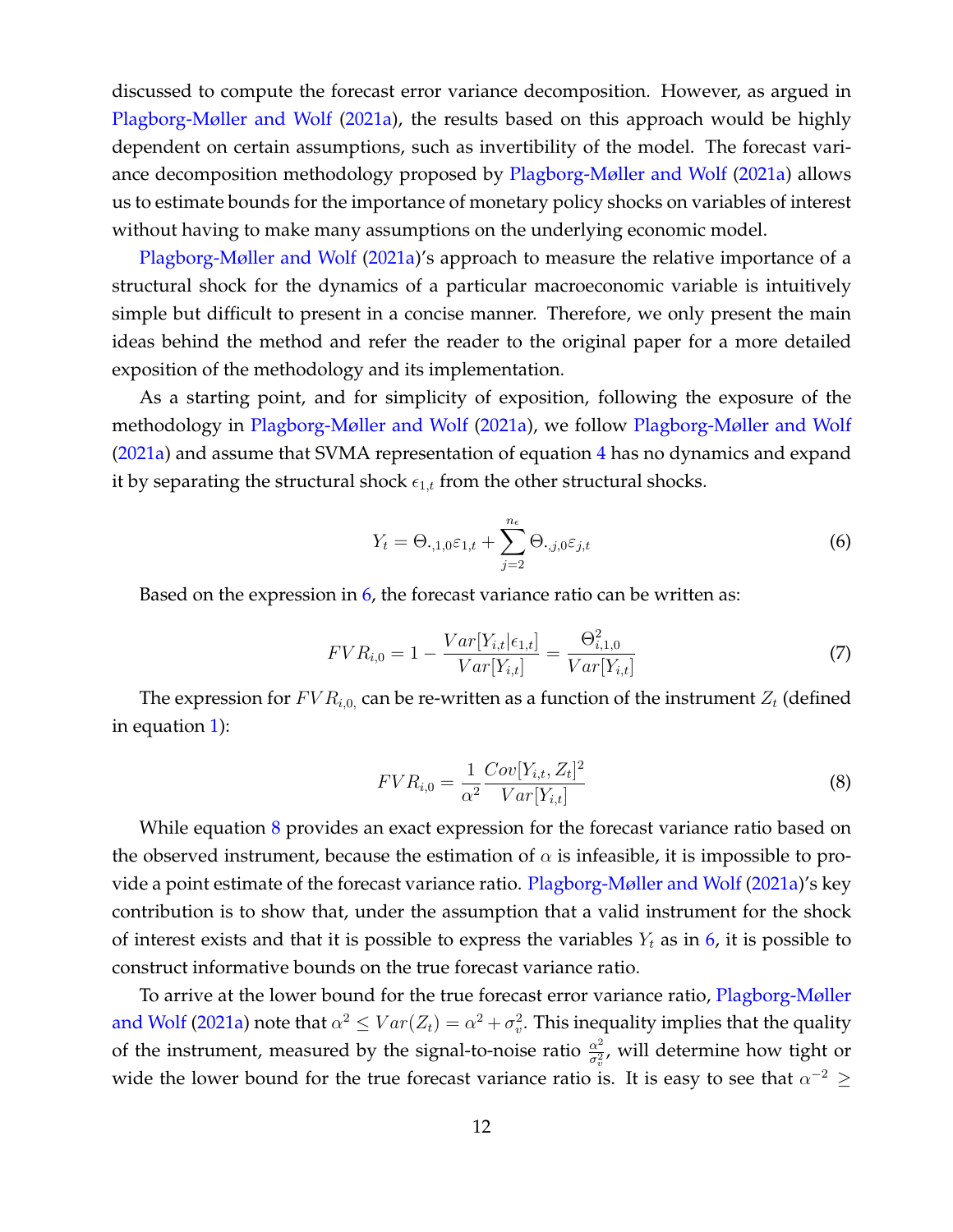$(Var(Z_t) = \alpha^2 + \sigma_v^2)^{-1}$ , and if  $\sigma_v = 0$  (case of a perfect instrument), then this lower bound exactly estimates  $\alpha$ , whereas if  $\sigma_v$  is very large, the signal-to-noise ratio becomes very small pushing the lower bound of forecast variance ratio towards zero.

To derive the upper bound for the true forecast error variance ratio, Plagborg-Møller and Wolf (2021a) make the point that, the most that the variables included in  $Y_t$  can explain of  $Z_t$  (in the sense of a linear projection) is bounded above by what the structural shock  $\epsilon_{1,t}$ can explain of the instrument  $Z_t$  (this is a theoretical upper bound as the structural shock is not observed). That is, the explained sum of squares of a linear projection of  $\epsilon_{1,t}$  on  $Z_t$ is exactly  $\alpha^2$ , and, any linear projection of  $Y_t$  on  $\epsilon_{1,t}$  will be at most as high as  $\alpha^2$ . More formally, this means that  $Var\{E[Z_t|Y_t]\} \leq \alpha^2$ , and, consequently,  $\alpha^{-2} \leq Var\{E[Z_t|Y_t]\}^{-1}$ . When the model is invertible, that is, when the variables in  $Y_t$  perfectly span the structural shocks, then the inequality binds and  $\alpha^{-2} = Var\{E[Z_t|Y_t]\}^{-1}$ .

Plagborg-Møller and Wolf (2021a) expand on these insights to derive upper and lower bounds for a more general case, which allows for rich dynamics of the variables. In the empirical application, we use the more general formulation of the interval estimation for the forecast variance ratios (and the corresponding confidence intervals).

#### **3.1.2 Results and Discussion**

Having presented the most relevant aspects of the methodologies we use, we now turn to the results. In Figure 1, we show the estimated impulse response functions of the variables included in the VAR model – the federal funds rate, house rents, excess bond premium, the homeownership rate, house prices, consumer prices measured by the CPI, and GDP – to a 25 bps contractionary monetary policy shock. The federal funds rate, the excess bond premium, and the homeownership rate are expressed in levels, while the CPI, GDP, house prices, and house rents are expressed in log differences. For the variables expressed in levels, the results in Figure 1 are the non-cumulative impulse response functions, whereas for the variables expressed in log-differences, the results in the same Figure correspond to the cumulative impulse response functions. The results in this Figure are not new as we had obtained very similar results in previous work (Dias and Duarte (2019)). However, it is reassuring to see that the results are robust to using new monetary policy instruments – those proposed by Jarociński and Karadi (2020) and by Miranda-Agrippino and Ricco (2021) – that account for the information about the economy contained in monetary policy announcements relative to results based the instrument of Gertler and Karadi (2015) (which does not separate the pure monetary policy channel from the information channel of monetary policy). It is also reassuring to see that, as shown in Figure 1 the two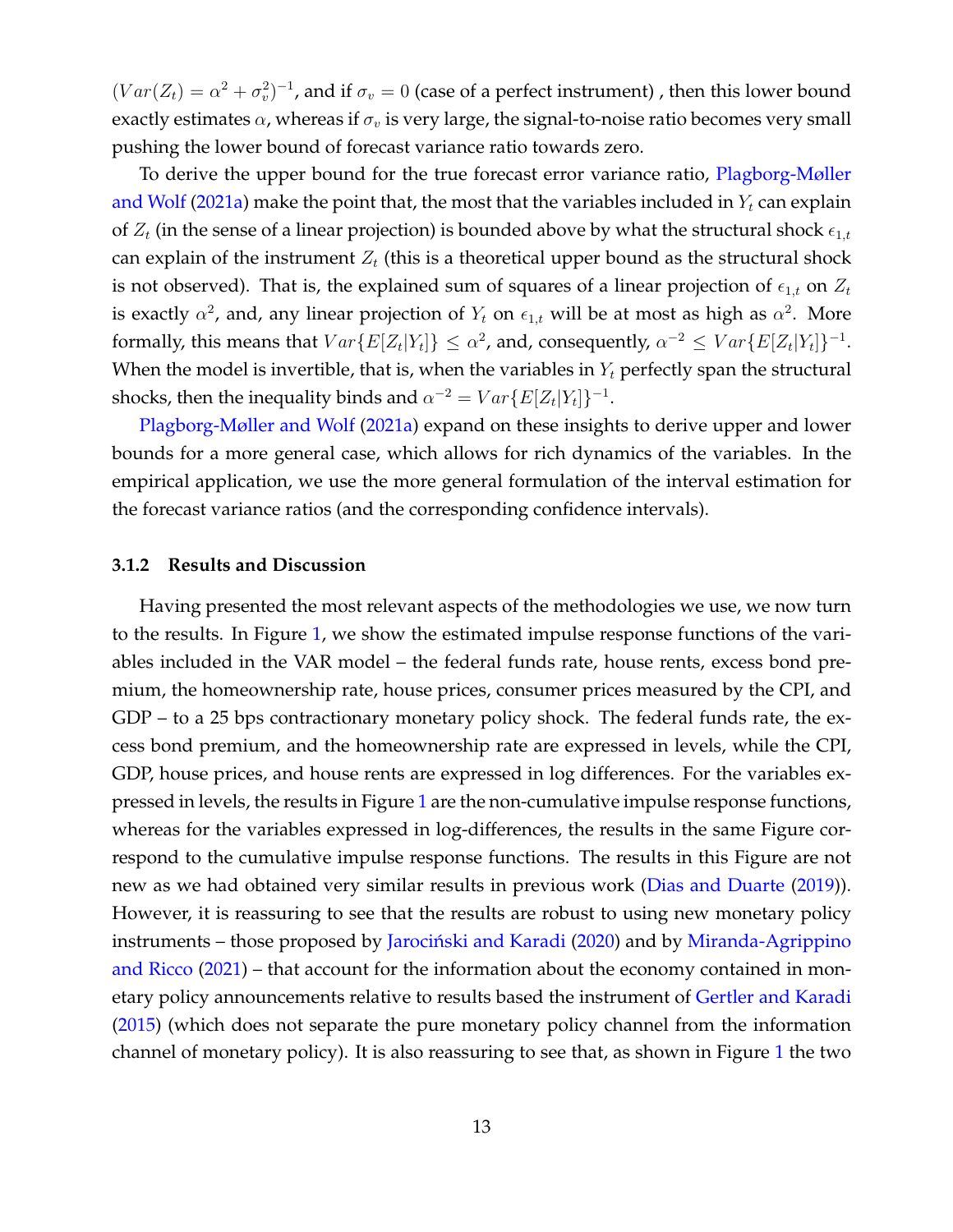monetary policy instruments yield qualitatively and quantitatively similar results.<sup>7</sup> Because the focus of the paper is on the effects of monetary policy on homeownership and housing tenure choices, and the results for the other variables are standard in the literature, we focus the discussion of the results that pertain to the effect of monetary policy on the homeownership rate, house rents, and house prices. As we had found in previous work, when the Fed unexpectedly tightens monetary policy, the homeownership rate declines and stays persistently lower for several years. At the same time, housing rents initially increase before adjusting down after some years. As for house prices, as shown previously, these decline after the monetary authority tightens its monetary policy. Altogether, we interpret these three results as evidence that monetary policy affects housing tenure choice decisions by affecting the relative cost of ownership relative to renting – in the following subsection, we use household- and housing unit-level data to test this hypothesis more formally.

For the other variables included in the model – the federal funds rate, the excess bond premium, GDP growth, and the growth rate of the consumer price index – our results are in line with those in the literature. In the case of the growth rate of the consumer price index, albeit with a lower magnitude in the case of the Miranda-Agrippino and Ricco (2021) instrument, the estimated impulse response functions show an initial increase in prices in response to a monetary policy shock (i.e., "price puzzle"). However, we are not too concerned with this result because, as discussed in Ramey (2016), small differences in the sample and identification can give rise to differences in the initial response of the consumer price index to monetary policy shocks.

While Figure 1 shows that the homeownership rate, house prices, and housing rents respond strongly to monetary policy shocks, it is also important to know how much monetary policy shocks contribute to the variation in these variables. To answer this question, we use the dynamic variance decomposition methodology of Plagborg-Møller and Wolf (2021a) that we summarized earlier. The results of this decomposition are shown in Figure 2. 8

We estimate that monetary policy shocks are an important driver of fluctuations in house prices and rents. In the short-run (in the first 1.5 years after the shock), monetary pol-

 $^{7}$ In Appendix C we show results based on local projections using a proxy VAR model to identify the structural shocks. As expected, given the results of Plagborg-Møller and Wolf (2021b), showing the asymptotic equivalence between LP regressions and VAR models, the two methodologies yield very similar quantitative and qualitative results. Also, as observed with the VAR methodology, the results do not depend on the instrument used.

 ${}^{8}{\rm In}$  Appendix C we show the forecast error variance decomposition results based on the proxy VAR model that we used to obtain the impulse response functions shown in Figure 1. Overall, the two methodologies yield similar results.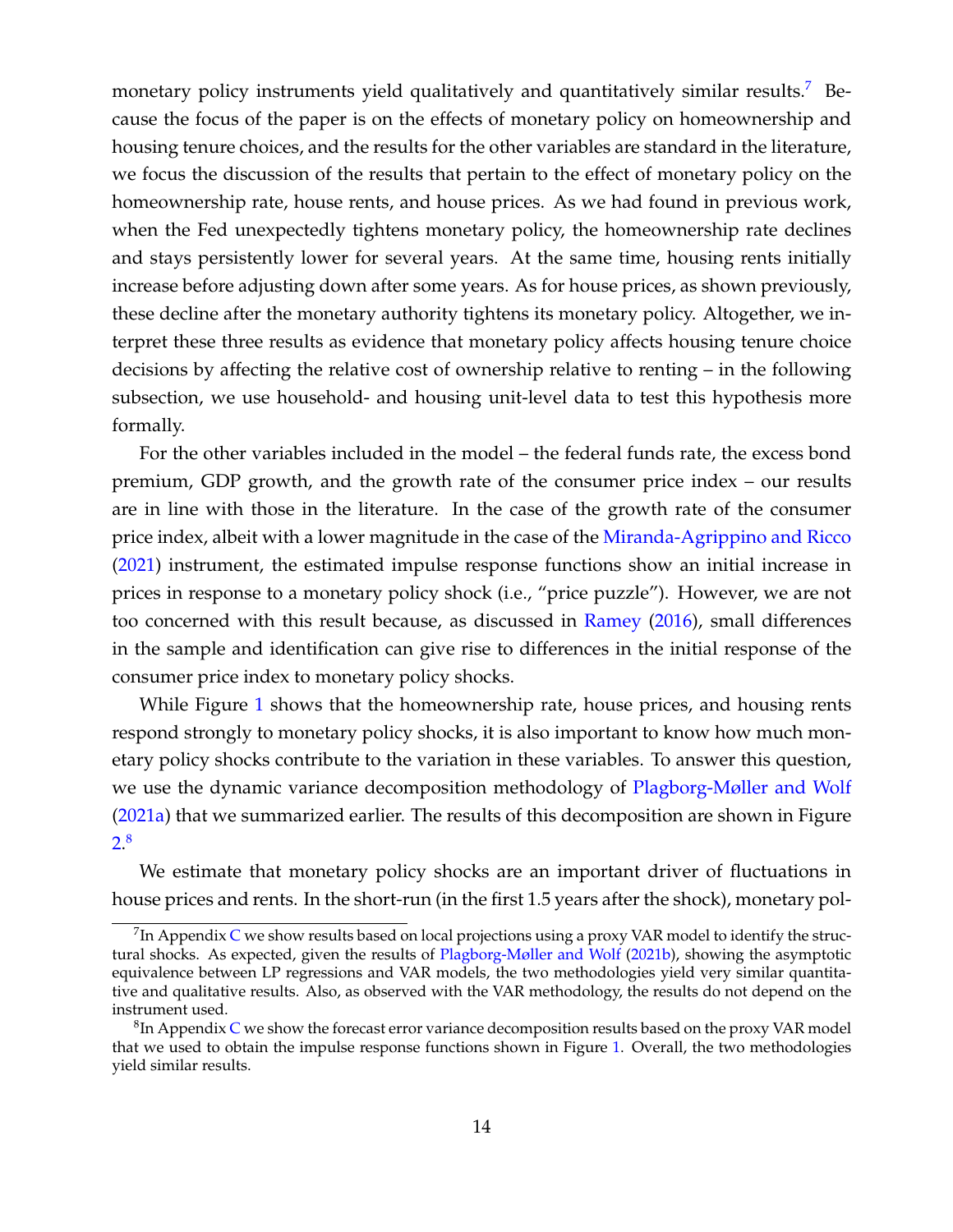**Figure 1:** Impulse Response Functions of Select Macroeconomic Variables to a 25 bps Monetary Policy Shock



Note: The Figure shows the estimated impulse responses of the different variables included in the analysis to a 25 bps contractionary monetary policy shock. The results in the Figure are based on the proxy-SVAR methodology described in section 3, using the two alternative monetary policy instruments, that of Miranda-Agrippino and Ricco (2021) (in red) and that of Jarociński and Karadi (2020) (in blue), which were also described in the same section. Both instruments isolate the pure monetary surprises from the information content present in the Fed's communications. The solid lines are the impulse-response function point estimates, while the shaded areas are the 68% confidence intervals. The confidence intervals were computed from 1,000 draws using a parametric bootstrap as proposed in Stock and Watson (2018).

icy shocks can explain up to 40 percent of variations in rents, whereas in the medium-run (after 1.5 years), monetary policy shocks can explain as much as 43 percent of fluctuations in house prices. As for the homeownership rate, we estimate that monetary policy shocks can account for as much as 34 percent. This result is significant because the homeown-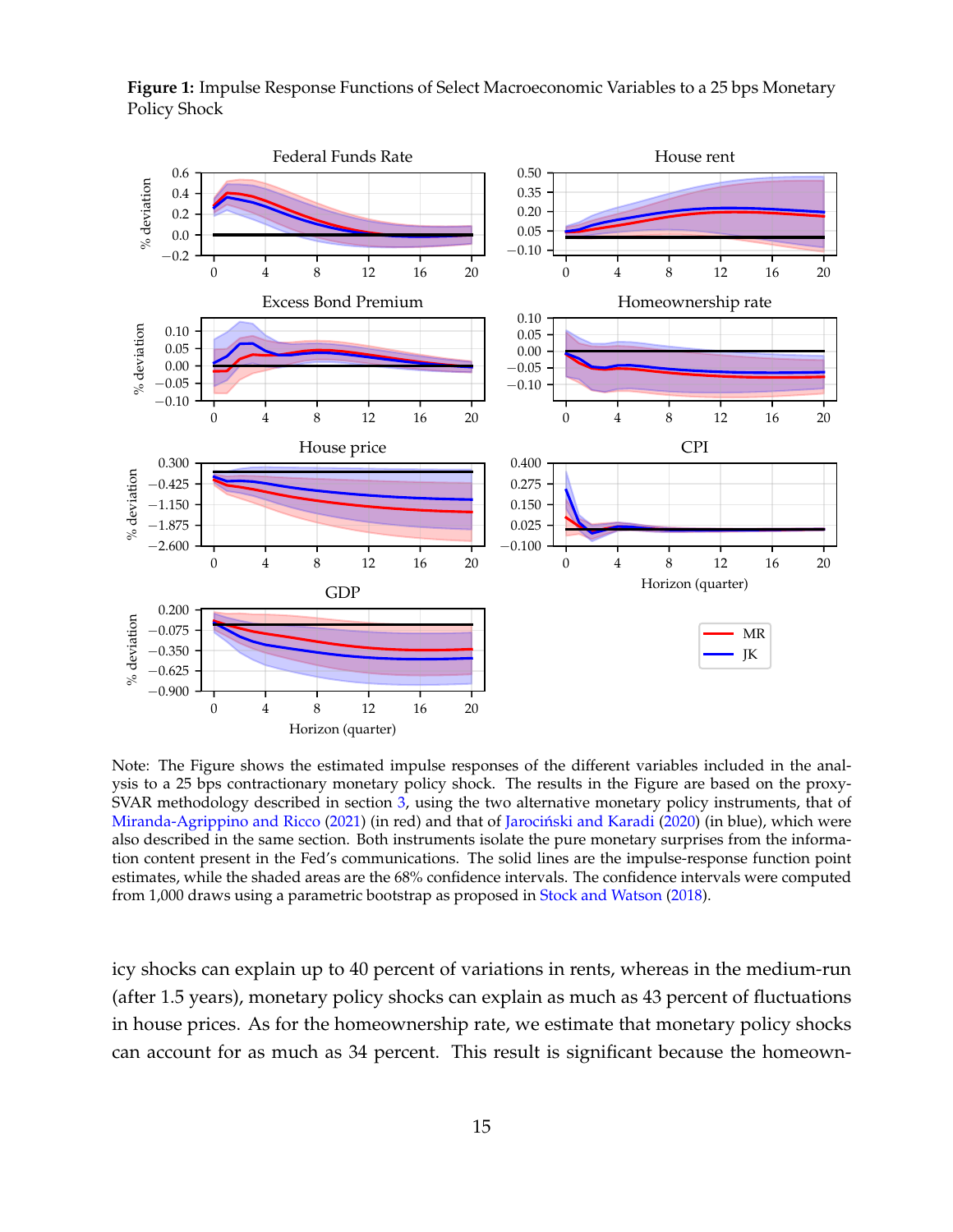

**Figure 2:** Contribution of U.S. Monetary Policy Shocks to the Dynamic Variance of Select Macroeconomic Variables

Note: the Figure shows the forecast variance ratio of the different variables included in the analysis to a U.S. monetary policy shock based on the dynamic variance decomposition methodology of Plagborg-Møller and Wolf (2021a). The results are based in two alternative monetary policy instruments, that of Miranda-Agrippino and Ricco (2021) (in red) and that of Jarociński and Karadi (2020) (in blue). Both instruments isolate the pure monetary surprises from the information content present in the Fed's communications. The solid lines report the point estimates and the dashed lines the 90% confidence intervals for the identified sets of forecast variance across different variables and forecast horizons. The confidence intervals were computed from 1,000 draws using a bootstrap procedure as proposed in Kilian and Lütkepohl (2017).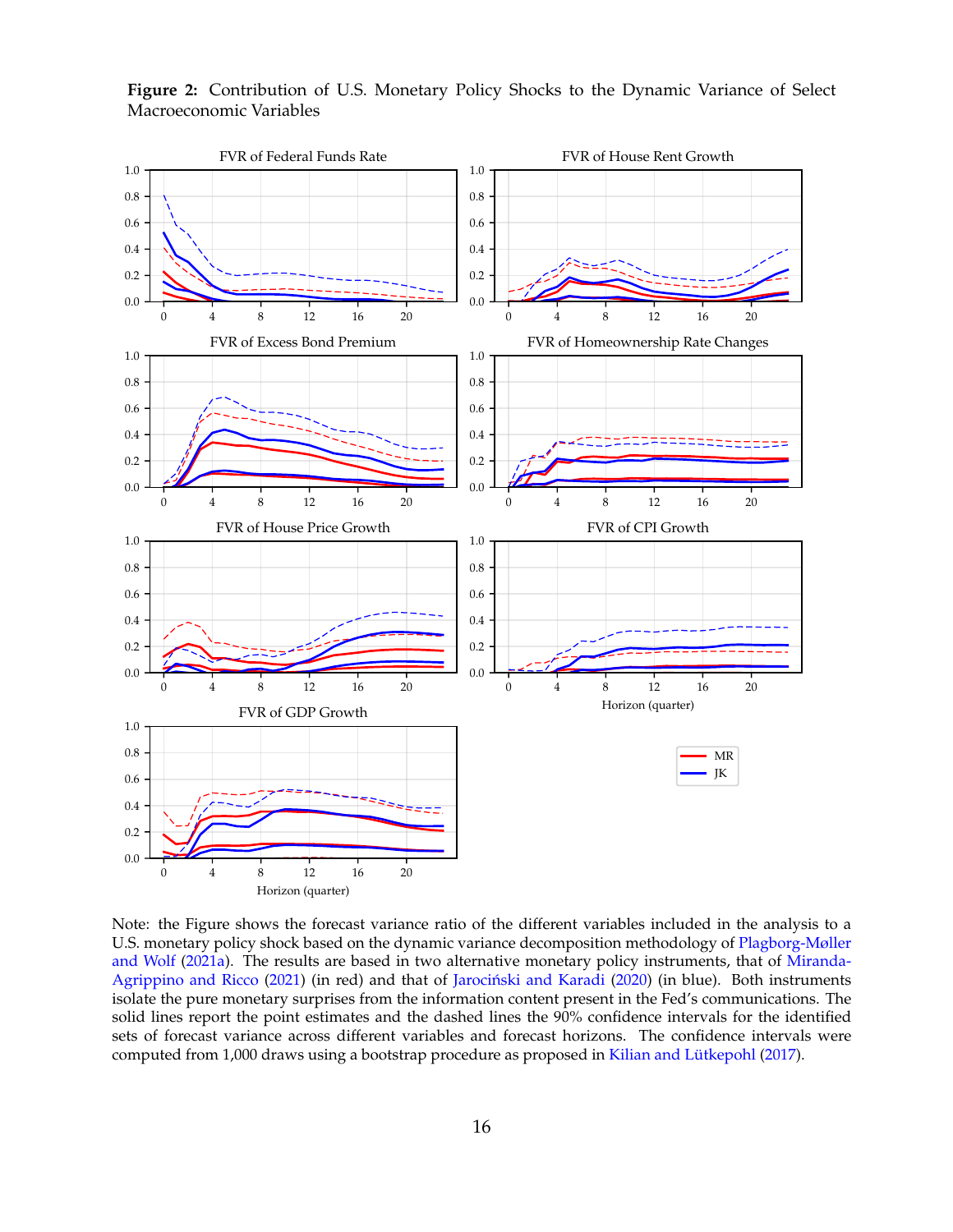ership rate tends to be a relatively slow-moving variable which is, as our results suggest, highly influenced by monetary policy shocks.

The results for the excess bond premium are the same as those found by Plagborg-Møller and Wolf (2021a). For GDP, we estimate that monetary policy shocks can be responsible for as much as 39 percent of the fluctuations in the rate of GDP growth - Plagborg-Møller and Wolf (2021a) obtained a similar result for industrial production. Unlike what Plagborg-Møller and Wolf (2021a) found for the rate of growth of the CPI when using the Jarociński and Karadi (2020) monetary policy shocks instrument, we estimate that monetary policy shocks can account for as high as 34 percent of fluctuation in the rate of growth of the CPI. However, when using the Miranda-Agrippino and Ricco (2021) monetary policy shock instrument, we estimate that monetary policy accounts for less than 15 percent of fluctuations in the rate of growth of the CPI, a result that is much more similar to the findings of Plagborg-Møller and Wolf (2021a). The fed funds rate is another variable for which we found substantial differences in results depending on the monetary policy instrument used. In particular, while based on the Jarociński and Karadi (2020) instrument, monetary policy shocks can explain close to 80 percent of the fed funds rate variation in the short run, based on the Miranda-Agrippino and Ricco (2021) instrument, monetary policy shocks are at most responsible for 40 percent of the variation in the fed funds rate in the short run. While understanding what may be driving these differences in the results is important, it is beyond the scope of our paper, and therefore we leave it for future research. At the same time, the most important results for this paper, namely those concerning the homeownership rate, housing rents, and house prices, the two instruments yield very similar results.

# **3.2 Monetary Policy and Housing Tenure Choice Decisions - Evidence from Household- and Housing Unit-Level Data**

#### **3.2.1 Data**

We use the national American Housing Survey (AHS) data to test whether monetary policy affects housing tenure decisions. This survey is conducted by the U.S. Census every two years (in odd-numbered years) between May and September. The survey follows a sample of housing units and collects information on characteristics of the housing unit and the people (or household) living in that housing unit (in the case that the housing unit is not vacant). One key characteristic of the housing unit is its tenure status. That is, whether that house is owned by the person living in it or whether it is a rental. We also know whether a specific household is renting or is a homeowner with this information.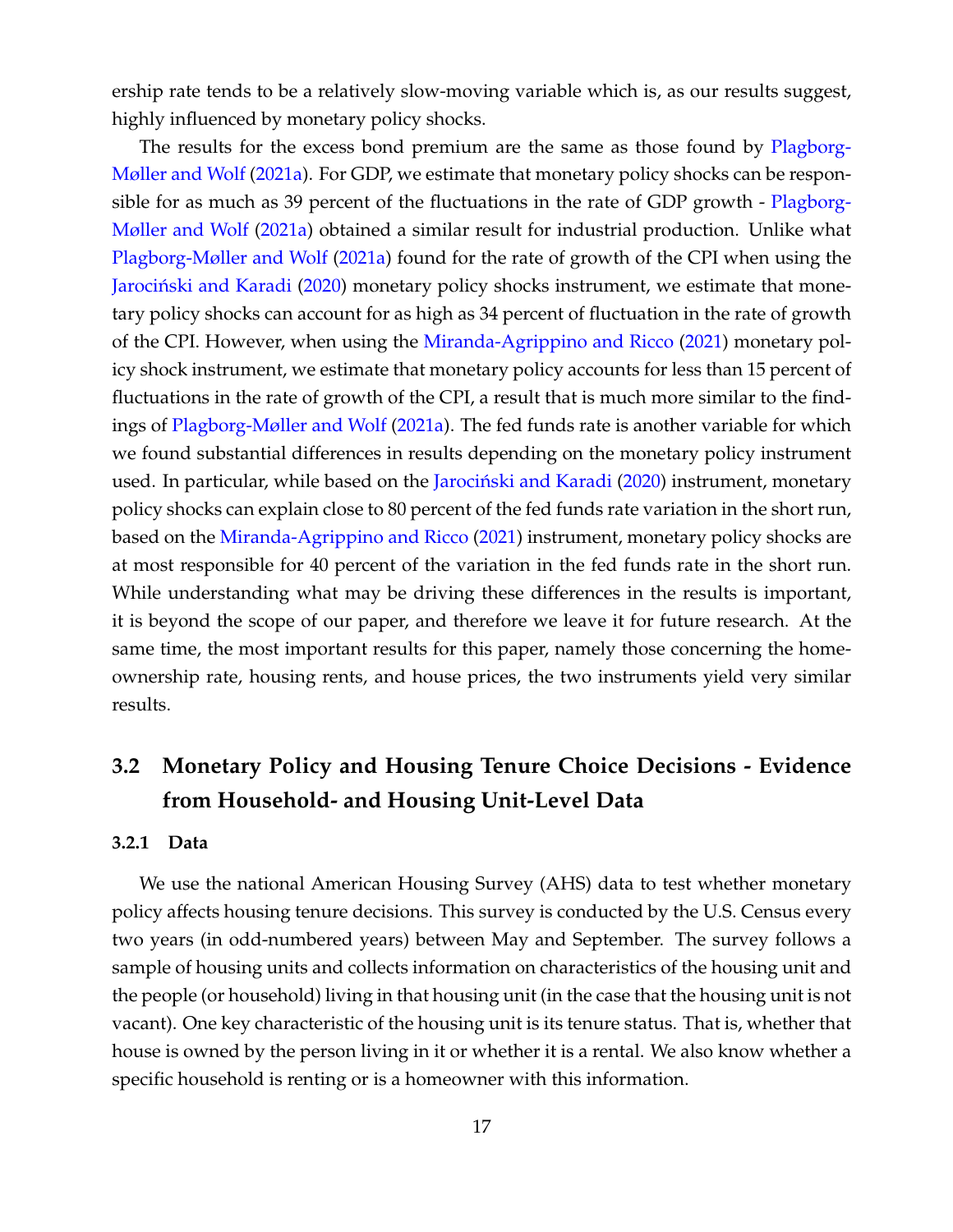At the household level, we have information about the current tenure status through the information regarding tenure status of the housing unit. And, because the survey asks the household about its housing tenure status 12 months prior, we are also able to know whether a household switched tenure status in the last year. Unlike for housing units, the survey does not follow households over time.

The AHS data are available at a biennial frequency from 1973 to 2019. However, in our empirical exercises we only use 1991 to 2015. We restrict the sample to start in 1991 and end in 2015 because the monetary policy instrument we use, the high-frequency monetary instrument constructed by Jarociński and Karadi (2020), is only available for the period 1991 to 2016. In Appendix  $\overline{A}$  we provide detailed information on the data we use and how we constructed the different variables.

An alternative source for studying housing tenure transitions is the Panel Study of Income Dynamics database. Bachmann and Cooper (2014) use this database to study housing tenure transitions in the U.S. market and compare their results to those obtained with the AHS database, and they report that the empirical patterns observed with the two databases are broadly similar. We chose to use the AHS database because it simultaneously allows us to study housing tenure decisions at the household level and changes in housing unit type - from rental to ownership and vice versa. One key difference between our study and that of Bachmann and Cooper (2014) is that these authors mostly look at transitions during the business cycle, whereas we look explicitly at household and housing unit tenure transitions related to changes in monetary policy.

To match the frequency of the AHS data, which are biennial, we construct a biennial monetary policy shock by summing the quarterly Jarociński and Karadi (2020) monetary policy shocks pertaining to the year of the survey and the year before. To be able to use an additional year of the AHS data, we decided to use only 4 quarters of data for the year 1991, as the Jarociński and Karadi (2020) monetary policy shocks are available for the period 1991 to 2016.

$$
MP_t^{JK} = \sum_{q=-7}^{q=0} MP_{t,q}^{JK,quarterly}
$$
\n(9)

For example, the monetary policy shock measure for 2005 is the sum of all the quarterly monetary policy shocks between 2004:Q1 and 2005:Q4 (8 quarters in total).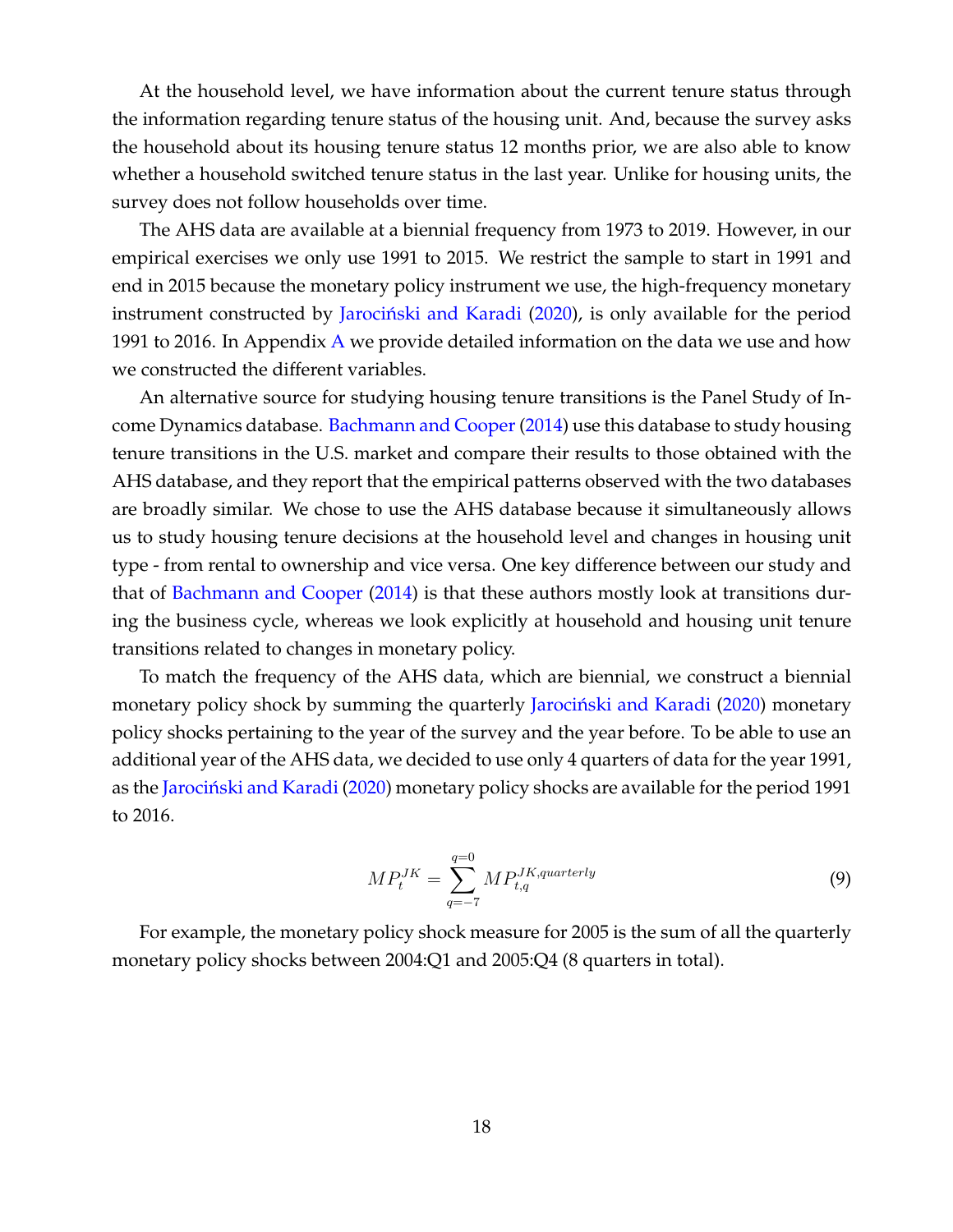#### **3.2.2 Methodology**

To study the effect of monetary policy on household's tenure decisions and on housing unit owners, we estimate simple logit models in which the dependent variable measures transition from renting to owning or from owning to renting - both for households and housing units. For households rent-to-own transitions, the dependent variable is an indicator variable equal to 1 if the household is currently a homeowner but was a renter 12 months before, and 0 if the household is currently a renter and was also a renter before. For housing units rent-to-own transitions, the dependent variable is an indicator variable that takes the value 1 if the housing unit is now for ownership but two years prior was a rental unit, while it takes the value 0 if the housing unit is a rental unit currently and two years before.

In the case of the own-to-rent transitions of households, the dependent variable is an indicator variable equal to 1 if the household is currently a renter but was a homeowner 12 months before, and 0 if the household is currently a homeowner and was also a homeowner before. For own-to-rent transitions of housing units, the dependent variable is an indicator variable equal to 1 if the housing unit is currently a rental unit but was an owner-occupied unit two years before, and 0 if the housing unit is currently a rental and was also a rental before.

We estimate the following rent-to-own and own-to-rent equations:

$$
Prob(HH_{i,t} = renter|HH_{i,t-1} = owner) = Logit(\lambda + \gamma MP_t^{JK} + \delta D_{i,t}^{HH})
$$
  
\n
$$
Prob(HU_{i,t} = rental|HH_{i,t-2} = ownership) = Logit(\lambda + \gamma MP_t^{JK} + \delta D_{i,t}^{HU})
$$
\n(10)

$$
Prob(HH_{i,t} = owner|HH_{i,t-1} = renter) = Logit(\alpha + \beta MP_t^{JK} + \theta D_{i,t}^{HH})
$$
  

$$
Prob(HU_{i,t} = ownership|HH_{i,t-2} = rental) = Logit(\alpha + \beta MP_t^{JK} + \theta D_{i,t}^{HU})
$$
 (11)

$$
Prob(HH_{i,t} = renter|HH_{i,t-1} = owner) = Logit(\lambda + \sum \gamma_j MP_t^{JK} * d_{i,t}^{HH} + \delta D_{i,t}^{HH})
$$
  
\n
$$
Prob(HU_{i,t} = rental|HH_{i,t-2} = ownership) = Logit(\lambda + \sum \gamma_j MP_t^{JK} * d_{i,t}^{HU} + \delta D_{i,t}^{HU})
$$
\n(12)

$$
Prob(HH_{i,t} = owner|HH_{i,t-1} = renter) = Logit(\alpha + \sum \beta_j MP_t^{JK} * d_{i,t}^{HH} + \theta D_{i,t}^{HH})
$$
  
\n
$$
Prob(HU_{i,t} = ownership|HH_{i,t-2} = rental) = Logit(\alpha + \sum \beta_j MP_t^{JK} * d_{i,t}^{HU} + \theta D_{i,t}^{HU})
$$
\n(13)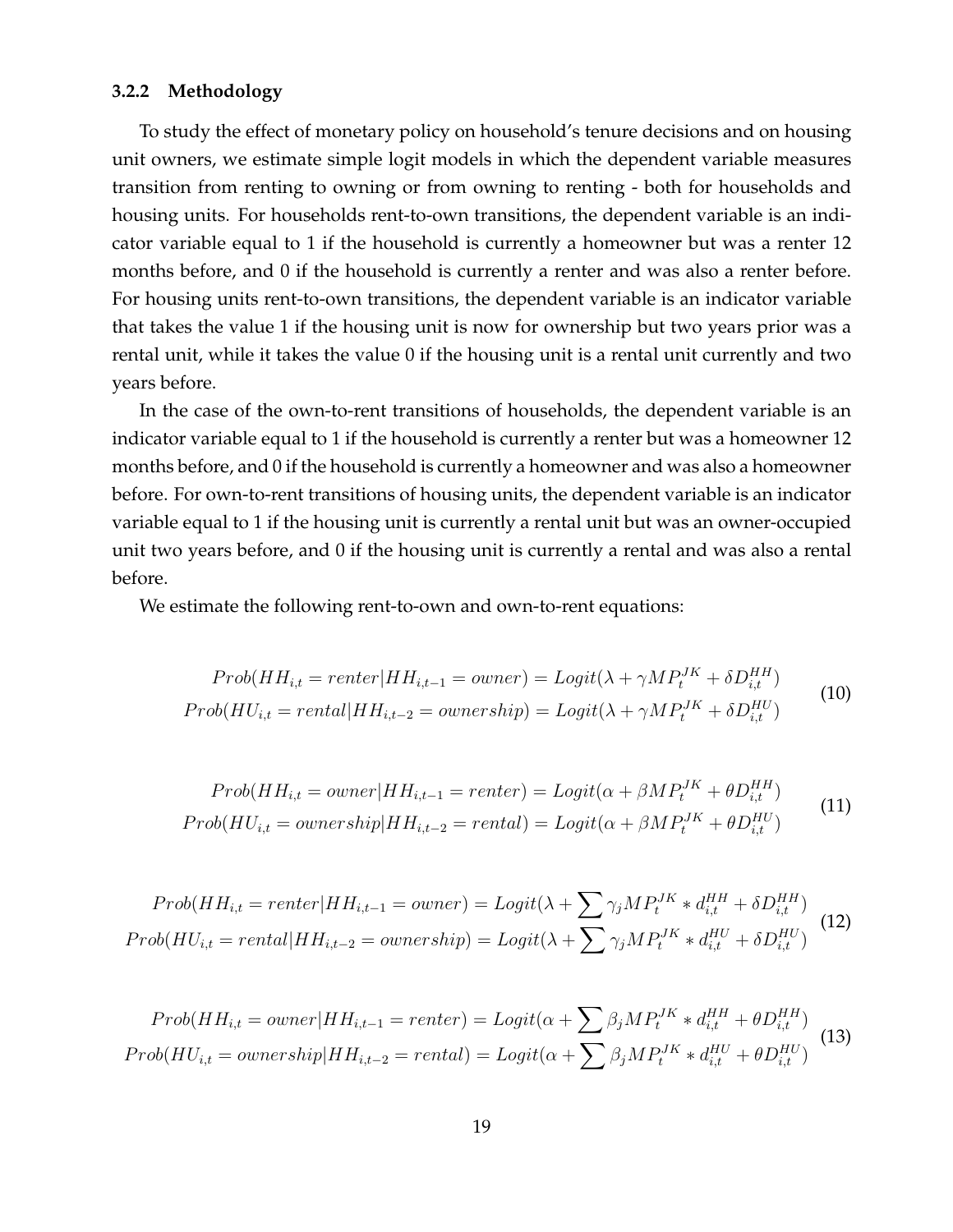In equations 10, 11, 12, and 13, the function Logit(.) is the standardized logit function  $\frac{exp(.)}{1+exp(.)}$ ,  $D_{i,t}^{HH} = \{d_{i,t}^{region}, d_{i,t}^{age\,ter}, d_{i,t}^{inc\;quar}\}$  and  $D_{i,t}^{HU} = \{d_{i,t}^{region}\}$  are indicator variables for the U.S. region where the housing unit is located  $(d_{i,t}^{region})$ , the age tercile  $(d_{i,t}^{age\ ter})$ , or the income quartile  $(d_{i,t}^{inc\;quar})$  the household belongs to - the superscripts "HH" and "HU" denote variables that are specific to the household and to the housing units transition regressions, respectively.<sup>9</sup> In the equations pertaining to household transitions, in addition to regional controls and interactions, we also include some household characteristics to better account for life-cycle motives for being a renter or a homeowner. Namely, we include information about the household's (or head of household's) age as older households are more likely to be homeowners. Similarly, we also control for household's income, as higher income households are more likely to be homeowners. Besides including controls for the region (households and housing units), age, and income (only households), we also allow the effects of monetary policy to depend on the region where the house is located (this interaction can be done in both housing unit and household transition equations) and on the age and income of the household (this interaction can only be done in household transition equations).

In addition to the more granular regressions at the household and housing unit levels, we also use the individual AHS data to construct aggregate measures of the share of renters and the share of housing units that are rentals.<sup>10</sup> These regressions will allow us to provide additional evidence for the effect of monetary policy on housing tenure decisions in addition to that from the results of the own-to-rent and rent-to-own transition based on equations 10, 11, 12, and 13.

We estimate the following linear models:

$$
\Delta S_{j,t}^{reater} = \gamma + \lambda M P_t^{JK} + \kappa_j + \epsilon_{j,t} \tag{14}
$$

$$
\Delta S_{j,t}^{rental} = \gamma + \lambda M P_t^{JK} + \kappa_j + \epsilon_{j,t} \tag{15}
$$

$$
\Delta S_t^{center} = \gamma + \lambda M P_t^{JK} + \epsilon_t \tag{16}
$$

$$
\Delta S_t^{rental} = \gamma + \lambda M P_t^{JK} + \epsilon_t \tag{17}
$$

 $9$ The head of household age terciles and household income quartiles are based on the sample distribution of ages and incomes within each cohort of the AHS survey.

 $10$ In section A of the Online Appendix, we detail how we use the individual AHS data to construct the aggregate measures of the share of households that are renters and the share of housing units that are rentals.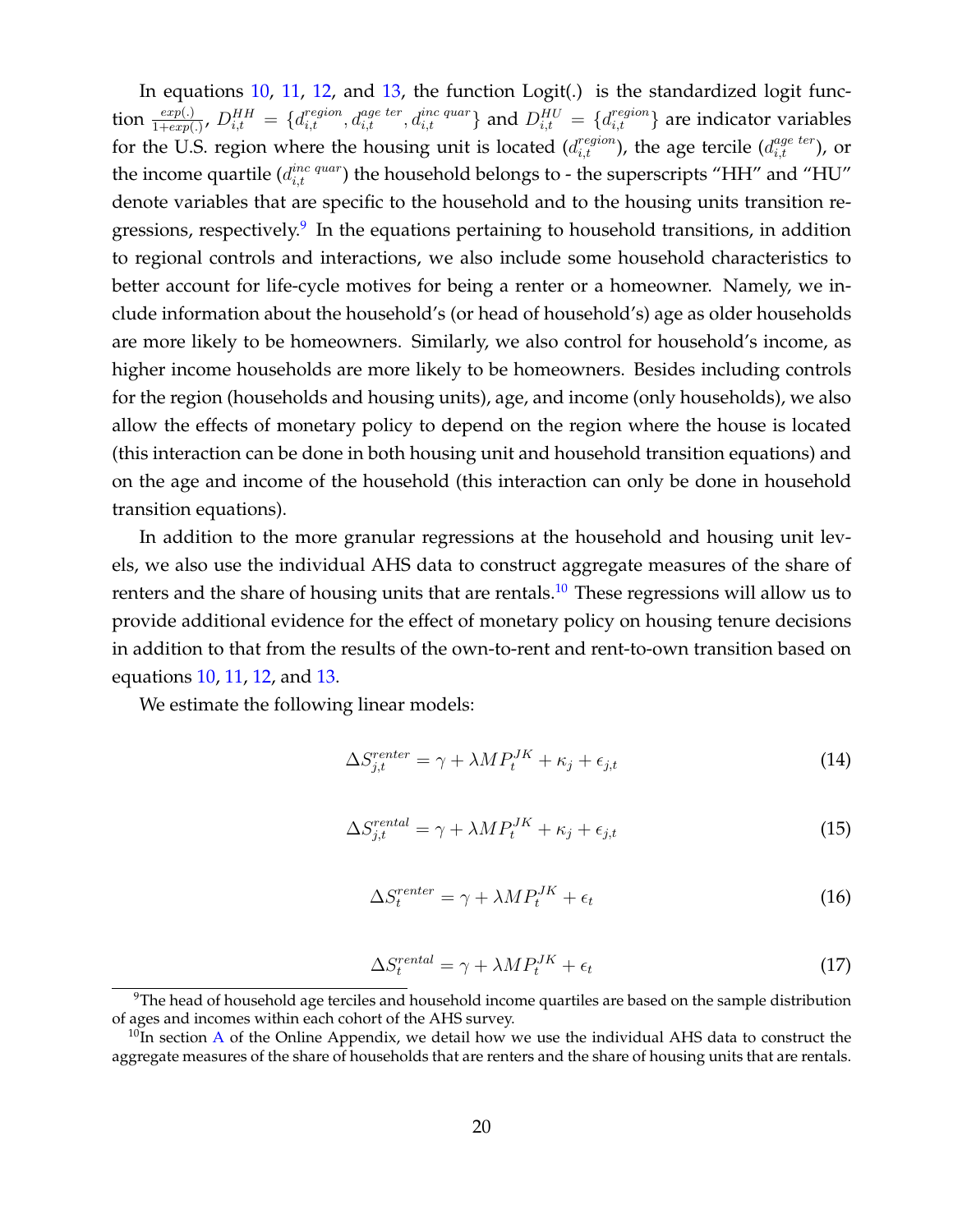In equations 14 and 15, the dependent variables are the change in the share of households that rent and the share of housing units that are rental units in the region and period, respectively. In these equations,  $\kappa_i$  are region fixed effects. In equations 16 and 17, the dependent variables are the change in the share of households that rent and the share of housing units that are rental units in the period, respectively.

#### **3.2.3 Results and Discussion**

We now turn to the discussion of the empirical results using the AHS data, starting with those in Tables 1 and 2.

Table 1 shows the effect of monetary policy shocks on the transitions from renting to owning for both households and housing units, while Table 2 shows the effect of monetary policy shocks on the transitions from renting to owning for both households and housing units. The two tables show that monetary policy shocks affect the decision of individual households and owners of housing units to transitions from renting to owning or from renting to owning. For both household and housing units, as shown in Table 1, the results shows that the probability of a household transitioning from renting to owning declines and also that the the probability of a housing unit switching from being rental to being owner occupied also declines. Similarly, as shown in Table 2, when monetary policy tightens, the probability of a household transitioning from owning to renting increases and also that the probability of a housing unit switching from being being owner occupied to being a rental also increases.<sup>11</sup> The results in Tables  $12$  are consistent with those based in aggregate data, which show that the aggregate homeownership rate falls when monetary policy tightens. The results in these tables also show that it's not just the relative demand for renting *vis-a-vis* owning that changes as a result of a monetary policy shock, the relative supply of houses for rental *vis-a-vis* for owner-occupied also change in response to the same shock.

To help with the interpretation of the results in Tables 1 and 2, we used the results from columns (1) and (4) from the two tables to calculate the marginal effect of a 25 basis points contractionary monetary policy shock on the transition probabilities from renting to owning and from owning to renting. The results from this exercise are shown in Table 3.

The results in this table suggest that changes in monetary policy conditions are particularly important for transitions of households from renting to owning, as the average rate of transition from renting to owning falls by close to 15% when monetary policy tight-

 $11$ Note that the transition probabilities for households and housing units are not directly comparable because of differences in time horizons. For household transitions the AHS dataset only provides information relative to one year prior to the survey, while for housing units transitions the information provided by the survey only allows to study transitions in two-year periods, corresponding to the frequency of the survey used in the construction of the AHS dataset.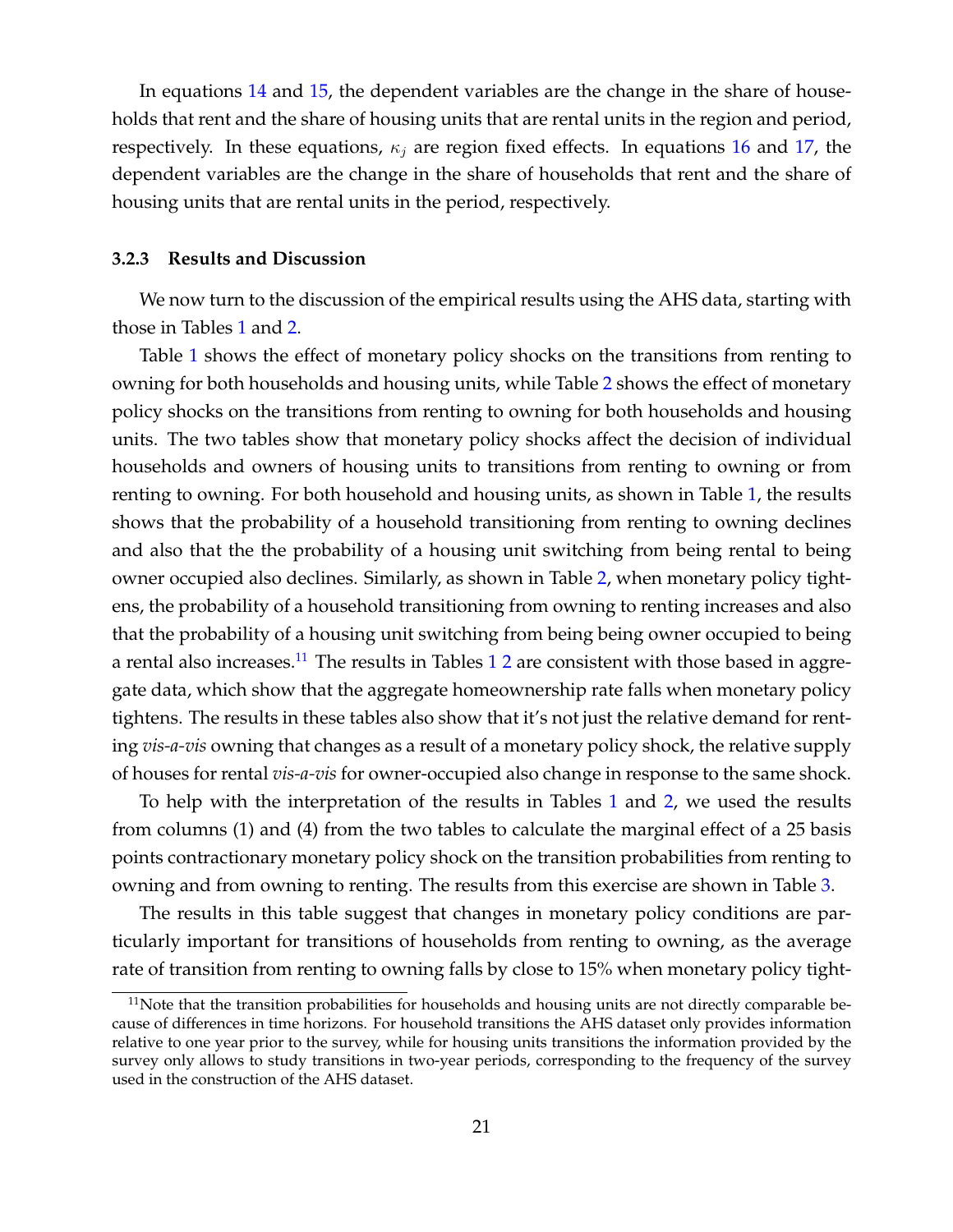| Variables                |               | Probability of becoming owner |               |               | Probability of becoming owner-occupied |
|--------------------------|---------------|-------------------------------|---------------|---------------|----------------------------------------|
|                          | (1)           | (2)                           | (3)           | (4)           | (5)                                    |
| MP Shock                 | $-0.706$      | $-0.706$                      | $-0.614$      | $-0.043$      | $-0.046$                               |
|                          | $(0.257)$ *** | $(0.260)$ ***                 | $(0.252)$ **  | (0.227)       | (0.227)                                |
| Midwest                  |               | 0.486                         | 0.668         |               | 0.202                                  |
|                          |               | $(0.038)$ ***                 | $(0.053)$ *** |               | $(0.056)$ ***                          |
| South                    |               | 0.518                         | 0.649         |               | 0.402                                  |
|                          |               | $(0.052)$ ***                 | $(0.067)$ *** |               | $(0.039)$ ***                          |
| West                     |               | 0.265                         | 0.158         |               | 0.193                                  |
|                          |               | $(0.050)$ ***                 | $(0.071)$ **  |               | $(0.050)$ ***                          |
| $2^{nd}$ age tercile     |               |                               | $-0.102$      |               |                                        |
|                          |               |                               | $(0.042)$ **  |               |                                        |
| $3^{rd}$ age tercile     |               |                               | $-0.285$      |               |                                        |
|                          |               |                               | $(0.138)$ **  |               |                                        |
| $2^{nd}$ income quartile |               |                               | 0.987         |               |                                        |
|                          |               |                               | $(0.028)$ *** |               |                                        |
| $3^{rd}$ income quartile |               |                               | 1.830         |               |                                        |
|                          |               |                               | $(0.036)$ *** |               |                                        |
| $4^{th}$ income quartile |               |                               | 2.648         |               |                                        |
|                          |               |                               | $(0.027)$ *** |               |                                        |
| Constant                 | $-2.057$      | $-2.404$                      | $-3.686$      | $-2.699$      | $-2.923$                               |
|                          | $(0.131)$ *** | $(0.135)$ ***                 | $(0.133)$ *** | $(0.069)$ *** | $(0.089)$ ***                          |
| $\boldsymbol{N}$         | 222,386       | 222,386                       | 222,386       | 120,284       | 120,284                                |

**Table 1:** Effect of monetary policy shocks on the probability of a household becoming a homeowner and on the probability of a housing unit becoming owner occupied.

Note: The Table shows results of logit regressions in which the dependent variable in columns (1)-(3) is a dummy variable that takes the value 1 if the household switched from renting to owning a house in the 12 months prior to the survey interview and 0 if it the household continues to rent; and, the dependent variable in columns (4)-(6) is a dummy variable that takes the value 1 if the housing unit switched from being a rental to being an owner-occupied house during the the two year period between surveys; the monetary policy shock was constructed with the high-frequency monetary shock instrument of Jarociński and Karadi (2020). Data for household transitions are biennial from 1991 to 2015 and from 1991 to 2013 for housing unit transitions. Standard errors clustered by period in parentheses. \*, \*\*, and \*\*\* denote statistical significance at 10%, 5%, and 1%.

ens by 25 basis points. However, the effects for other housing market transitions are not negligible. Overall, the results in this table also suggest that households are more responsive to monetary policy shocks than the owners of housing units. Namely, the demand for rental/ownership reacts faster to a monetary policy shock than the supply of housing for rental/ownership.

In the next three tables, we extend the results of Tables 1 and 2 by considering interactions of the monetary policy shock with region, age, and income indicator variables – we consider all interactions in the case of household transitions, but in the case of housing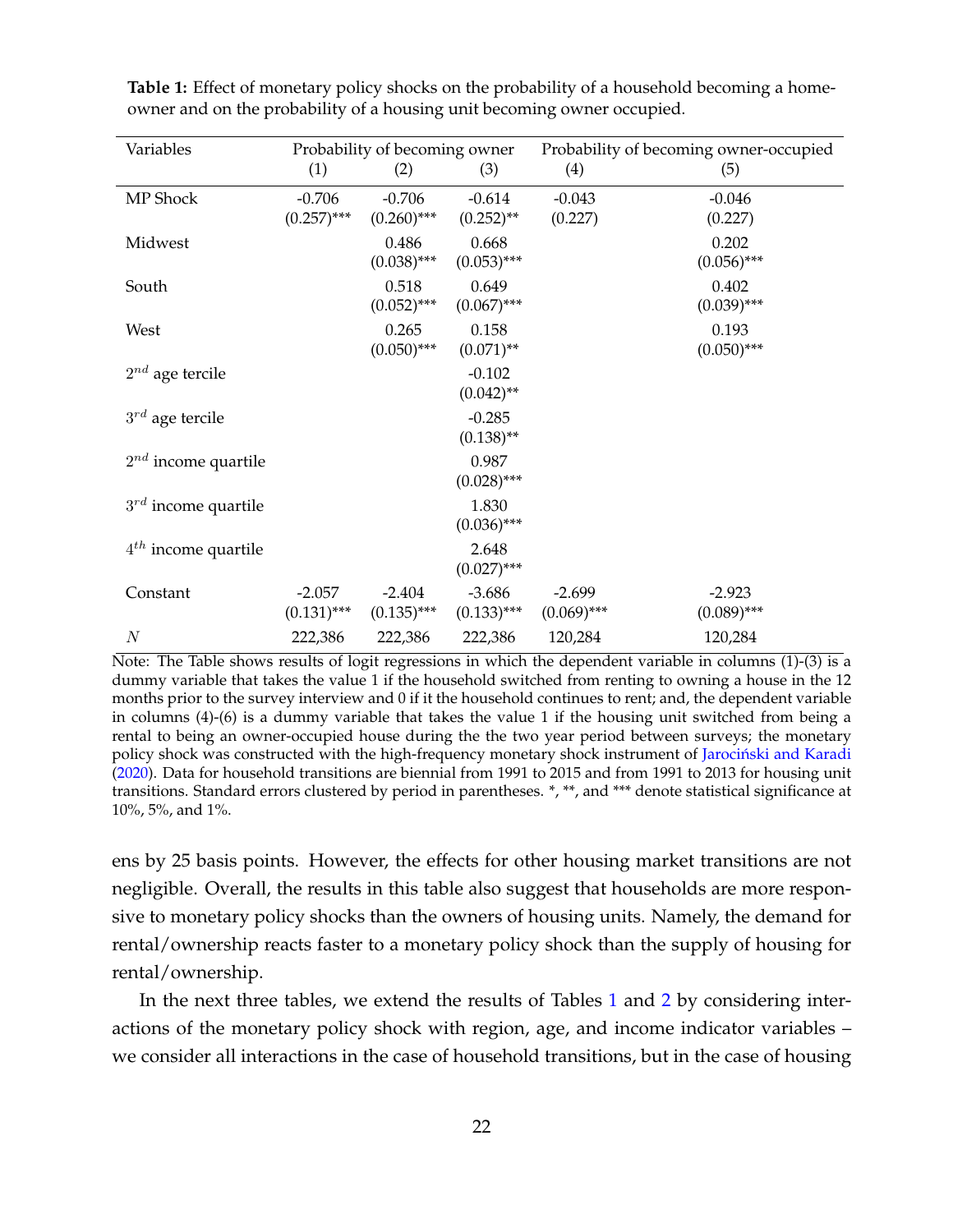| Variables                |                           | Probability of becoming renter |                           | Probability of becoming rental |                           |
|--------------------------|---------------------------|--------------------------------|---------------------------|--------------------------------|---------------------------|
|                          | (1)                       | (2)                            | (3)                       | (4)                            | (5)                       |
| MP Shock                 | 0.090<br>(0.192)          | 0.072<br>(0.190)               | 0.107<br>(0.214)          | 0.137<br>$(0.070)^*$           | 0.128<br>$(0.070)^*$      |
| Midwest                  |                           | 0.187<br>$(0.037)$ ***         | $-0.030$<br>(0.042)       |                                | $-0.241$<br>$(0.027)$ *** |
| South                    |                           | 0.318<br>$(0.062)$ ***         | 0.063<br>(0.063)          |                                | 0.093<br>$(0.041)$ **     |
| West                     |                           | 0.505<br>$(0.051)$ ***         | 0.465<br>$(0.057)$ ***    |                                | 0.354<br>$(0.064)$ ***    |
| $2^{nd}$ age tercile     |                           |                                | $-1.475$<br>$(0.028)$ *** |                                |                           |
| $3^{rd}$ age tercile     |                           |                                | $-2.671$<br>$(0.081)$ *** |                                |                           |
| $2^{nd}$ income quartile |                           |                                | $-0.723$<br>$(0.037)$ *** |                                |                           |
| $3^{rd}$ income quartile |                           |                                | $-1.531$<br>$(0.028)$ *** |                                |                           |
| $4^{th}$ income quartile |                           |                                | $-2.322$<br>$(0.034)$ *** |                                |                           |
| Constant                 | $-2.631$<br>$(0.127)$ *** | $-2.911$<br>$(0.098)$ ***      | $-0.444$<br>$(0.103)$ *** | $-3.485$<br>$(0.034)$ ***      | $-3.544$<br>$(0.046)$ *** |
| $\overline{N}$           | 442,899                   | 442,899                        | 442,899                   | 284,112                        | 284,112                   |

**Table 2:** Effect of monetary policy shocks on the probability of a household becoming a renter and on the probability of a housing unit becoming a rental.

Note: The Table shows results of logit regressions in which the dependent variable in columns (1)-(3) is a dummy variable that takes the value 1 if the household switched from owning to renting a house in the 12 months prior to the survey interview and 0 if it the household continues to own; and, the dependent variable in columns (4)-(6) is a dummy variable that takes the value 1 if the housing unit switched from being owner-occupied house to being a rental during the the two year period between surveys; the monetary policy shock was constructed with the high-frequency monetary shock instrument of Jarociński and Karadi (2020). Data for household transitions are biennial from 1991 to 2015 and from 1991 to 2013 for housing unit transitions. Standard errors clustered by period in parentheses. \*, \*\*, and \*\*\* denote statistical significance at 10%, 5%, and 1%.

units we can only consider region interactions, as age and income are household-specific characteristics.

Table 4 shows the effect of monetary policy shocks on transition probabilities from renting to owning and from owning to renting for households and housing units interacted with indicator variables for the regions the house is located. For households, columns (1) and (3), there is little regional heterogeneity, as the effects are relatively similar for all re-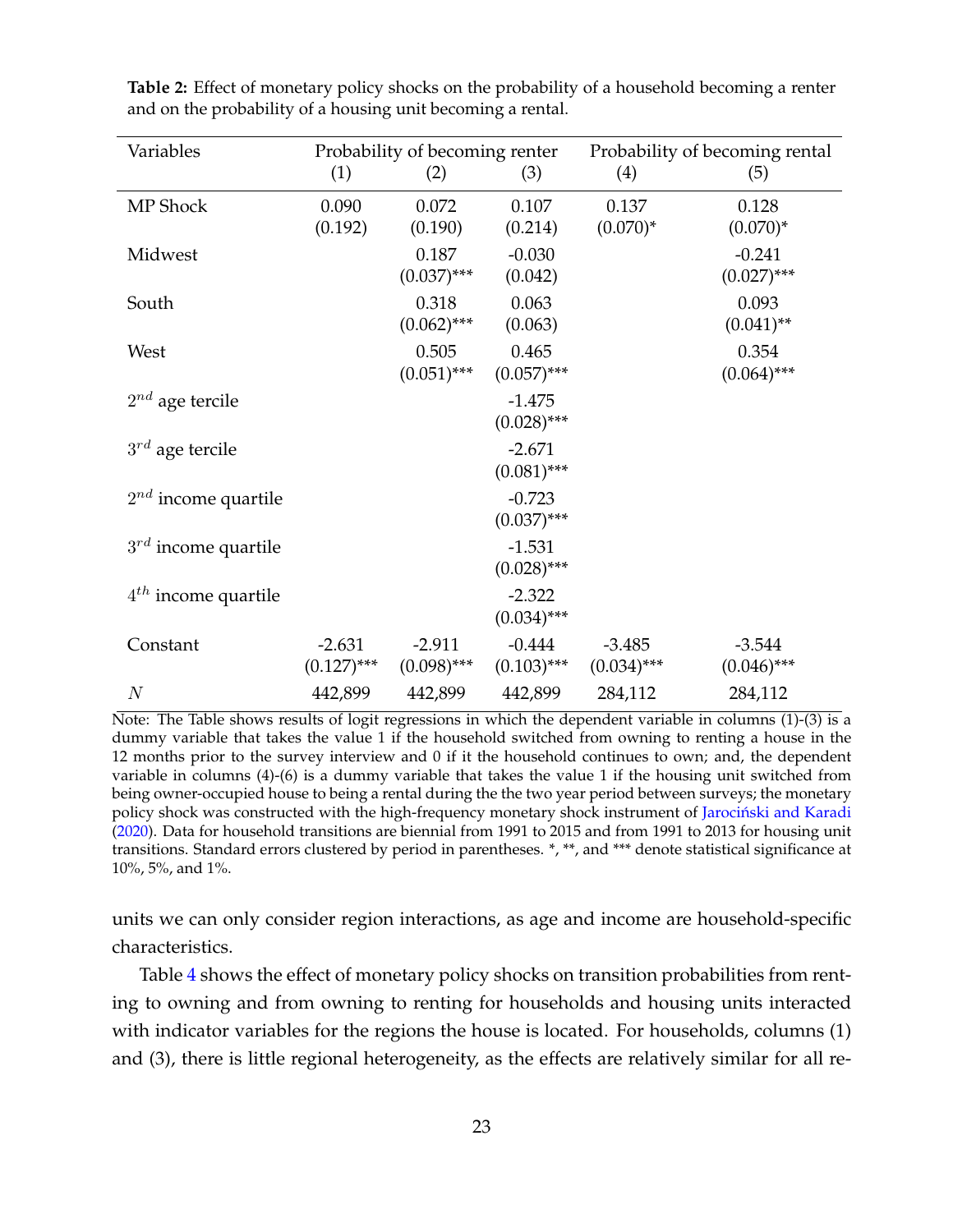**Table 3:** Marginal effect of a monetary policy shock on the rent-to-own and own-to-rent transition probabilities

|               | Rent-to-Own    |                          |                           |                           |                       |                           | Own-to-Rent        |                           |
|---------------|----------------|--------------------------|---------------------------|---------------------------|-----------------------|---------------------------|--------------------|---------------------------|
|               | No<br>MP shock | 25 bps<br>MP shock<br>2) | Marginal<br>effect<br>(3) | $\%$<br>difference<br>(4) | No<br>MP shock<br>(5) | 25 bps<br>MP shock<br>(6) | Marginal<br>effect | $\%$<br>difference<br>(8) |
| Households    | 11.3%          | $9.7\%$                  | $-1.7\%$                  | $-14.6%$                  | 6.7%                  | $6.9\%$                   | 0.1%               | 2.1%                      |
| Housing units | 6.3%           | $6.2\%$                  | $-0.1%$                   | $-1.0\%$                  | $3.0\%$               | 3.1%                      | 0.1%               | 3.4%                      |

Note: The Table shows the effect of a 25 basis points monetary policy shock on the transition probabilities from renting/rental to owning/ownership and from owning/ownership to renting/rental for households and housing units. The values in columns (1) and (2) are obtained using the results shown in Table 1, while the results in columns (5) and (6) are obtained using the results shown in Table 2. Columns (3) and (7) are obtained by subtracting columns  $(2)$  and  $(1)$  and  $(6)$  and  $(5)$ , respectively; columns  $(4)$  and  $(8)$  are obtained by dividing columns (3) and (1) and (7) and (5), respectively.

gions. In contrast, for housing units, columns (2) and (4), there is more heterogeneity, with housing units located in the Midwest being more reactive to monetary policy shocks than housing units located the other regions. What drives these differences is beyond the scope of this paper, but it is something worthwhile exploring further as there could be important differences across U.S. regions in the transmission of monetary policy through the homeownership channel.<sup>12</sup>

As already noted, we include information about head of household age and household income in some of the model specifications to control for life-cycle motives in the decision of becoming an owner/renter. In addition to controlling for these household characteristics, we also consider the possibility that monetary policy affects households housing decisions based on their age and income. Tables 5 and 6 show the results of the effect of monetary policy shocks on housing tenure decisions interacted with age and income information, respectively.

Column (1) in Table 5 shows that the effect of monetary policy on households decision to move from renting to owning increases with the household's age. This result suggests that some households pursue homeownership late into life, but, that the decision to become a homeowner is more sensitive to monetary policy conditions for older households. In the case of transitions from owning to renting, the results in column (2) show that younger households (those in the first and second terciles of the age distribution) are unlikely to move from being homeowners to being renters when monetary policy conditions change. This insensitivity may be due to most mortgages in the United States being fixed, which makes the cost of homeownership to be less responsive to changes in interest rates. However, results in column (2) show that households in the third tercile are quite responsive to

<sup>&</sup>lt;sup>12</sup>Corsetti et al. (2021) show that cross-country differences in housing market characteristics are an important driver of heterogeneous pass-through of monetary policy to euro-area countries.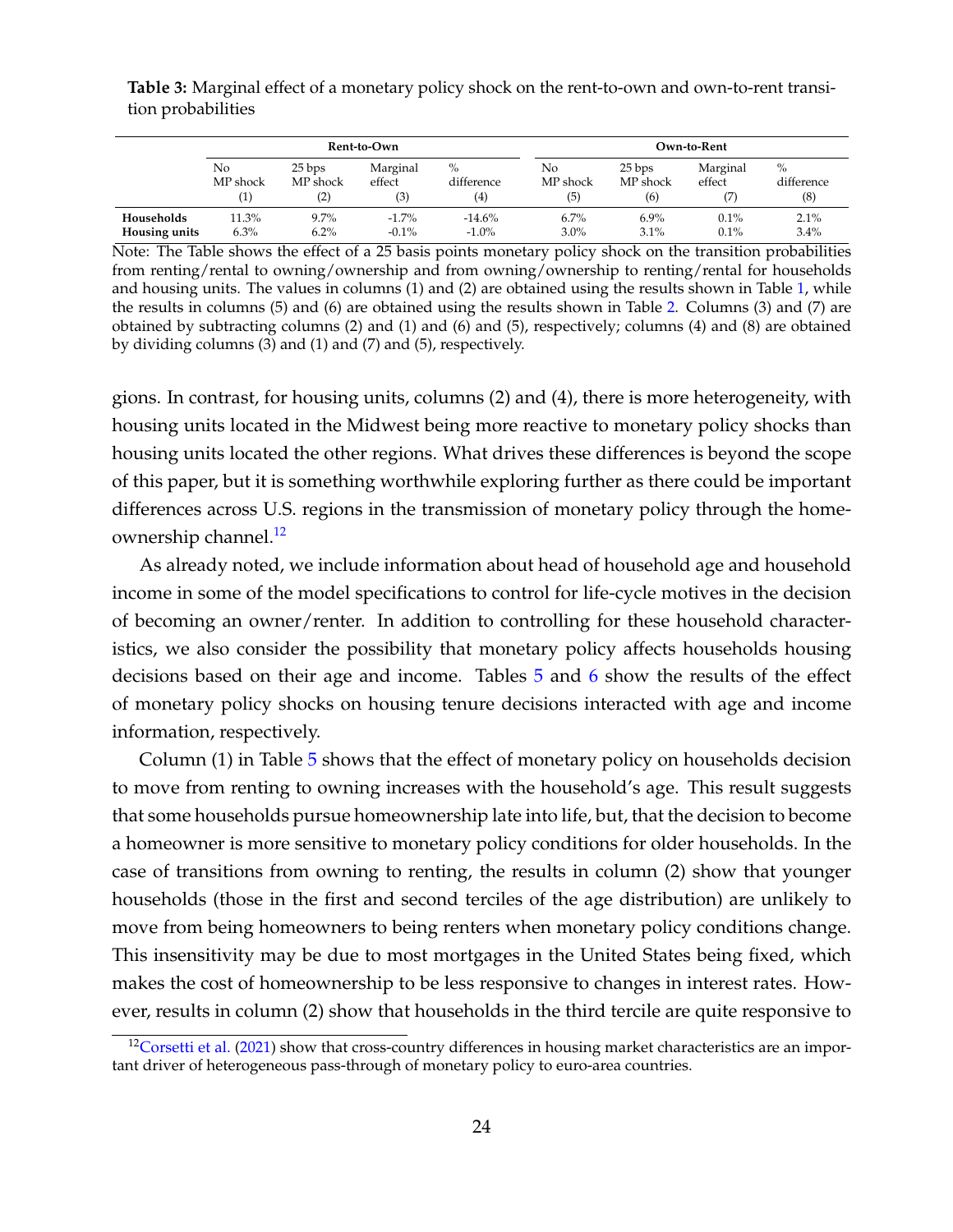| Variables             | Prob. of becoming: |                |               |               |  |  |  |
|-----------------------|--------------------|----------------|---------------|---------------|--|--|--|
|                       | Owner              | Owner-occupied | Renter        | Rental        |  |  |  |
|                       | (1)                | (2)            | (3)           | (4)           |  |  |  |
| MP Shock*U.S. East    | $-0.658$           | $-0.016$       | $-0.100$      | 0.056         |  |  |  |
|                       | $(0.274)$ **       | (0.362)        | (0.213)       | (0.164)       |  |  |  |
| MP Shock*U.S. Midwest | $-0.675$           | $-0.158$       | 0.140         | 0.151         |  |  |  |
|                       | $(0.298)$ **       | (0.150)        | (0.177)       | $(0.052)$ *** |  |  |  |
| MP Shock*U.S. South   | $-0.743$           | $-0.063$       | 0.079         | 0.064         |  |  |  |
|                       | $(0.284)$ ***      | (0.261)        | (0.213)       | (0.101)       |  |  |  |
| MP Shock*U.S. West    | $-0.719$           | 0.053          | 0.103         | 0.257         |  |  |  |
|                       | $(0.212)$ ***      | (0.179)        | (0.192)       | (0.176)       |  |  |  |
| Midwest               | 0.483              | 0.175          | 0.221         | $-0.225$      |  |  |  |
|                       | $(0.054)$ ***      | $(0.050)$ ***  | $(0.033)$ *** | $(0.027)$ *** |  |  |  |
| South                 | 0.503              | 0.394          | 0.344         | 0.095         |  |  |  |
|                       | $(0.064)$ ***      | $(0.046)$ ***  | $(0.067)$ *** | $(0.036)$ *** |  |  |  |
| West                  | 0.255              | 0.204          | 0.534         | 0.386         |  |  |  |
|                       | $(0.066)$ ***      | $(0.063)$ ***  | $(0.048)$ *** | $(0.068)$ *** |  |  |  |
| Constant              | $-2.395$           | $-2.918$       | $-2.936$      | $-3.556$      |  |  |  |
|                       | $(0.137)$ ***      | $(0.098)$ ***  | $(0.093)$ *** | $(0.043)$ *** |  |  |  |
| $\,N$                 | 222,386            | 120,284        | 442,899       | 284,112       |  |  |  |

**Table 4:** Effect of monetary policy shocks on the probability of a household or housing unit changing housing tenure - interaction with U.S. region

Note: The Table shows results of logit regressions in which the dependent variable in column (1) is a dummy variable that takes the value 1 if the household switched from renting to owning a house in the 12 months prior to the survey interview and 0 if it the household continues to rent; the dependent variable in column (2) is a dummy variable that takes the value 1 if the housing unit switched from being a rental to being an owner occupied house during the the two year period between surveys; the dependent variable in column (3) is a dummy variable that takes the value 1 if the household switched from owning to renting a house in the 12 months prior to the survey interview and 0 if it the household continues to own; and, the dependent variable in column (4) is a dummy variable that takes the value 1 if the housing unit switched from being a owner-occupied house to being a rental during the the two year period between surveys; the monetary policy shock was constructed with the high-frequency monetary shock instrument of Jarociński and Karadi (2020). Data for household transitions are biennial from 1991 to 2015 and from 1991 to 2013 for housing unit transitions. Standard errors clustered by period in parentheses. \*, \*\*, and \*\*\* denote statistical significance at 10%, 5%, and 1%.

changes in monetary policy, and that, when monetary policy tightens some of these older households decide to sell and become renters. We see this result for older households as suggestive that some older households try to maximize sale value of their homes, and, once they see interest rates going up they decide to sell because they understand that house prices are likely to grow slower.

Turning now to the results pertaining to the interaction of monetary policy with household income, shown in Table 6. Column (1) in this table shows the results for the transition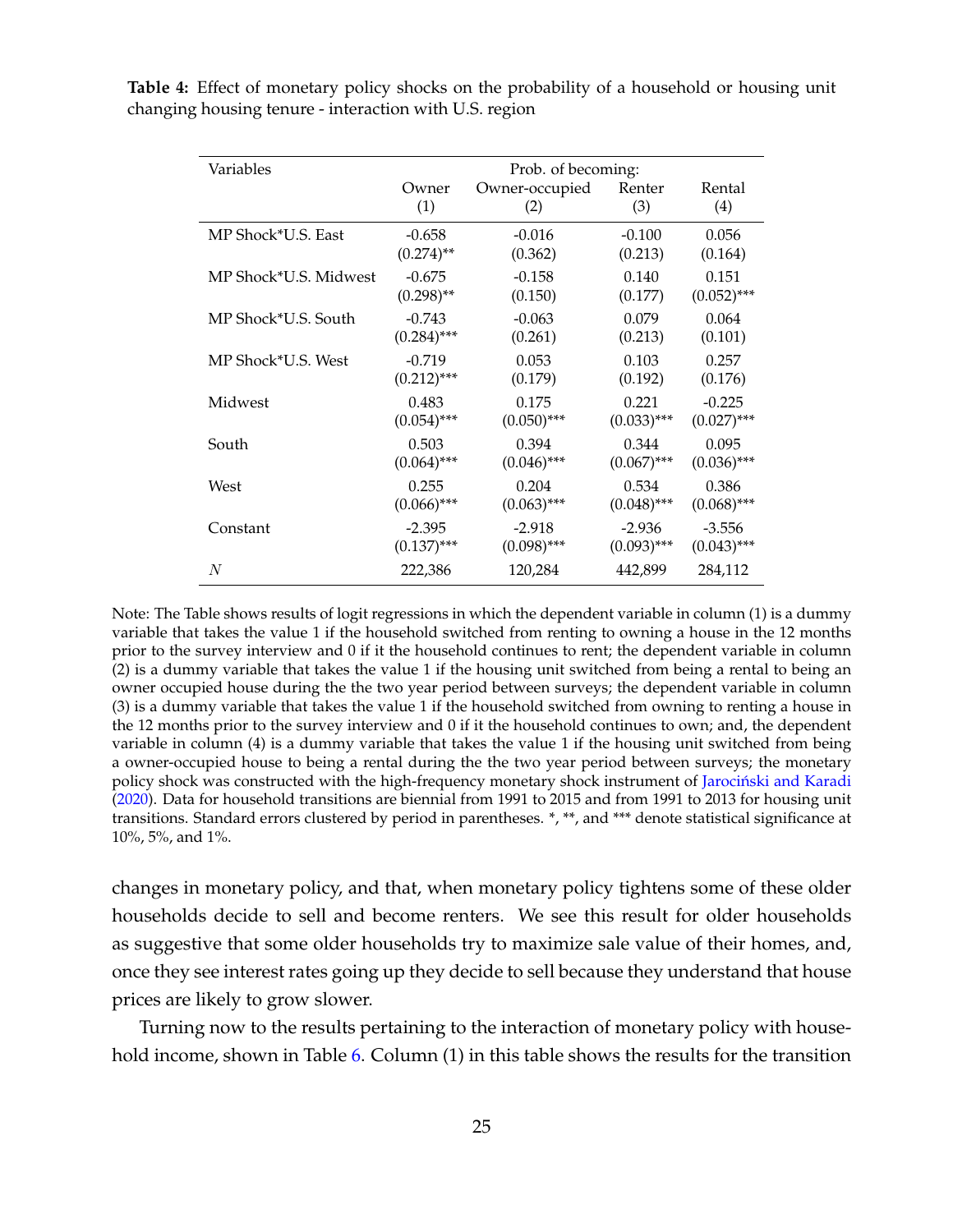| Variables                      | Prob. of becoming owner Prob. of becoming renter<br>(1) | (2)                       |
|--------------------------------|---------------------------------------------------------|---------------------------|
| MP Shock* $1^{st}$ age tercile | $-0.405$<br>$(0.232)^{*}$                               | $-0.074$<br>(0.247)       |
| MP Shock* $2^{nd}$ age tercile | $-0.716$<br>$(0.273)$ ***                               | 0.086<br>(0.199)          |
| MP Shock*3 $^{rd}$ age tercile | $-1.358$<br>$(0.507)$ ***                               | 0.783<br>$(0.217)$ ***    |
| Midwest                        | 0.670<br>$(0.053)$ ***                                  | $-0.030$<br>(0.042)       |
| South                          | 0.649<br>$(0.067)$ ***                                  | 0.064<br>(0.063)          |
| West                           | 0.159<br>$(0.071)$ **                                   | 0.465<br>$(0.057)$ ***    |
| $2^{nd}$ age tercile           | $-0.153$<br>$(0.041)$ ***                               | $-1.453$<br>$(0.031)$ *** |
| $3^{rd}$ age tercile           | $-0.455$<br>$(0.125)$ ***                               | $-2.564$<br>$(0.074)$ *** |
| $2^{nd}$ income quartile       | 0.986<br>$(0.028)$ ***                                  | $-0.725$<br>$(0.038)$ *** |
| $3^{rd}$ income quartile       | 1.830<br>$(0.036)$ ***                                  | $-1.534$<br>$(0.029)$ *** |
| $4^{th}$ income quartile       | 2.646<br>$(0.026)$ ***                                  | $-2.323$<br>$(0.034)$ *** |
| Constant                       | $-3.653$<br>$(0.126)$ ***                               | $-0.467$<br>$(0.103)$ *** |
| $\boldsymbol{N}$               | 222,386                                                 | 442,899                   |

**Table 5:** Effect of monetary policy shocks on the probability of a household changing housing tenure - interaction with the head of household age

Note: The Table shows results of logit regressions in which the dependent variable in column (1) is a dummy variable that takes the value 1 if the household switched from renting to owning a house between in the 12 months prior to the survey interview and 0 if it the household continues to rent; and, the dependent variable in column (2) is a dummy variable that takes the value 1 if the household switched from owning to renting a house in the 12 months prior to the survey interview and 0 if the household continues to own the house it lives in; the monetary policy shock was constructed with the high-frequency monetary shock instrument of Jarociński and Karadi (2020). Data are biennial from 1991 to 2015. Standard errors clustered by period in parentheses. \*, \*\*, and \*\*\* denote statistical significance at 10%, 5%, and 1%.

from renting to owning, and, despite some variation, there is no clear pattern with respect to the effect of monetary policy on households tenure choice decisions depending on income level. In contrast, the results in column (2), which are for the transition from owning to renting, show that only the households in the lowest income quartile are more likely to move from owning to renting once interest rates increase.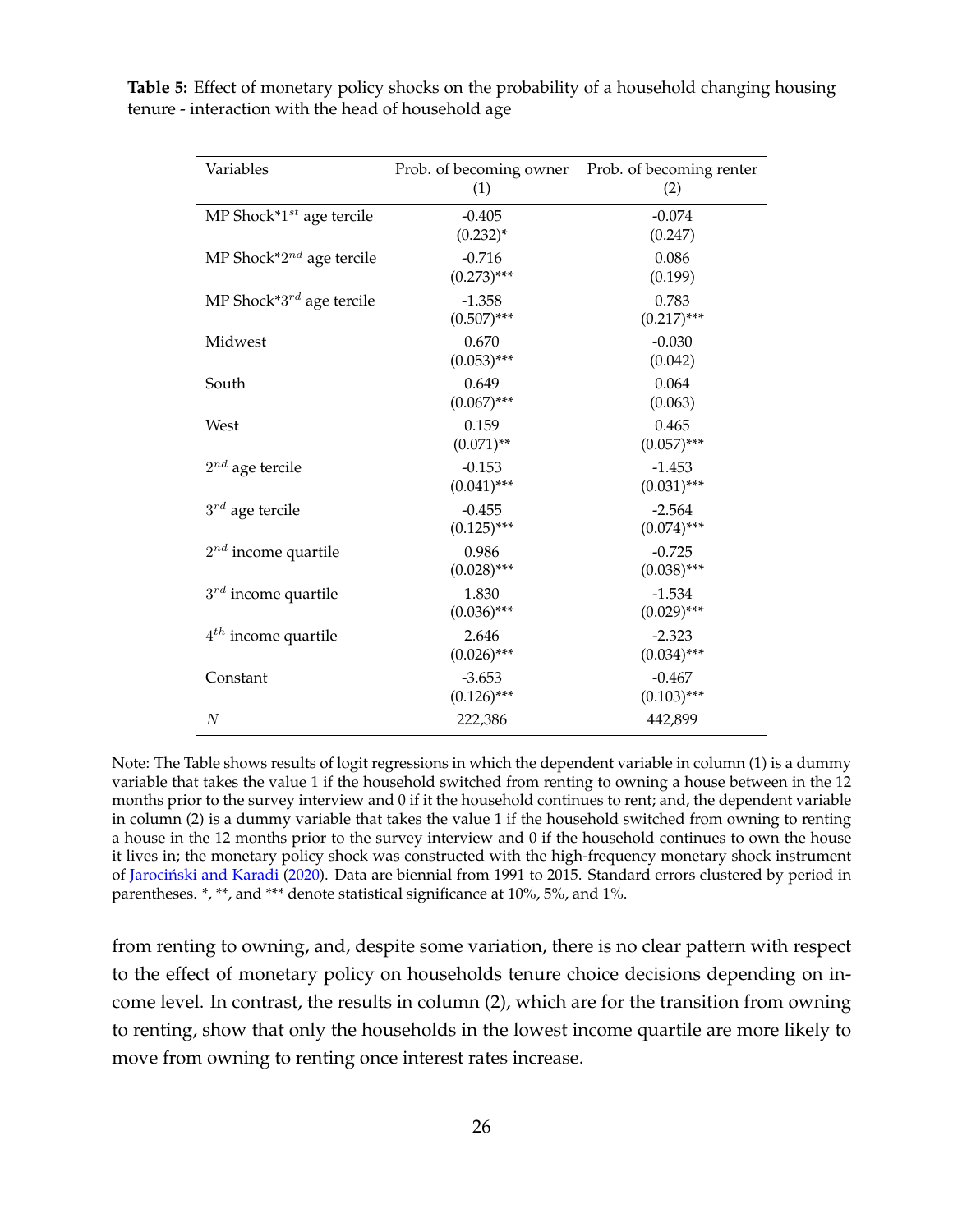| Variables                                | Prob. of becoming owner<br>(1) | Prob. of becoming renter<br>(2) |
|------------------------------------------|--------------------------------|---------------------------------|
| MP Shock* $1^{st}$ income quartile       | $-0.864$<br>$(0.302)$ ***      | 0.294<br>$(0.164)^*$            |
| MP Shock* $2^{nd}$ income quartile       | $-0.661$<br>$(0.254)$ ***      | 0.013<br>(0.235)                |
| MP Shock* $3^{rd}$ income quartile       | $-0.421$<br>$(0.232)^{*}$      | 0.035<br>(0.246)                |
| MP Shock <sup>*4th</sup> income quartile | $-0.688$<br>$(0.263)$ ***      | 0.020<br>(0.293)                |
| Midwest                                  | 0.668<br>$(0.053)$ ***         | $-0.030$<br>(0.042)             |
| South                                    | 0.649<br>$(0.067)$ ***         | 0.064<br>(0.063)                |
| West                                     | 0.159<br>$(0.071)$ **          | 0.466<br>$(0.057)$ ***          |
| $2^{nd}$ age tercile                     | $-0.101$<br>$(0.042)$ **       | $-1.476$<br>$(0.028)$ ***       |
| $3^{rd}$ age tercile                     | $-0.285$<br>$(0.138)$ **       | $-2.670$<br>$(0.081)$ ***       |
| $2^{nd}$ income quartile                 | 1.021<br>$(0.040)$ ***         | $-0.761$<br>$(0.040)$ ***       |
| $3^{rd}$ income quartile                 | 1.904<br>$(0.043)$ ***         | $-1.566$<br>$(0.034)$ ***       |
| $4^{th}$ income quartile                 | 2.677<br>$(0.036)$ ***         | $-2.358$<br>$(0.035)$ ***       |
| Constant                                 | $-3.729$<br>$(0.145)$ ***      | $-0.418$<br>$(0.105)$ ***       |
| $\boldsymbol{N}$                         | 222,386                        | 442,899                         |

**Table 6:** Effect of monetary policy shocks on the probability of a household changing housing tenure - interaction with household income

Note: The Table shows results of logit regressions in which the dependent variable in column (1) is a dummy variable that takes the value 1 if the household switched from renting to owning a house between in the 12 months prior to the survey interview and 0 if it the household continues to rent; and, the dependent variable in columns (2) is a dummy variable that takes the value 1 if the household switched from owning to renting a house in the 12 months prior to the survey interview and 0 if the household continues to own the house it lives in; the monetary policy shock was constructed with the high-frequency monetary shock instrument of Jarociński and Karadi (2020). Data are biennial from 1991 to 2015. Standard errors clustered by period in parentheses. \*, \*\*, and \*\*\* denote statistical significance at 10%, 5%, and 1%.

The results from Tables 5 and 6 indicate that the transmission of monetary policy through the homeownership channel depends on household characteristics. In particular, we found younger households to be less sensitive to changes in monetary policy conditions than older households, while lower income households are more responsive to changes in in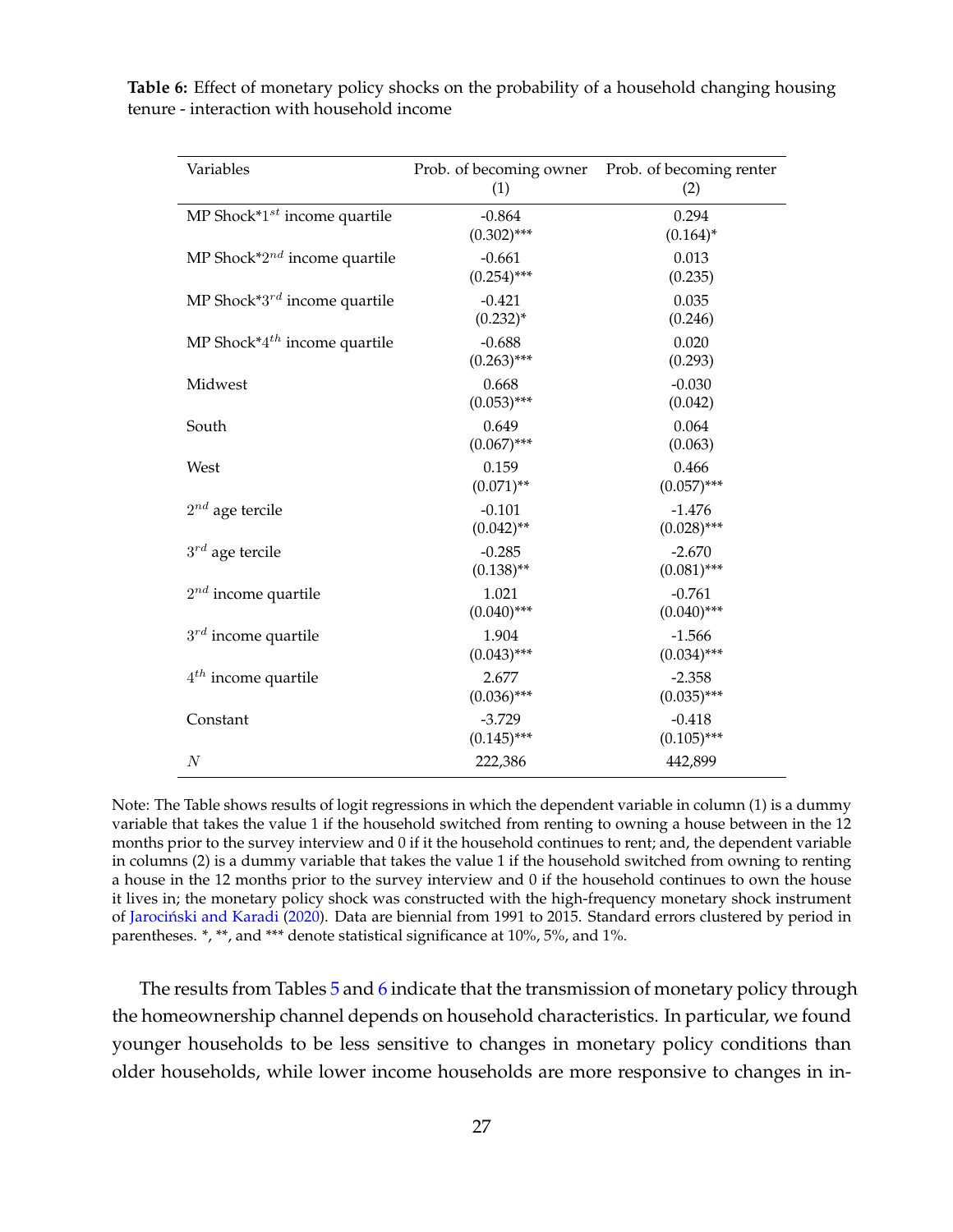terest rates than higher income households.

The last set of results in this section pertains to the estimation results of equations 14, 15, 16, and 17, which are shown in Table 7.

| Variables |               | $\Delta$ Renter share (percent) |                | $\Delta$ Rental share (percent) |        |                |
|-----------|---------------|---------------------------------|----------------|---------------------------------|--------|----------------|
|           |               | (2)                             | (3)            | $\left( 4\right)$               | (5)    | (6)            |
| MP Shock  | 2.41          | 2.41                            | 2.49           | 2.82                            | 2.82   | 2.82           |
|           | $(1.25)^{*}$  | $(1.29)^{*}$                    | $(1.03)$ **    | (1.83)                          | (1.89) | $(1.05)$ **    |
| $R^2$     | 0.08          | 0.08                            | 0.08           | 0.11                            | 0.11   | 0.14           |
| N         | 52            | 52                              | 13             | 52                              | 52     | 13             |
| Region FE | N             |                                 | N              | N                               |        | N              |
| Data      | U.S. Regional | U.S. Regional                   | U.S. Aggregate | U.S. Regional U.S. Regional     |        | U.S. Aggregate |

**Table 7:** Effect of monetary policy shocks on the aggregate share of renters and on the aggregate share of rental units

Note: The Table shows results of OLS regressions in which: the dependent variable in columns (1) and (2) is the change in the share of households in a given U.S. Census region (Northeast, South, Midwest, and West) that rent the place they live in; the dependent variable in column (3) is the change in the share of households in the Unite States that rent the place they live in; the dependent variable in columns (4) and (5) is the change in the share of housing units in a given U.S. Census region that are rentals; the dependent variable in column (6) is the change in the share of housing units in the Unite States that are rentals; the monetary policy shock was constructed with the high-frequency monetary shock instrument of Jarociński and Karadi (2020). Data are biennial from 1991 to 2015. Standard errors, in parentheses, are robust to heteroskedasticity and serial correlation. \*, \*\*, and \*\*\* denote statistical significance at 10%, 5%, and 1%.

The first three columns in Table 7 show results on the effect on monetary policy on the the change in the aggregate share of households that rent, while the last three columns show results on the effect on monetary policy on the the change in the aggregate share of housing units that are rentals. In line with the results concerning the effect of monetary policy on households and housing units transition probability from owning to renting and from renting to owning, the results in this table show that the renter share increases when monetary policy tightens and also that the share of housing units for renting also increase.

It is important to note once again that the household and housing unit results are not directly comparable because of differences in the time horizon considered for the transitions from rent to own and own to rent. Without taking this difference into consideration, the results in Table 7 could suggest that housing units adjust faster than households do in response to a monetary policy shock, because the coefficients in the last three columns are slightly larger than the coefficients in the first three columns. However, because the results for households only include transitions in the previous 12 months, while the results for housing units are based on a 2-year horizon, results in this table suggest that, similar to the results in Tables 1 and 2, households are more responsive to monetary policy shocks than housing units (i.e., the relative demand for rental housing is more responsive to monetary policy shocks than the relative supply of rental housing). This difference is likely the main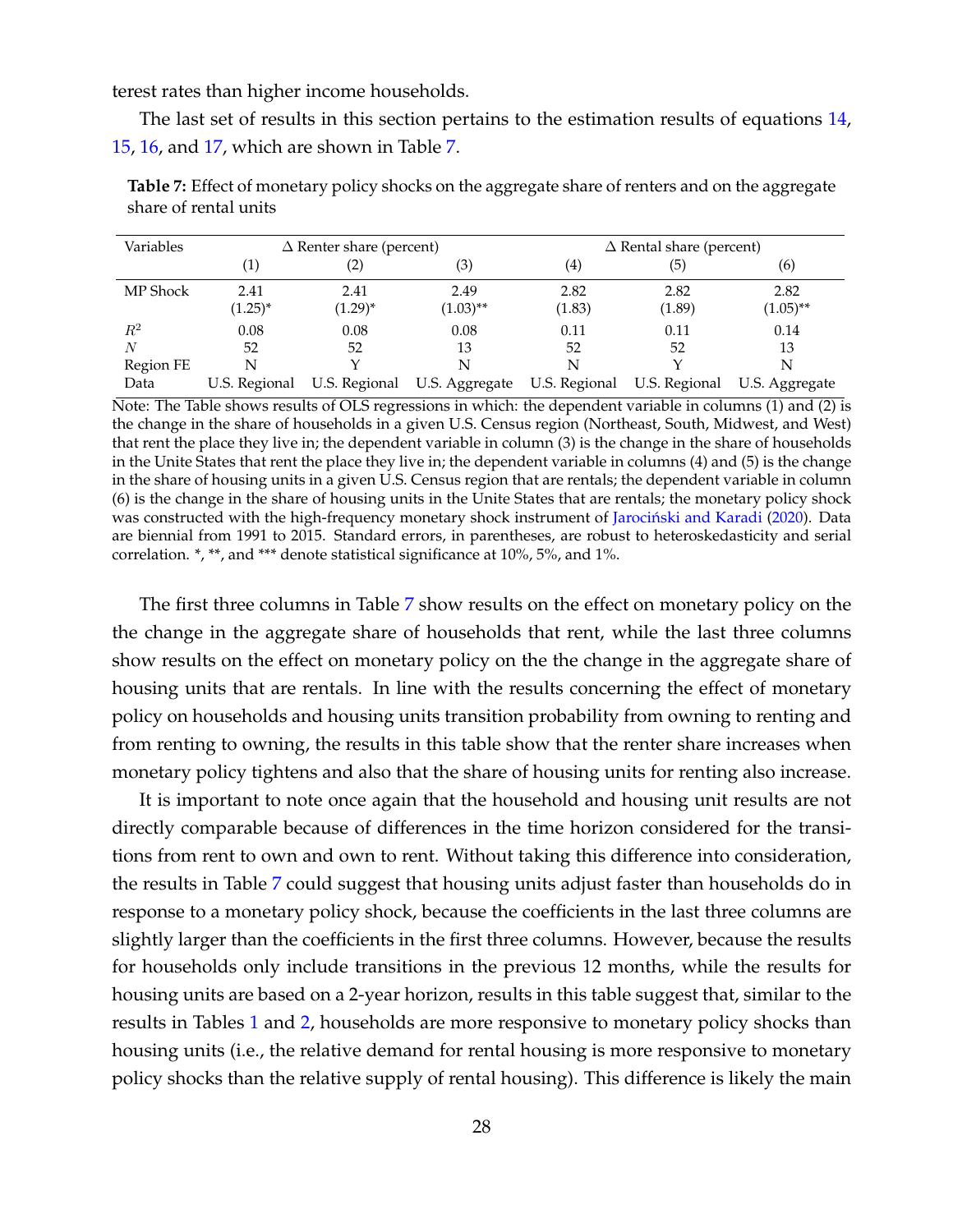reason for why housing rents increase (decrease) and the homeownership rate decreases (increases) when interest rates increase (decrease).

The results in this section, both based on aggregate and household and housing unit level data, provide strong evidence that monetary policy simultaneously affects house prices, house rents, and the aggregate homeownership rate by affecting the decision of individual households to rent or to own and also by affecting the decision of housing unit owners to rent or sell their properties. A question that remains to be answered is why do these findings matter. We address this question in the remainder of the paper.

## **4 Theory**

To account for the empirical results presented in the previous section, we propose a two-agent New Keynesian model with a segmented housing market in which agents can choose between owning or renting. The proposed model builds on existing models that include a housing sector, such as those of Iacoviello (2005) and Iacoviello and Neri (2010), and extends them by incorporating a segmented housing market and the possibility of some households choosing between owning or renting the house they live in.

## **4.1 The Environment**

The economy is set in discrete-time and features two types of families — borrowers and savers — each populated by a continuum of infinitely-lived households with measure one. The savers have full access to credit markets and behave as Ricardian agents. The borrowers face a collateral constraint along the lines of work by Campbell and Hercowitz (2005), Iacoviello (2005), Iacoviello and Neri (2010), and Calza et al. (2013). Hence, the borrowers borrowing limit is a function of the value of their house. In our theoretical environment, the borrowers' borrowing constraint is always binding. Consequently, they are assumed to behave in a "hand-to-mouth" fashion. Also, the households belonging to the borrowers family differ in their preferences concerning owning a house: they receive extra utility from these services for the same quantity of housing services if they own a house instead of renting one. For simplicity, we assume that only the households belonging to the borrowers family need to choose between owning or renting.<sup>13</sup>

<sup>&</sup>lt;sup>13</sup>This assumption does not affect the qualitative nature of how the tenure choice channel affects the monetary policy transmission dynamics. It only has quantitative implications.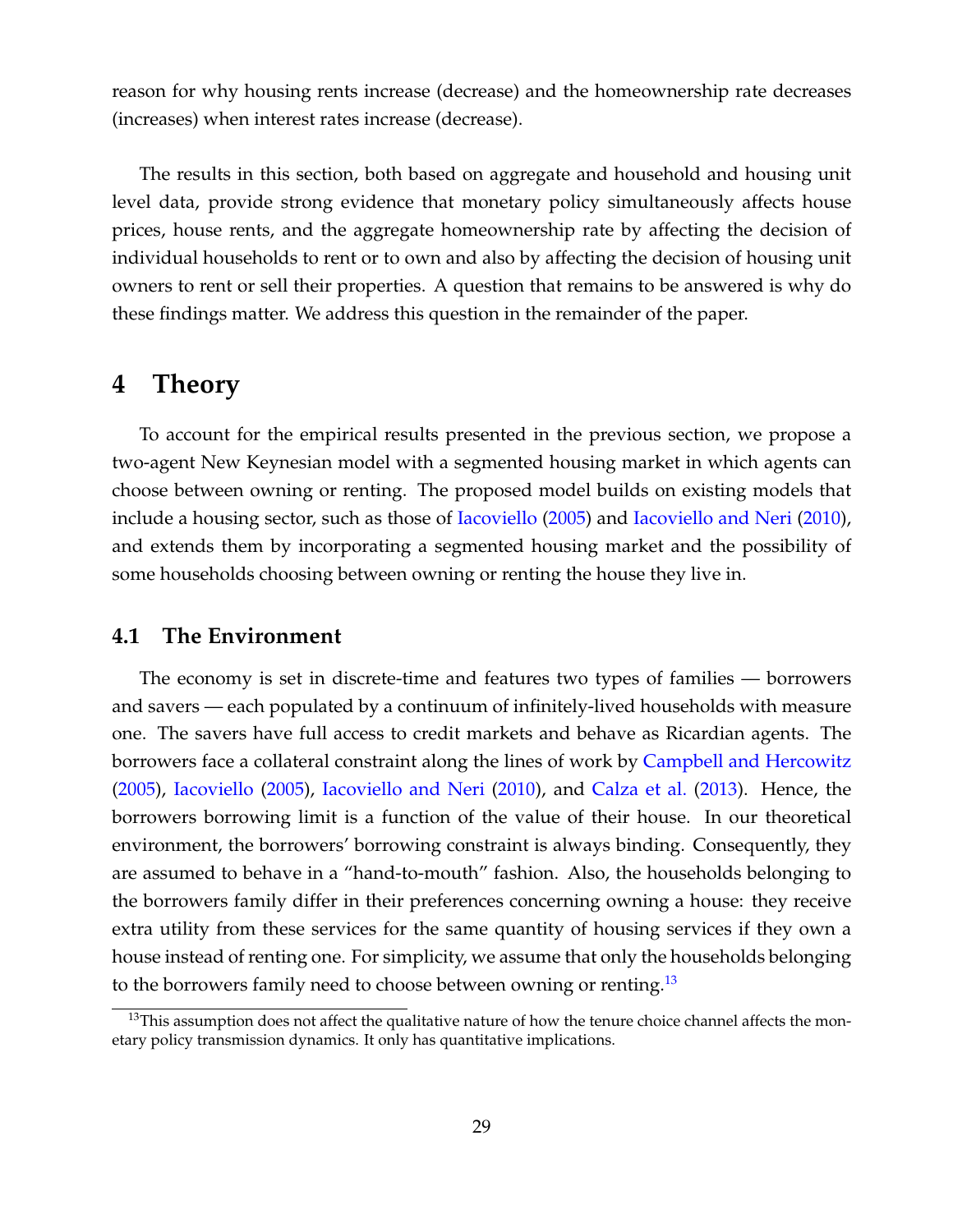We assume that the housing stock in the economy is fixed, but that the share of housing for ownership/rental can be adjusted in response to changes in demand for the two types of housing (for ownership and for rental). Real estate brokers provide housing rental services buying them from landlords and selling them with a markup. The brokers are the source of rigidity in housing rents. The landlords buy/sell housing stock for owning and rent it to the brokers, subject to adjustment costs. The latter can be motivated by higher maintenance costs for renting, less favorable tax treatment relative to owning, and the necessity of rehabilitation work. These housing stock adjustment costs are the source of housing market segmentation in our model.

Finally, in terms of the supply of final goods, we assume that wholesale firms produce them with a constant return to scale technology that uses the labor of both agents (borrowers and savers) as its only inputs. Consumers buy the final good from retailers, who sell the wholesale goods with a markup but can only adjust the prices of their goods at random times (as in Calvo (1983)). Therefore, retailers are a source of nominal rigidity in this economy. We assume that savers own all types of firms in the economy. The savers' problem is standard. The savers', the wholesalers', and the retailers' problems are the same as in Iacoviello (2005). The only difference is that the savers in our model also own the brokers and the landlords.

#### **4.2 Households**

The households' utility function is standard and is the same for both borrowers and savers. Households get utility from consuming the final good and housing services, but they get disutility from working.<sup>14</sup> The instantaneous utility function is given by

$$
u(c, h, L) = \ln c + \frac{h^{1-\phi}}{1-\phi} - \frac{L^{\eta}}{\eta}.
$$

#### **Borrowers**

Households in the borrowers family can choose to own or rent a house every period. These households are heterogeneous regarding the utility they get from owning a house but they all get the same utility when renting. We assume that, for a given house size, these households get higher utility owning than when renting it. This difference in utility is given by  $\rho_i.$  We assume that, every period, each household receives an i.i.d. draw  $\rho_i$  from CDF  $F(\rho)$ . Also, inspired by the work of Ragot (2018), we assume that each household

 $14$ We assume utility is separable in money balances, which results in the quantity of money having no implications for the rest of the model and, therefore, are ignored.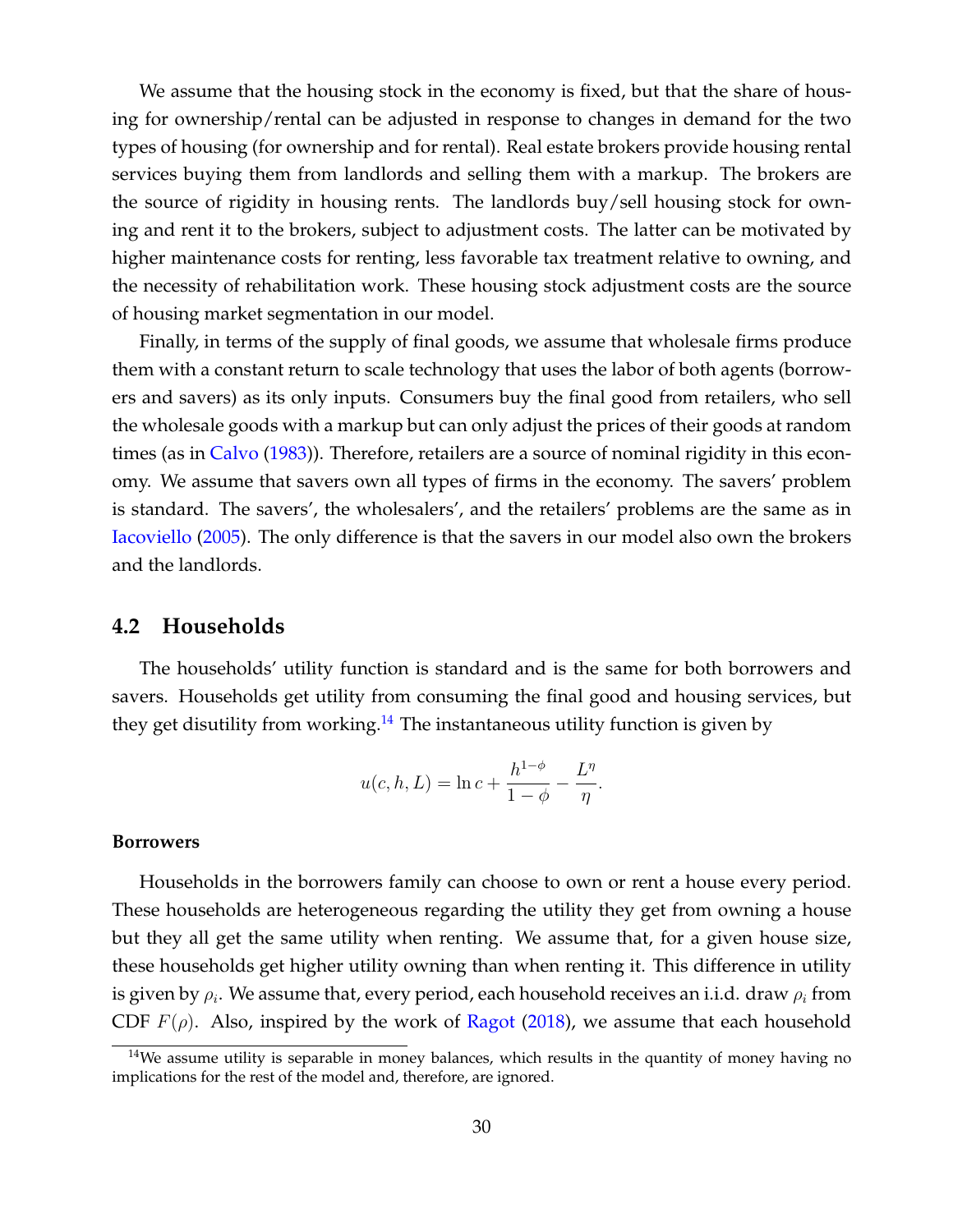in the borrowers family trade a complete set of contracts for consumption and housing services within their own family, providing perfect insurance against idiosyncratic risk. The borrowers' social planner problem is one of maximizing the following lifetime utility function:

$$
E_0 \sum_{t=0}^{\infty} (\beta')^t \left\{ \int_0^1 \ln c_t^i + (1 - I_t^i) \left( j^r \frac{(h_t^i)^{1-\phi^r}}{1-\phi^r} \right) + I_t^i \left( j^o \frac{(h_t^i)^{1-\phi^o}}{1-\phi^o} + \rho_t^i \right) - \frac{(L_t^i)^{\eta}}{\eta} di \right\},\,
$$

subject to:

$$
\int_0^1 c_t^i + I_t^i q_t \Delta h_t^i + (1 - I_t^i) h_t^i l_t + b_{t-1}^i \frac{R_{t-1}}{\pi_t} dt = \int_0^1 b_t^i + w_t^i L_t^i dt
$$

$$
b_t^i \le I_t^i E_t \left[ m q_{t+1} h_t^i \frac{\pi_{t+1}}{R_t} \right],
$$

where  $E_0$  is the expectation operator conditional on time zero information;  $\beta \in (0,1)$  is the discount factor;  $c_t^i$  is consumption of borrower  $i$  at time  $t$ ;  $I_t^i \in \{0,1\}$  is an indicator function that takes the value of 1 if borrower i decides to own and zero if she decides to rent;  $h_t^i$ denotes housing services;  $\rho_i$  is the utility that household i receives when she chooses to own;  $L_t^i$  are hours of work;  $q_t$  denotes the real housing price;  $l_t$  is the real housing rent;  $R_t$ is the gross nominal interest rate;  $\pi_t$  is the gross inflation rate;  $w_t'$  $_t'$  is the real wage;  $m$  is the loan-to-value ratio;and  $b_t^i$  is borrowing in real terms.

**Proposition 1.** *If*  $\rho_i$  *are i.i.d. draws from a continuous cdf*  $F(\rho)$ *, then*:<sup>15</sup>

- *(i) for each household, the decision to own or to rent is determined by a single cutoff rule. House*holds with  $\rho^i_t > \bar\rho_t$  choose to own, while households with  $\rho^i_t < \bar\rho_t$  choose to rent, with  $\bar\rho_t$  being *the individual draw of the household that, for given prices, is indifferent between renting or*  $o$ wning a house. As such, in each period the share of homeowners is given  $1-F(\bar\rho_t)=\alpha_t;$
- *(ii) the consumption and hours of work allocations are the same across all borrowers;*
- (iii) housing services and bond holdings ( $b_t^i$ ) allocations, although different between homeowners *and renters, will be the same across renters and homeowners.*

According to Proposition 1, the problem of the borrowers' social planner can be rewritten as:

<sup>&</sup>lt;sup>15</sup>The proof of Proposition 1 can be found in section  $\overline{B}$  of the Online Appendix.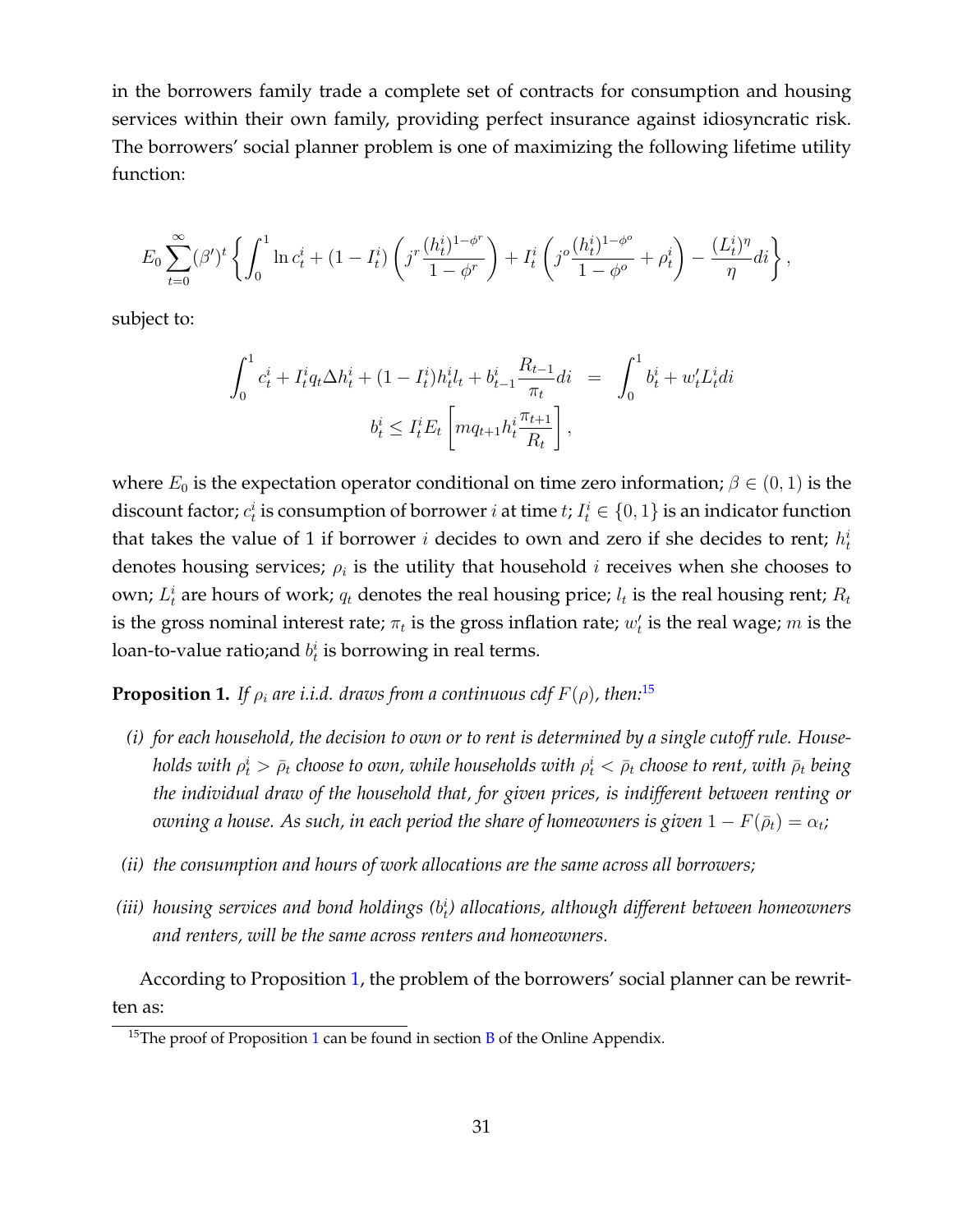$$
\max_{c'_t, h_t^o, h_t^r, b_t^o, b_t^r, L_t'} E_0 \sum_{t=0}^{\infty} (\beta')^t \left\{ \ln c'_t + \alpha_t \left( j^o \frac{(h_t^o)^{1-\phi^o}}{1-\phi^o} \right) + (1-\alpha_t) \left( j^r \frac{(h_t^r)^{1-\phi^r}}{1-\phi^r} \right) - \frac{(L_t')^{\eta}}{\eta} \right\},\,
$$

subject to

$$
c'_{t} + \alpha_{t} q_{t} h_{t}^{o} - \alpha_{t-1} q_{t} h_{t-1}^{o} + (1 - \alpha_{t}) l_{t} h_{t}^{r} + \alpha_{t-1} b_{t-1}^{o} \frac{R_{t-1}}{\pi_{t}} = \alpha_{t} b_{t}^{o} + w'_{t} L'_{t}
$$
 (18)

$$
b_t^o \le E_t \left[ m q_{t+1} h_t^o \frac{\pi_{t+1}}{R_t} \right]
$$
 (19)  

$$
b_t^r = 0,
$$
 (20)

$$
t = 0, \t(20)
$$

where the share of homeowners is given by:

$$
\alpha_t = 1 - F(\bar{\rho}_t) \tag{21}
$$

with 
$$
\bar{\rho}_t = u((c'_t)^*, (h_t^r)^*, (L'_t)^*) - u((c'_t)^*, (h_t^o)^*, (L'_t)^*)
$$
 (22)

The star superscript in equation 22 denotes that these are optimal allocations given prices and distributions of homeowners and renters. These optimal allocations are used by each household to decide whether they should rent or own a house.

The first order condition with respect to  $L_t$  $_t'$  is given by

$$
(L'_t)^{\eta - 1} = \frac{w'_t}{c'_t} \tag{23}
$$

While the first order conditions with respect to  $h_t^o, h_t^r$  and  $b_t^o$  when combined with those related to consumption are:

$$
\alpha_{t}j^{o}(h_{t}^{o})^{-\phi^{o}} = \frac{\alpha_{t}q_{t}}{c_{t}^{o}} - E_{t}\left[\frac{\alpha_{t}q_{t+1}\beta'}{c_{t+1}^{o}} - \lambda_{t}mq_{t+1}\pi_{t+1}\right]
$$
(24)

$$
j^{r}(h_{t}^{r})^{-\phi^{r}} = \frac{l_{t}}{c_{t}^{r}}
$$
\n
$$
(25)
$$

$$
\frac{\alpha_t}{c_t^o} = E_t \left[ \beta' \alpha_t \frac{R_t}{c_{t+1}^o \pi_{t+1}} \right] + \lambda_t R_t \tag{26}
$$

The aggregate demand of borrowers that are homeowners is given by:

$$
h_t' = \alpha_t h_t^o \tag{27}
$$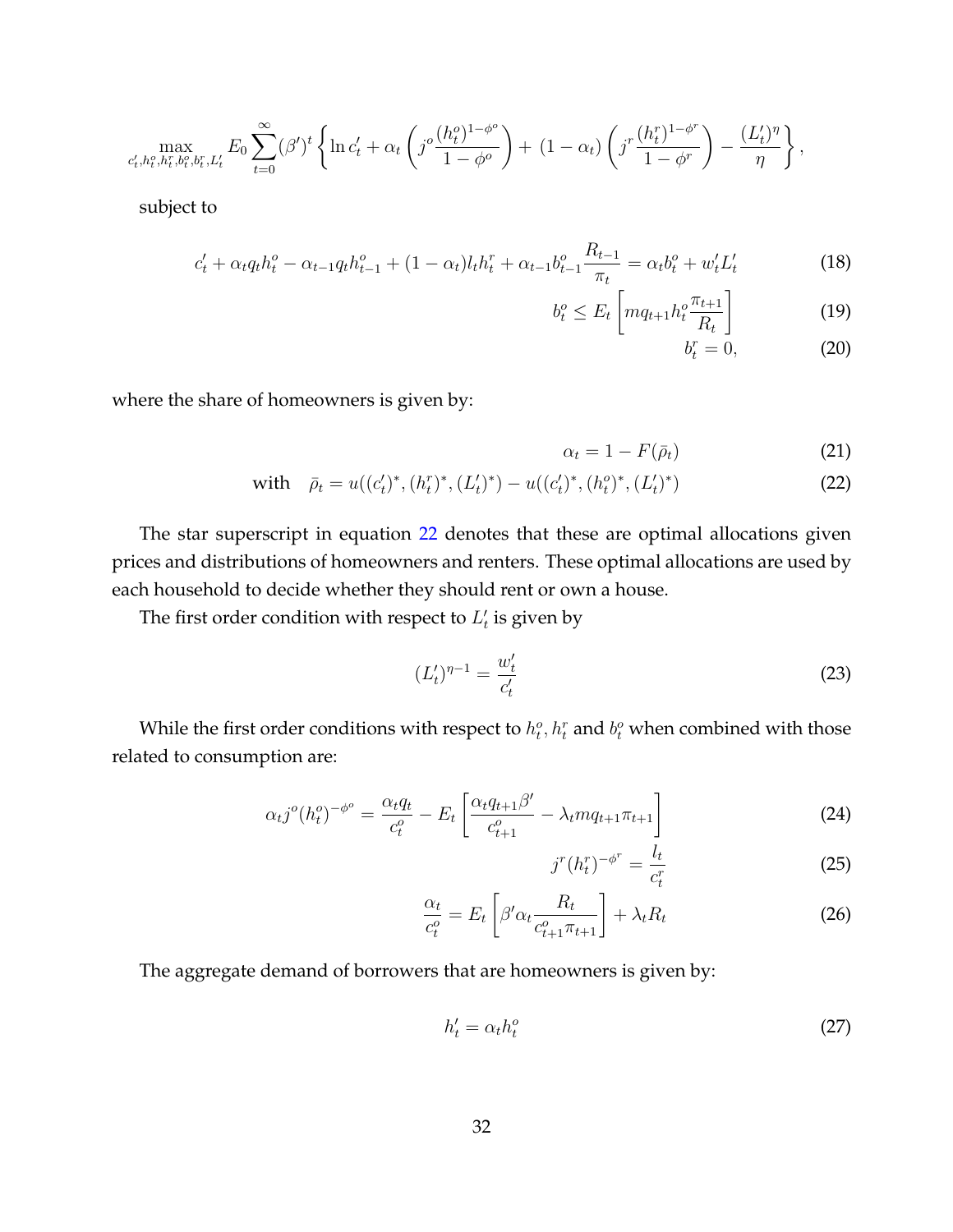#### **Savers**

In our setting, the savers' problem is standard. These agents do not need to choose between owning or renting; we assume they own a house and simply have to maximize their lifetime utility given the resources that are available to them:

$$
E_0 \sum_{t=0}^{\infty} \beta^t \left( \ln c_t + j \ln h_t - \frac{(L_t)^{\eta}}{\eta} \right)
$$
  
s.t. :  $c_t + q_t (h_t - h_{t-1}) + b_t \frac{R_{t-1}}{\pi_t} = b_t + w_t L_t + F_t$  (28)

In equation  $28$ ,  $F_t$  are lump-sum profits received from brokers, landlords, and retailers. The first order conditions are given by:

$$
\frac{1}{c_t} = \beta E_t \left[ \frac{R_t}{c_{t+1} \pi_{t+1}} \right]
$$
\n(29)

$$
\frac{q_t}{c_t} = \frac{j}{h_t} + \beta E_t \left[ \frac{q_{t+1}}{c_{t+1}} \right]
$$
\n(30)

$$
L_t^{\eta-1} = \frac{w_t}{c_t} \tag{31}
$$

## **4.3 Housing Supply**

The supply of housing for ownership and for renting plays a crucial role in the model. To start, we assume that the total stock of housing is fixed and is equal to  $\bar{H}$ .<sup>16</sup> The total stock of housing is then split into a part that is for ownership,  $H_t^o$ , and another part that is for rent,  $H_t^r$ , with  $\bar{H} = H_t^o + H_t^r$ . While the total housing stock is fixed, the split between housing for ownership and housing for renting can change over time in response to the relative price of each type of housing. In the model, it's the landlords who can make these adjustments. To adjust the housing stock mix, landlords either buy housing stock that is available for owning and rent it or sell housing stock that was available for rent. Finally, we assume that housing rents are sticky.<sup>17</sup> As the duration of rental contracts is typically longer

<sup>&</sup>lt;sup>16</sup>We could have included a housing production sector in the model, but, besides complicating the analytics of the model a touch more, it wouldn't make too much difference for our conclusions. For our model, what matters is the relative supply of housing for renting and for homeownership and how fast these two stocks can adjust in response to changes in demand. Adding a housing constructions sector would have been more realistic, but, because housing construction takes time, it wouldn't have made the adjustment of relative supply of housing sufficiently fast for our results to go away.

 $17$ The assumption of sticky rents is in line with empirical observation, as shown in Gallin and Verbrugge (2019). However, in contrast to Gallin and Verbrugge (2019), whose main objective was to explain why rents are sticky, we consider a simple model of rent stickiness that assumes that only a fraction of housing rents can be adjusted every period as in a standard Calvo price setting assumption. This simplification should not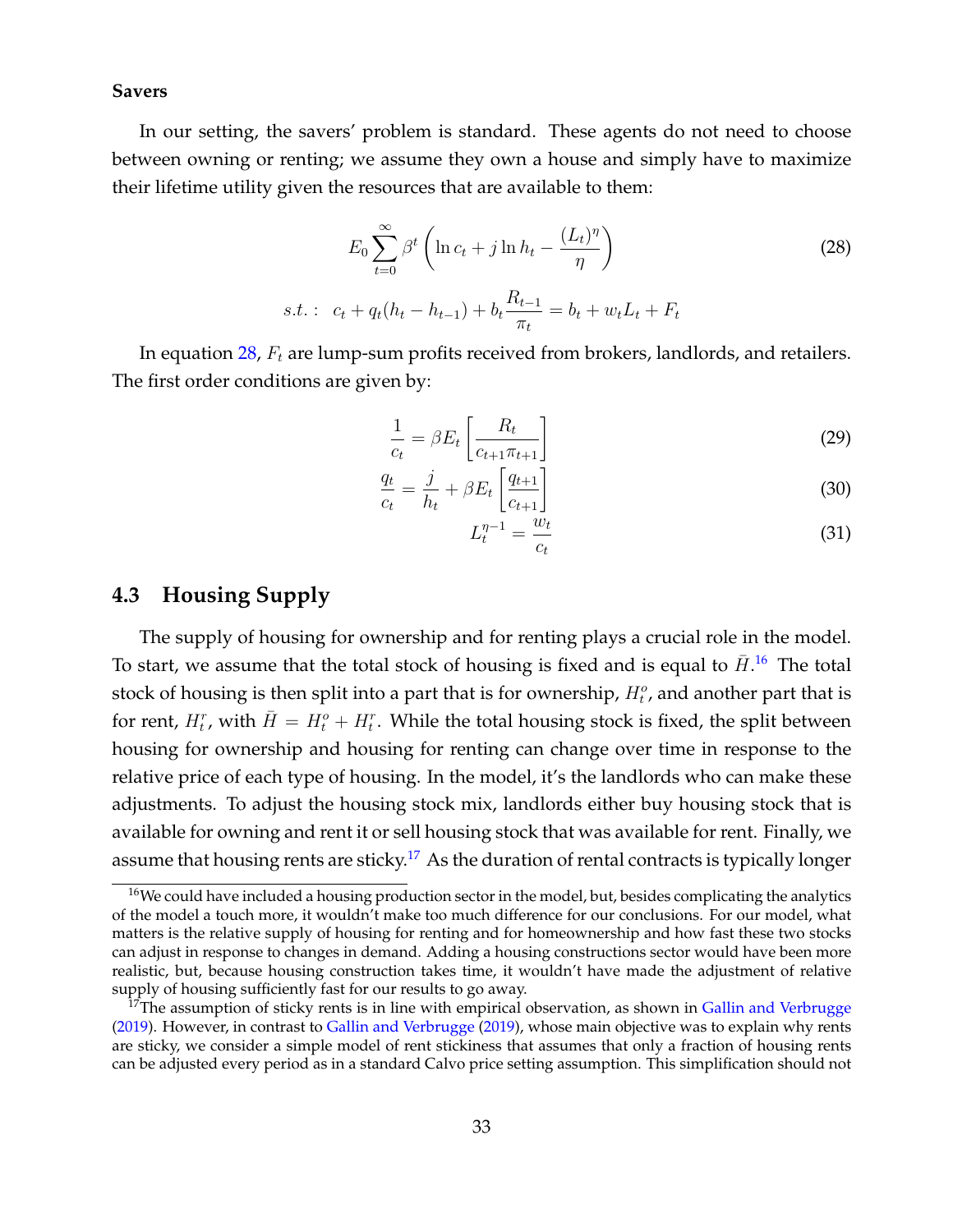than a single period, we assume that only a fraction of these contracts changes prices every period. To model this rent stickiness, we assume that there are real estate brokers who buy housing services from the landlords and sell them at a markup to households. The markup can be motivated by management costs and real estate brokers' fees.

#### **Landlords**

There is a unit mass of landlords that own the housing stock for renting. They competitively rent each unit of their housing stock for  $l_t^L$  to real estate brokers that resell the housing services at  $l_t = X_t^r l_t^L$ , where  $X_t^r$  is the brokers' markup. They invest/disinvest by buying/selling housing stock and converting it into renting stock. However, when they invest/disinvest, they face adjustment costs. In particular, we assume that the adjustment costs depend on the size of the investment relative to the current stock of renting housing and that they are convex. The adjustment costs are given by

$$
\zeta_t = \psi \left(\frac{I_t^r}{H_{t-1}^r}\right)^2 q_t \frac{H_{t-1}^r}{2}
$$
\n(32)

In our model, the adjustment costs are motivated by transaction and construction costs faced by landlords. One example of transaction costs that a landlord faces when buying a house is the taxes levied. Moreover, landlords need to pay for maintenance and rehabilitation expenses when placing a house for renting.

Consider the problem of a landlord that owns the capital stock for renting  $H_{t-1}^R$  at time t. The representative landlord's problem is:

$$
\max_{I_t^r, H_t^r} E_0 \sum_{t=0}^{\infty} \Lambda_t \left( \frac{l_t}{X_t^r} H_t^r - q_t I_t^r - \psi \left( \frac{I_t^r}{H_{t-1}^r} \right)^2 q_t \frac{H_{t-1}^r}{2} \right)
$$
  
s.t. :  $H_t^r = I_t^r + H_{t-1}^r$  (33)

where  $\Lambda_t = \prod_{\tau=0}^t \frac{\pi_\tau}{R_{\tau-1}}$  $\frac{\pi_{\tau-}}{R_{\tau-1}}$  is the saver's relevant discount factor. Given that the total housing stock is fixed, the housing stock for owning is given by

$$
H_t^o = \bar{H}_t - H_t^r. \tag{34}
$$

The first-order conditions of the landlords for  $I_t^r$  and  $H_t^r$  are given by

have material implications for our results.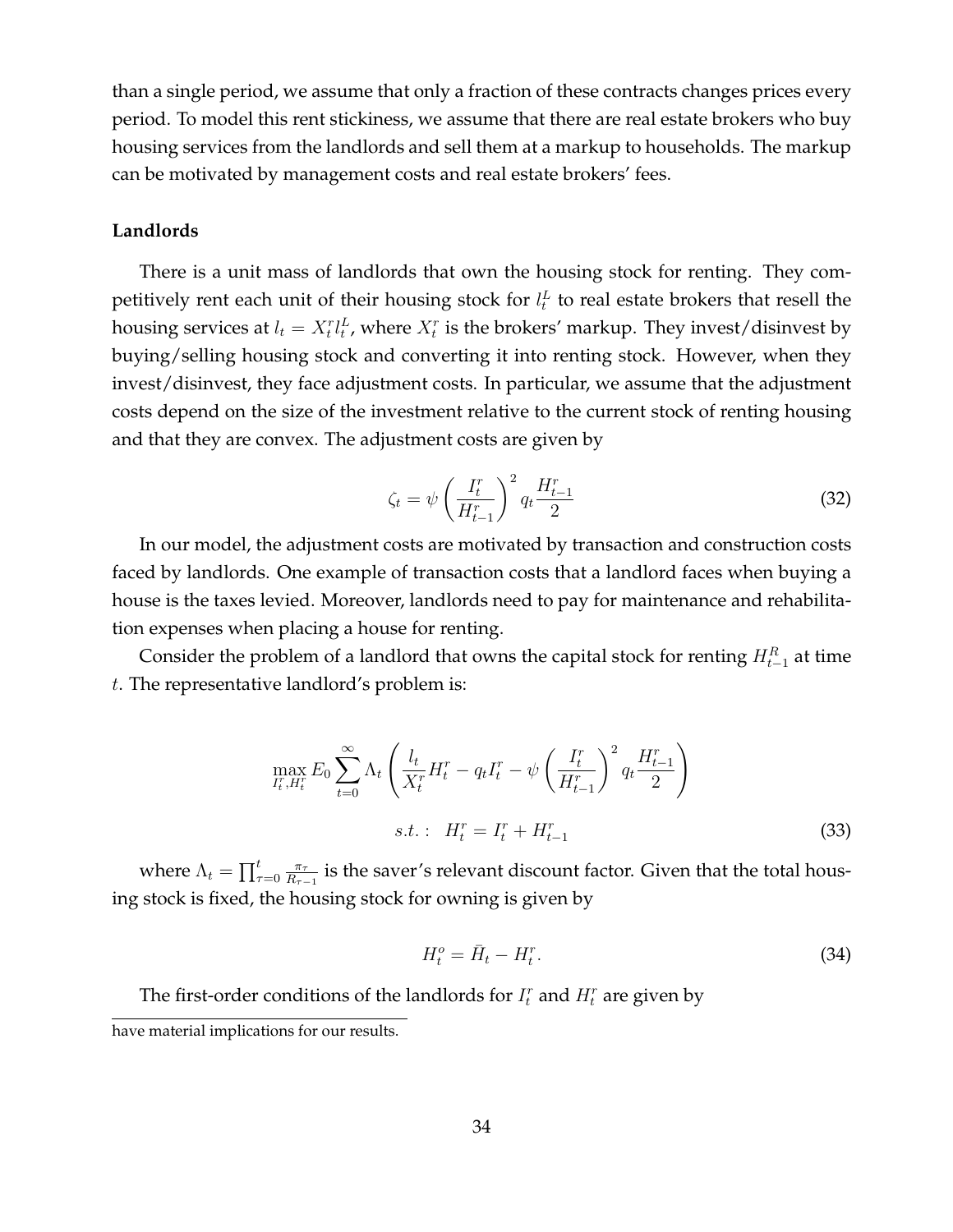$$
\mu_t = q_t + \psi q_t \frac{I_t^r}{H_{t-1}^r}
$$
\n(35)

$$
\mu_t = \frac{l_t}{X_t^r} + E_t \left[ \frac{\pi_{t+1}}{R_t} \frac{\psi}{2} q_{t+1} \left( \frac{I_{t+1}^r}{H_t^r} \right)^2 + \frac{\pi_{t+1}}{R_t} \mu_{t+1} \right]
$$
(36)

In equations 35 and 36,  $\mu_t$  is the Lagrangian multiplier associated with the law of motion of the housing for renting stock. This quantity is the shadow value of the constraint, which corresponds to how much the landlord would value having the constraint relaxed.

Note that, the landlords act as arbitrageurs in the housing market, with their actions guaranteeing that, in the steady state, the price of housing is equal to the sum of the present value of all future rents:  $q = \frac{l}{X^r(l)}$  $\frac{l}{X_{ss}^{r}(1-\beta)}$ . In the short run, however, there may be deviations from this no arbitrage condition due to housing mix adjustment costs and rent stickiness. On the one hand, since housing prices are not sticky, but rents are, the sluggish adjustment of rents will imply that there will be deviations from the no-arbitrage condition in the short run. On the other hand, adjustment costs will also prevent the housing for renting stock from adjusting fast enough when faced with different demand conditions, contributing to deviations from the no-arbitrage condition between ownership and renting in the short run.

#### **Real Estate Brokers**

We assume that the housing rental sector is monopolistic competitive and that there is nominal rigidity in this sector, with prices following Calvo-style contracts. Real estate brokers play the role of intermediaries in the housing rental market. They rent the landlord's housing stock, differentiate it at no cost, and rent it to households at a markup over the marginal cost. The CES aggregates of these housing services are converted back into homogeneous housing services by households. Each period, a fraction  $1 - \theta^r$  of real estate brokers set prices optimally, while a fraction  $\theta^r$  cannot do so. These assumptions deliver the following housing-rental Phillips curve:

$$
\pi_t^l = \pi_t \frac{l_t}{l_{t-1}} \tag{37}
$$

$$
\ln \pi_t^l = \beta E_t \ln \pi_{t+1}^l - \kappa^r \ln \frac{X_t^r}{X_{ss}^r}
$$
\n(38)

where  $\pi_t^l$  is the gross nominal housing rent inflation and  $\kappa^r = (1 - \theta^r)(1 - \beta \theta^r)/\theta^r$ .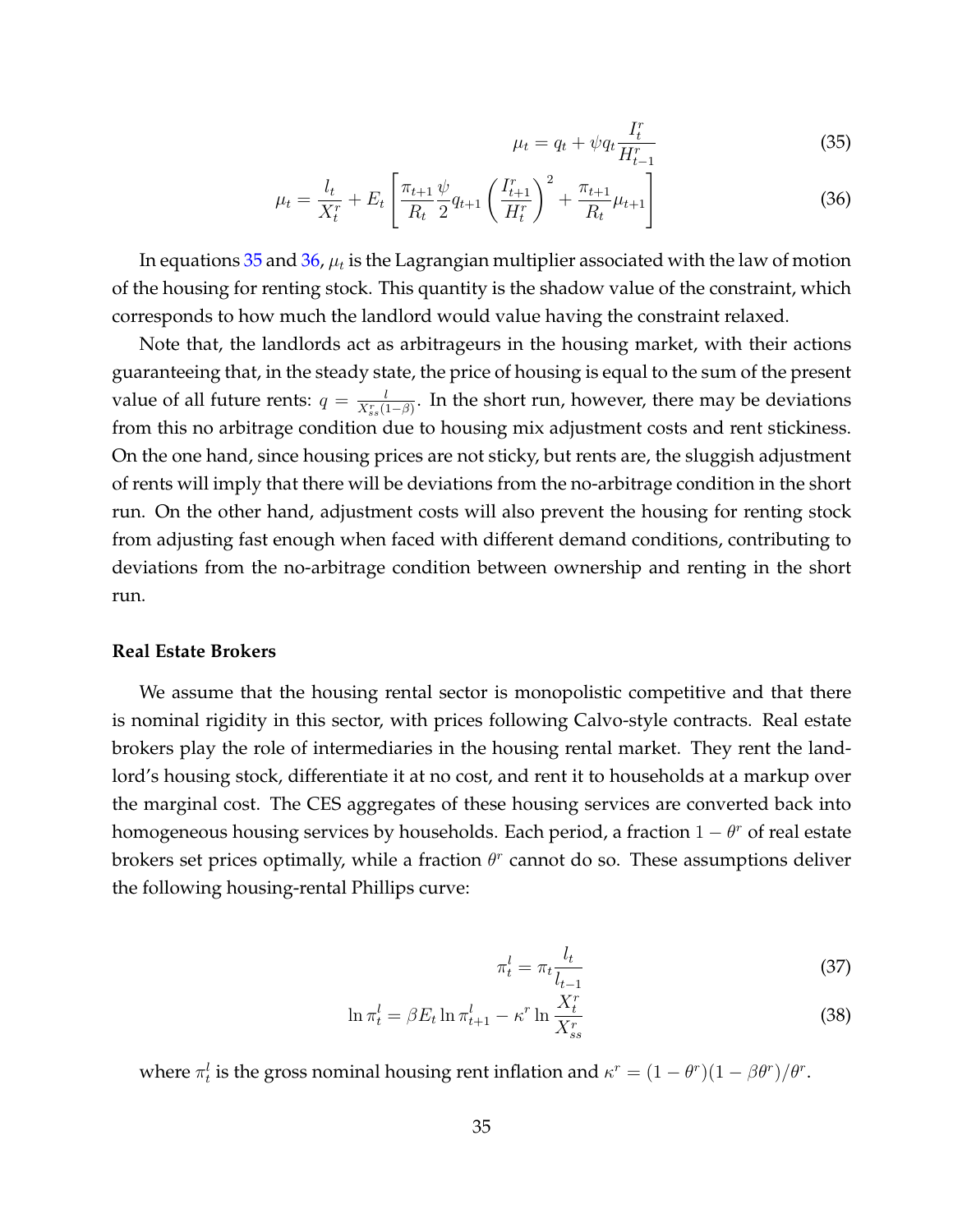## **4.4 Final Goods Sector**

The final goods sector has two types of firms, competitive wholesale firms that produce wholesale goods and monopolistic competitive retailers who sell the goods to consumers.

#### **Wholesalers**

Wholesale firms hire labor to produce wholesale goods. They solve:

$$
\max \frac{Y_t}{X_t} - w_t L_t - w'_t L'_t \tag{39}
$$

where  $X_t$  above is the markup of final goods over wholesale goods. The production technology is:

$$
Y_t = A_t L_t^{\nu} (L_t')^{1-\nu}.
$$
\n(40)

The first-order conditions of the wholesalers are

$$
w_t = \nu \frac{Y_t}{L_t X_t} \tag{41}
$$

$$
w_t' = (1 - \nu) \frac{Y_t}{L_t' X_t}.
$$
\n(42)

#### **Retailers**

Retailers face monopolistic competition and implicit costs of adjusting nominal prices following Calvo-style contracts (this is a similar assumption to how real estate brokers can adjust housing rents). Retailers buy wholesale goods  $Y_t$  from wholesale firms at price  $P_t^w$  in a competitive market, differentiate the goods at no cost, and sell them at a markup  $X_t$  =  $P_t/P_t^w$  over the marginal cost. The CES aggregates of these goods are converted into homogeneous consumption goods by households. A fraction of retailers  $\theta$  can set prices optimally each period, while a fraction  $1 - \theta$  cannot choose prices optimally. These assumptions deliver the following consumption-sector Phillips curve:

$$
\ln \pi_t = \beta E_t \ln \pi_{t+1} - \kappa \ln \frac{X_t}{X_{ss}} \tag{43}
$$

where  $\kappa = (1 - \theta)(1 - \beta \theta)/\theta$ .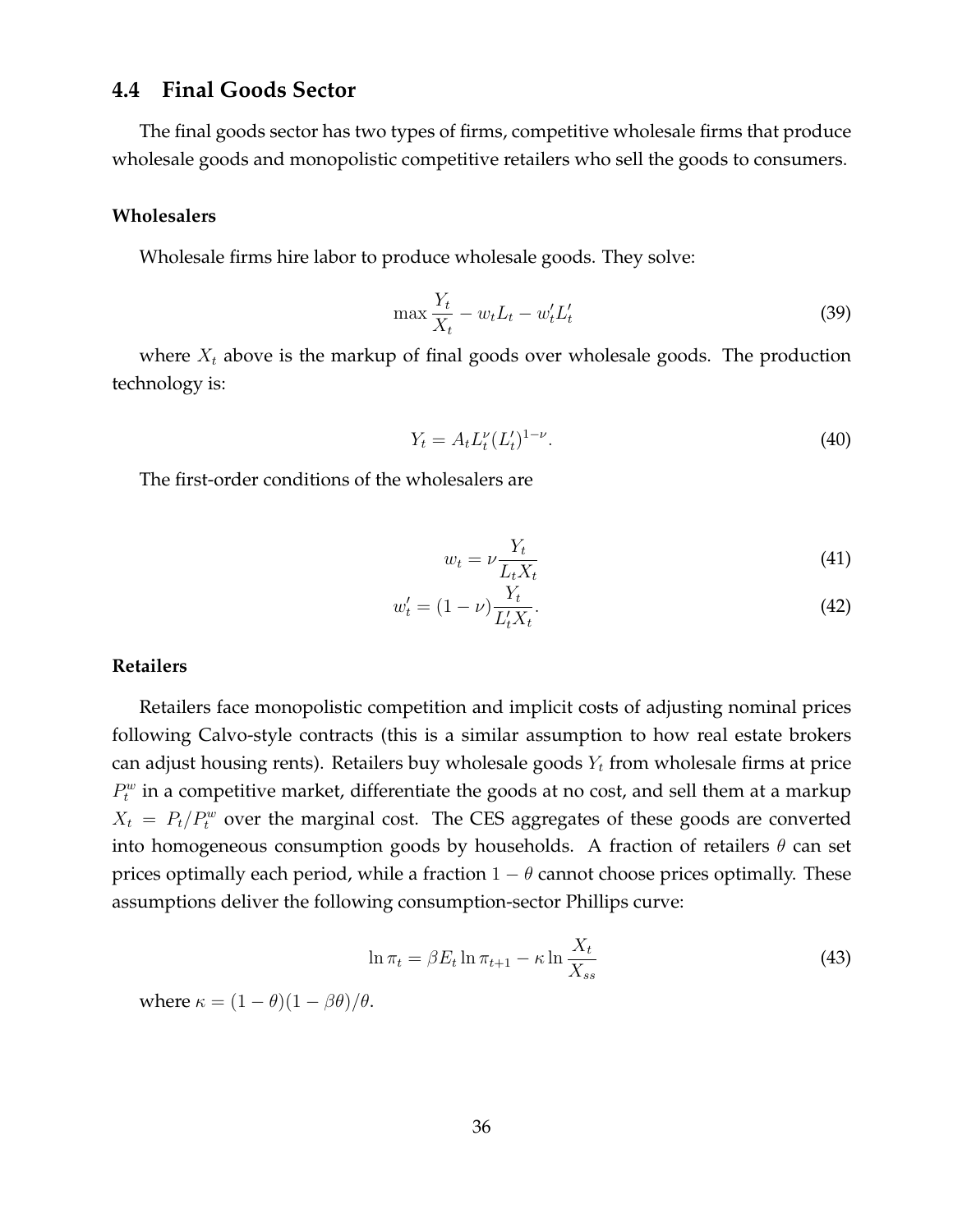## **4.5 Consumer Price Index**

In our model there are two goods that are consumed: final goods and housing services. The inflation rate of a consumer price index that follows the price changes of both goods is given by:

$$
\ln \pi_t^{CPI} = (1 - \omega) \ln \pi_t^l + \omega \ln \pi_t = (1 - \omega) \ln \frac{l_t}{l_{t-1}} + \ln \pi_t,
$$
\n(44)

where  $\omega$  is the steady-state consumption share of total expenditure. Equation 44 shows how a measure of inflation, such as the CPI, that both includes the prices of consumption and shelter, both reflects changes in inflation ( $\pi_t$ ) and relative prices of goods ( $\frac{l_t}{l_{t-1}}$ ). This relative price effect would be present in any model with multiple goods, but this effect becomes particularly important if relative prices change in response to monetary policy. If the housing services expenditure share  $(1-\omega)$  responded quickly to changes in the relative price of renting, then the CPI would provide a more precise measure of inflation. When real rents increase, the expenditure share on housing services falls as household substitute housing services with consumption of final goods. This assumes that all agents substitute housing services consumption when housing rents increase, but that is not necessarily the case as we will shown. Importantly, there are two practical reasons as to why the expenditure share used in CPI does not get adjusted quickly following a monetary policy shock. First, the expenditure shares that are used as weights in the construction of the CPI are only updated every two years. Second, even if these expenditure shares were updated more frequently, they would not just be reflecting the effects of monetary policy shocks, but of all shocks hitting the economy. As such, the expenditure shares would be adjusting to offset the effect of monetary policy on rents. For these two reasons, we chose to use fixed expenditure shares in CPI inflation following a monetary policy shock, as is done in practice.

### **4.6 Interest Rate Rule**

As is standard in this literature, the monetary authority sets the gross nominal interest rate according to a Taylor rule:

$$
R_t = R_{t-1}^{r_R} (\pi_{t-1}^{CPI})^{(1-r_R)r_{\pi}} \left(\frac{Y_{t-1}}{Y_{ss}}\right)^{(1-r_R)r_Y} R_{ss}^{1-r_R} \epsilon_t^R
$$
 (45)

where  $R_{ss}$  and  $Y_{ss}$  are the steady-state real interest rate and output, respectively. The rule allows for interest rate inertia via the parameter  $r_R > 0$ . Also, the interest rate reacts to past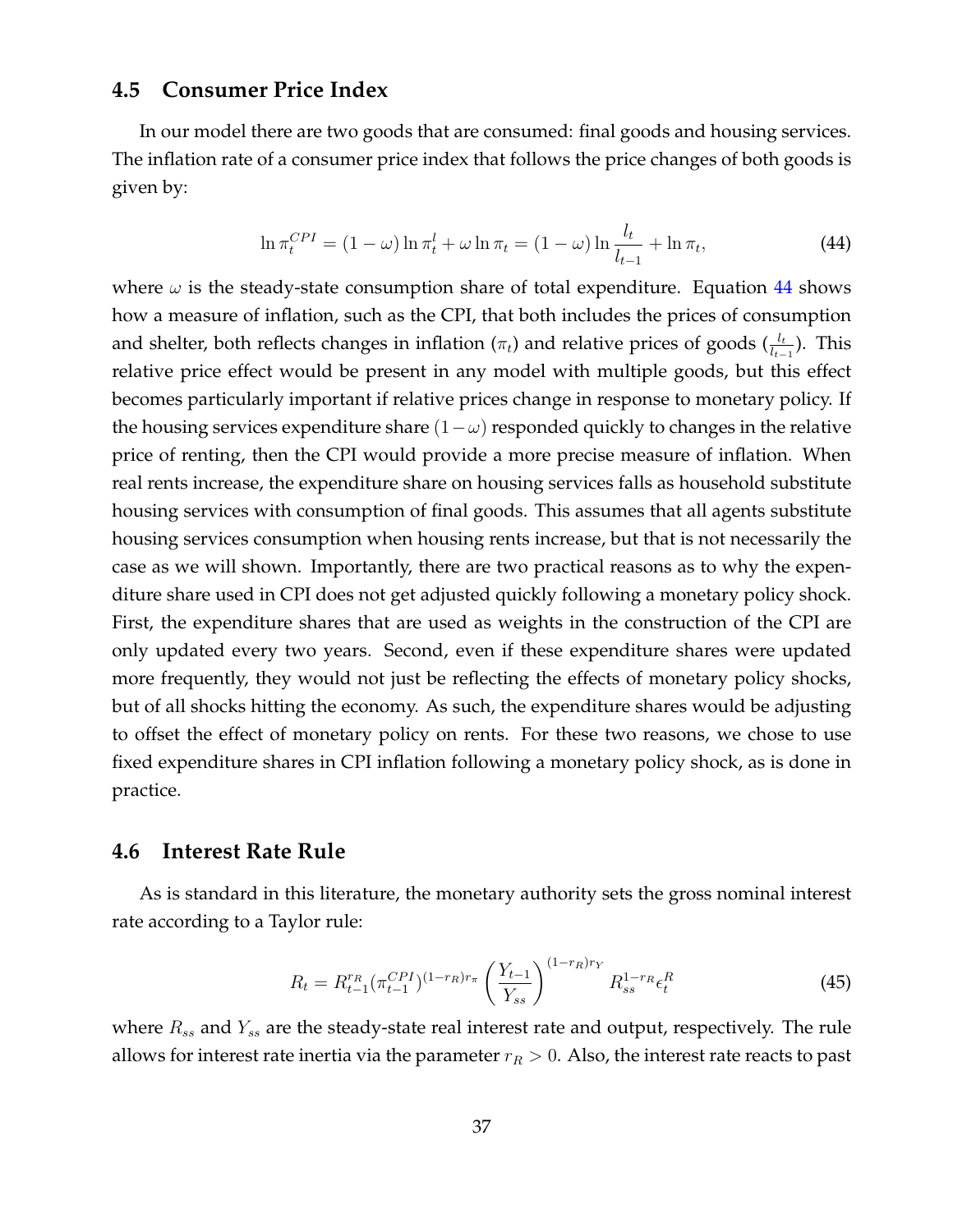(CPI) inflation and output. The strength of the reaction of interest rates to deviations of inflation and output from steady state is determined by the parameters  $r_{\pi}$  and  $r_{Y}$ , respectively. Finally,  $\epsilon^{R}_{t}$  is a white noise shock that captures interest rate surprises.

## **4.7 Equilibrium**

The equilibrium in this economy is a sequence of allocations  $\{c_t^{\prime}\}$  $t'_{t}, h'_{t}, L'_{t}, h^{r}_{t}, h^{o}_{t}, \alpha_{t}, \rho_{t}, c_{t}, h_{t},$  $b_t, b_t^o, b_t^r, L_t, H_t^o, H_t^r, I_t^r, Y_t, \zeta_r \}_{t=0}^{\infty}$  and a sequence of values  $\{w_t'$  $t'$ ,  $w_t$ ,  $q_t$ ,  $l_t$ ,  $\pi_t$ ,  $\pi_t^{CPI}$ ,  $R_t$ ,  $\pi_t^{l}$ ,  $X_t$ ,  $X_t^{r}$ ,  $\mu_t, \lambda_t \}_{t=0}^{\infty}$  satisfying equations (18) - (45) and the following market clearing conditions:<sup>18</sup>

- Goods market:  $c_t + c'_t = Y_t \zeta_t$  (46)
- Housing rental market:  $H_t^r = (1 \alpha_t)h_t^r$ (47)
- Housing homeownership market:  $H_t^o = h_t + h_t'$ t , (48)

given  $\{h_{-1}, h'_{-1}, \alpha_{-1}, P_{-1}, R_{-1}\}$  and the sequence of monetary shocks  $\{e_t^R\}_{t=0}^{\infty}$ , together with the relevant transversality conditions.

### **4.8 Model Solution**

We chose to use a second-order perturbation method around the steady state to solve the model because, for households to choose between owning or renting, they need to compare the utility they get from owning a house with that of renting<sup>19</sup>. Using a secondorder approximation is crucial, because it is well known in the literature (see Kim and Kim (2003)) that first-order approximations give inaccurate solutions to welfare analysis as these don't consider second moments.

# **5 Calibration and Model Evaluation**

In this section we calibrate the model described in the previous section by choosing parameters that allow the model to match a set of data moments pertaining to the U.S. economy. We then evaluate the model calibration by comparing outcomes of the model with empirical results that were not targeted in the calibration and show the importance of the inclusion in the model of a housing tenure choice and a segmented housing market to match the empirical results presented in section 3.

<sup>&</sup>lt;sup>18</sup>The bonds market is suppressed because of Walras's law.

<sup>&</sup>lt;sup>19</sup>The second-order perturbation does not yield higher precision than a first-order perturbation for inflation measures though, because they are already written using a linear approximation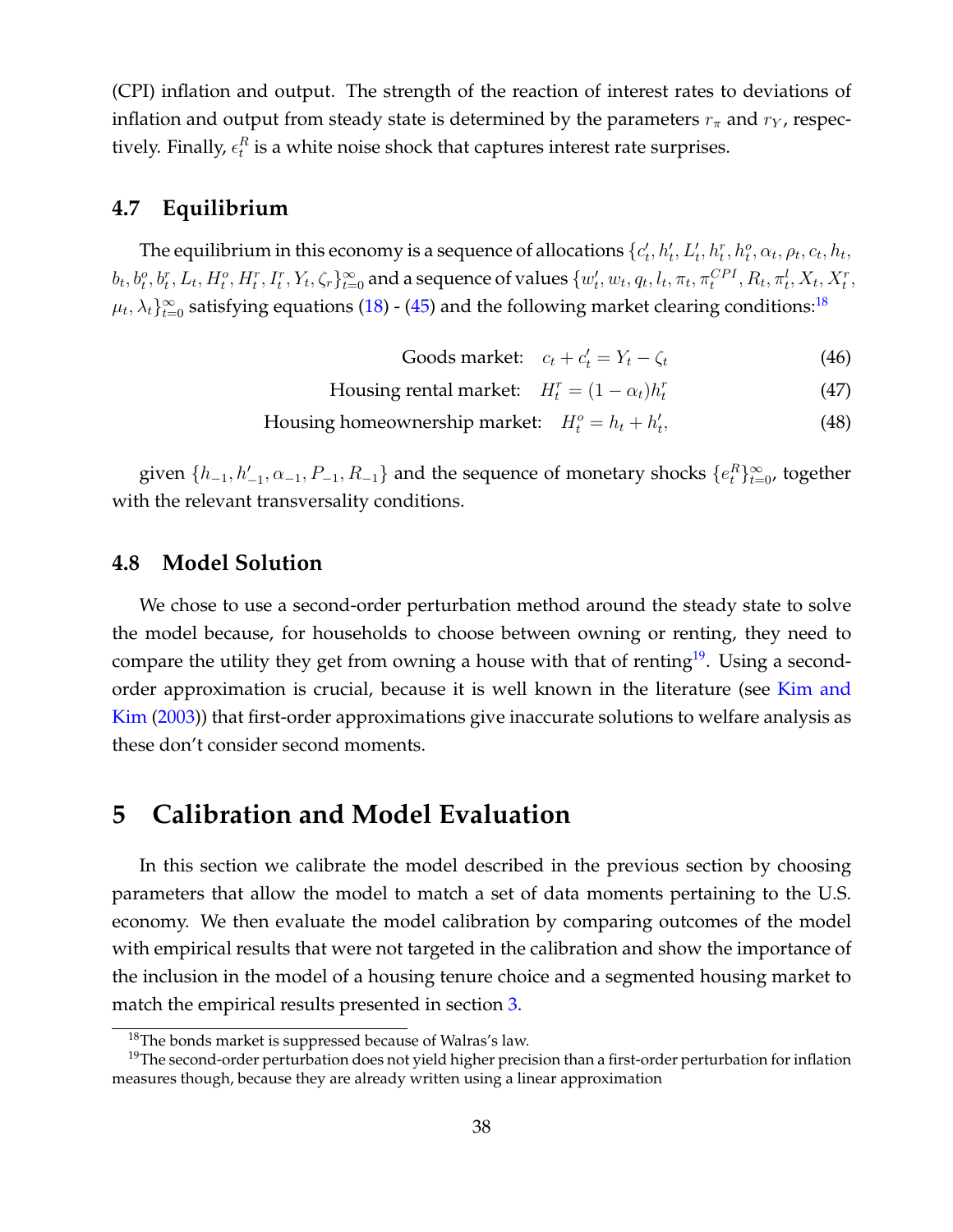## **5.1 Calibration**

The calibrated parameter values are presented in Table 8. For the heterogeneous extra utility received when owning a house distribution  $F(\rho)$ , we chose the uniform functional form, so that  $\rho_t^i \sim U(0, b)$ . As a consequence, the share of borrowers that are homeowners is given by:

$$
\alpha_t = 1 - \frac{\bar{\rho}_t}{b}.\tag{49}
$$

In terms of preferences, we set the discount factor of savers  $\beta = 0.99$  as is standard to match a quarterly interest rate of around 1%. As for the discount factor of the borrowers, we follow Iacoviello and Neri (2010) and set  $\beta' = 0.97$ . This value is also very close to the value used in Greenwald (2018). We set the savers' housing preference  $j = 0.04$  to match the housing stock to GDP ratio of 1.35. The renters' and homeowners' housing preferences essentially regulate the steady-state housing share of total expenditure, so we set  $j^r = 0.08$ and  $j^{\circ} = 0.24$  to match the average housing weight in total expenditures in the CPI in 2019. The other housing preferences parameters  $\phi^o$  and  $\phi_r$  are the inverse price elasticity of intensive-margin demand for homeowners and renters housing, respectively. For the homeowners we set this elasticity  $\phi^o = 1$  as in Iacoviello (2005), Iacoviello and Neri (2010) and Greenwald (2018), while for renters we set  $\phi^r = 2$  based on Albouy et al. (2016), which estimates this inverse price elasticity to be somewhere between 1.5 and 2.24. We calibrate  $\eta = 2$  so that the inverse Frisch elasticity is set to 1, as is standard in the literature. Given that we only model the homeownership decision for the borrowers, we jointly calibrate the lower and upper bound,  $a = -0.4$  and  $b = 0.1$ , of the uniform distribution to match the U.S. average homeownership rate of hand-to-mouth agents reported in Kaplan et al. (2014) of approximately 50%.

We follow Kaplan et al. (2014)'s results and make the share of hand-to-mouth agents to approximately 32%, which implies that the share of hand-to-mouth agents that rent is 16% of the whole population. The average homeownership rate in the U.S. between 1983 and 2019 is approximately 65%, which means 35% of the households rent a house. Hence, 19% of the households rent a house but do not face liquidity constraints. In our model, we abstract from these agents because we assume that they have preferences towards owning that are always sufficiently far from the indifferent agent, thus yielding the impact of monetary surprises on housing tenure decisions of these agents to be negligible. Thus, in the model, we focus on explaining changes in the aggregate homeownership rate in response to monetary policy shocks rate solely coming from changes in the hand-to-mouth households' housing tenure choices.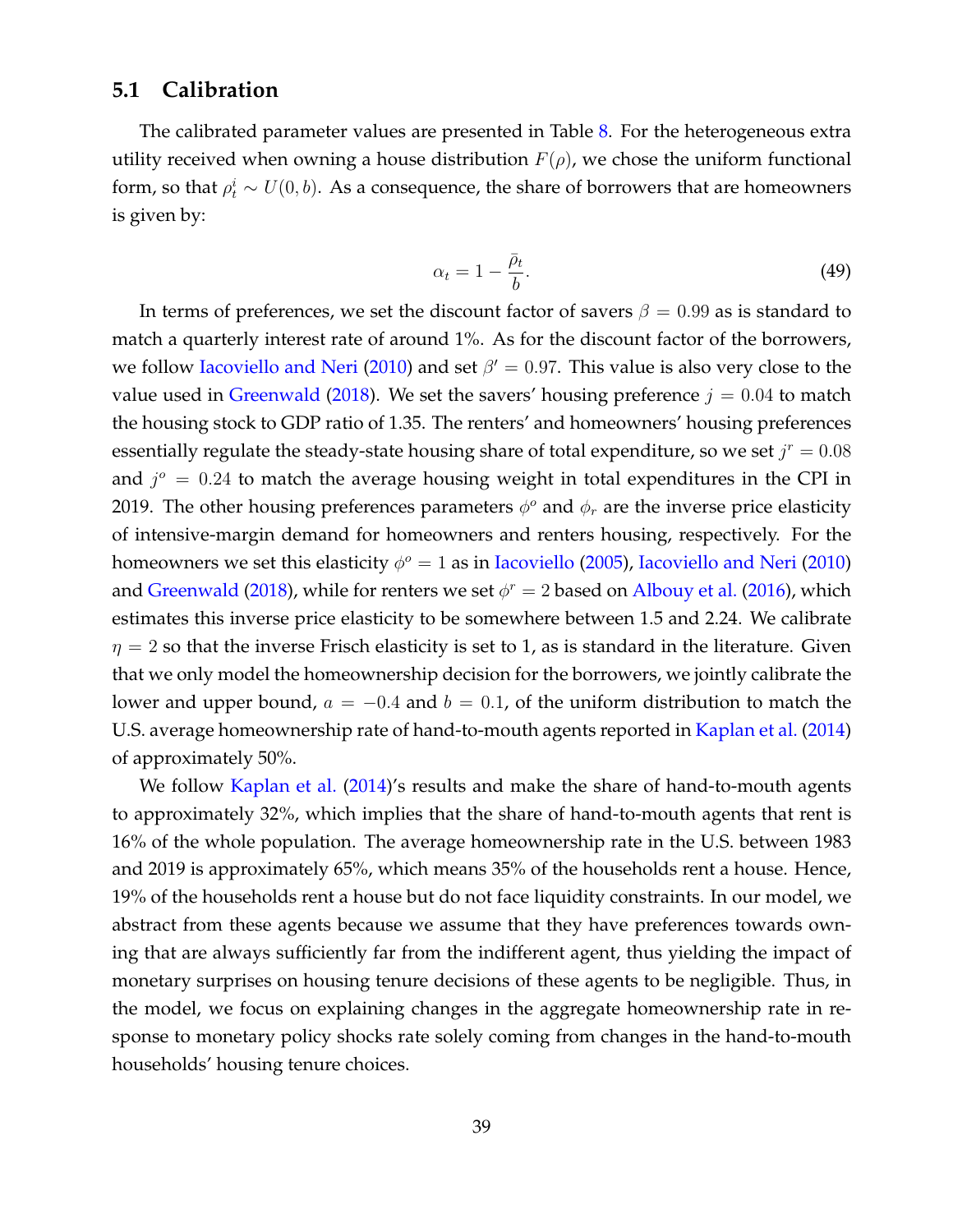| Parameter          | Name                                                                          | Value        | Internal    | Target/Source                                                                                                           |
|--------------------|-------------------------------------------------------------------------------|--------------|-------------|-------------------------------------------------------------------------------------------------------------------------|
| Preferences        |                                                                               |              |             |                                                                                                                         |
| β                  | Saver discount factor                                                         | 0.99         | Υ           | Standard                                                                                                                |
| $\beta'$           | Borr. discount factor                                                         | 0.97         | ${\bf N}$   | Iacoviello and Neri (2010)                                                                                              |
| $\dot{j}$          | Saver housing preference                                                      | 0.04         | Υ           | Housing stock to GDP ratio of 1.35, Ia-<br>coviello and Neri (2010)                                                     |
| $j^r$              | Borr. that rents housing prefer-<br>ence                                      | 0.08         | $\mathbf N$ | Renters housing share of total expenditure<br>in CPI                                                                    |
| $j^{\circ}$        | Borr. that owns housing prefer-<br>ence                                       | 0.24         | $\mathbf N$ | Homeown. with outstd. mortgage housing<br>share of total expenditure in CPI                                             |
| $\eta$             | Labor disutility                                                              | 2            | N           | Standard                                                                                                                |
| $\phi^{r}$         | Inv. price elasticity of intensive-<br>margin demand for rental hous-<br>ing  | 2            | $\mathbf N$ | Albouy et al. (2016), Howard and Lieber-<br>sohn (2021) estimates range = $[1.5, 2.24]$                                 |
| $\phi^o$           | Inv. price elasticity of intensive-<br>margin demand for homeowner<br>housing | 1            | N           | Iacoviello (2005), Iacoviello and Neri<br>(2010), Greenwald (2018)                                                      |
| $\boldsymbol{a}$   | Lower limit of owning extra ser-<br>vices                                     | $-0.4$       | Υ           | U.S. average homeownership rate of hand-<br>to-mouth households in Kaplan et al.<br>$(2014)$ : 50%, $\alpha_{ss} = 0.5$ |
| $\boldsymbol{b}$   | Upper limit of owning extra ser-<br>vices                                     | 0.1          | Υ           | U.S. average homeownership rate of hand-<br>to-mouth households in Kaplan et al.<br>$(2014)$ : 50%, $\alpha_{ss} = 0.5$ |
| Housing sector     |                                                                               |              |             |                                                                                                                         |
| $\psi$             | Rental housing stock adjust-<br>ment cost                                     | 1.6          | Υ           | Increase in rental units share two years af-<br>ter a 25bps monetary policy shock (Table 7,<br>column 6)                |
| $X_{ss}^r$         | Rental brokers markup                                                         | 2.2          | Υ           | Zillow, U.S. average price-to-rent ratio,<br>$q_{ss}/(l_{ss} \times 4) = 11.4$                                          |
| $\theta^r$         | Rents stickiness                                                              | 0.83         | N           | Gallin and Verbrugge (2019)                                                                                             |
| $\,m$              | Loan-to-value ratio                                                           | 0.85         | N           | Iacoviello and Neri (2010), Greenwald<br>(2018)                                                                         |
| $\bar{H}$          | Total housing stock                                                           | 1            | N           | Normalization                                                                                                           |
| Final goods sector |                                                                               |              |             |                                                                                                                         |
| $\theta$           | Price stickiness                                                              | 0.84         | N           | Iacoviello and Neri (2010)                                                                                              |
| $\nu$              | Savers labor income share                                                     | 0.79         | N           | Iacoviello and Neri (2010), Kaplan et al.<br>(2014)                                                                     |
| $X_{ss}$           | Retailers markup                                                              | 1.15         | $\mathbf N$ | Iacoviello and Neri (2010)                                                                                              |
| А                  | <b>TFP</b>                                                                    | 1.057        | Y           | $Y_{ss}=1$                                                                                                              |
| Monetary policy    |                                                                               |              |             |                                                                                                                         |
| $\pi_{ss}$         | Steady state inflation                                                        | $\mathbf{1}$ | $\mathbf N$ | Iacoviello and Neri (2010)                                                                                              |
| $r_R$              | Taylor rule smoothing                                                         | 0.7          | ${\bf N}$   | Iacoviello and Neri (2010)                                                                                              |
| $r_{\rm Y}$        | Taylor rule (GDP)                                                             | 0.13         | N           | Iacoviello and Neri (2010)                                                                                              |
| $r_\pi$            | Taylor rule (CPI)                                                             | 1.5          | N           | Standard                                                                                                                |

#### **Table 8:** Parameter Values: Baseline Calibration

Next, we turn to the calibration of parameters related to the housing sector. We set the parameter regulating the adjustment costs of the housing stock mix  $\psi = 1.6$  to match the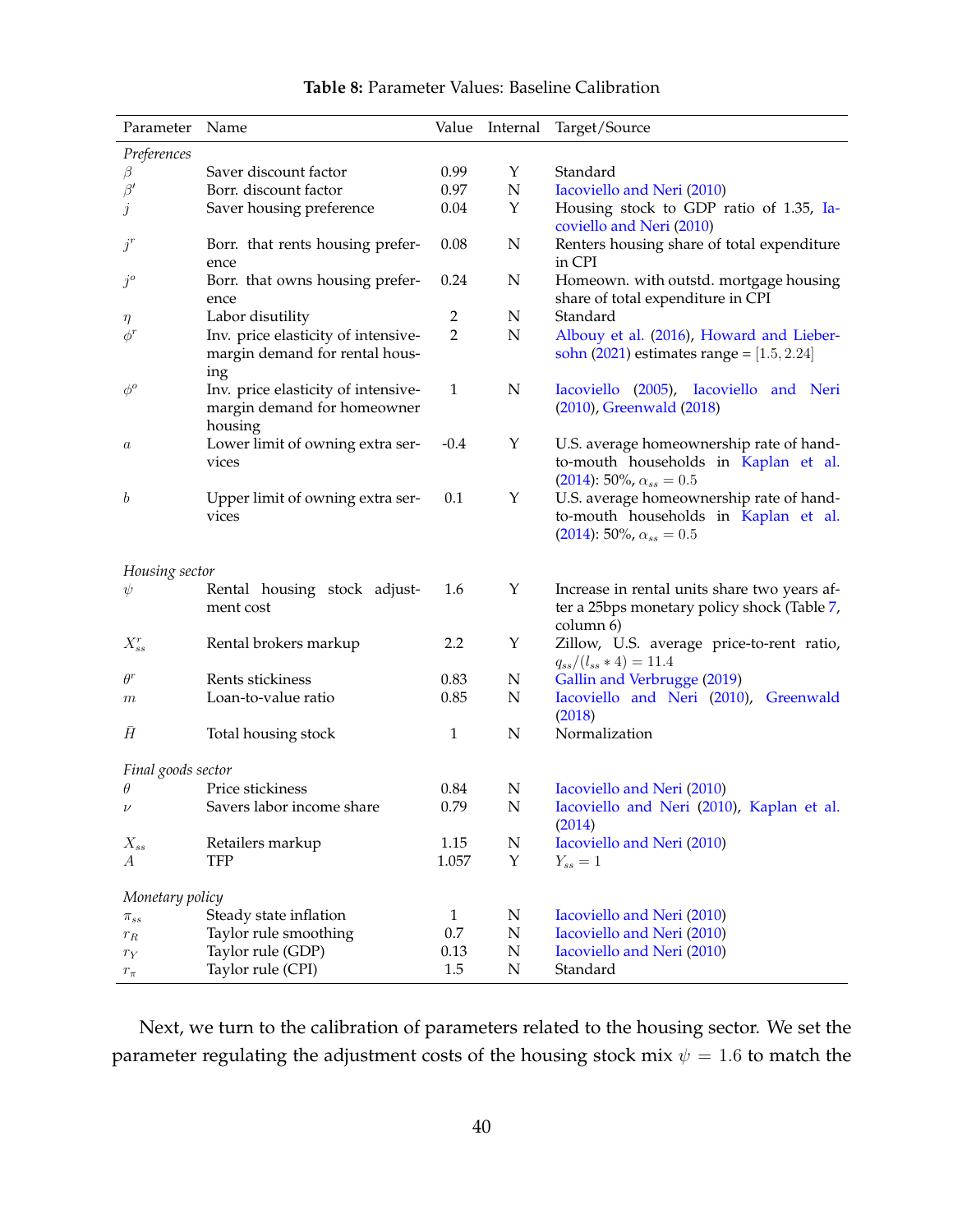housing supply response to a 25 basis points average surprise over two years estimated from the AHS microdata. As reported in column 6 of Table 7, we find that the rental share increases by approximately 2.82 percentage points in response to a positive 100 basis points monetary policy shock. Consequently, a positive shock of 25 basis points corresponds to an increase of 0.7 percentage points in the rental share. With  $\psi = 1.6$ , a permanent shock of 25 basis points in the interest rate over two years gives a response in the rental share that matches our empirical findings. We set the share of real estate brokers that cannot adjust rents  $\theta^r = 0.83$  to match the share of rents that do not change in 6 months reported in Table 1 of Gallin and Verbrugge (2019). The landlords first-order conditions in the steady-state imply that  $q_t = l_t/(X_{ss}^r(1-\beta))$ . We use this condition to calibrate  $X_{ss}^r = 2.2$  such that we match the U.S. average price-to-rent ratio of 11.4. The loan-to-value ratio  $m = 0.85$  is taken from Iacoviello and Neri (2010) and Greenwald (2018), and the total housing stock is normalized to 1.

For the final goods sector, we set the share of retailers that cannot adjust their prices on a given period to be  $\theta = 0.84$ , which is the same parameter value choice in Iacoviello and Neri (2010). We follow Iacoviello and Neri (2010) and Kaplan et al. (2014) and set the savers labor income share  $\nu = 0.79$ . The retailers markup is calibrated to  $X_{ss} = 1.15$  as in Iacoviello and Neri (2010), and the TFP parameter  $A$  is set such that output at the steady state is normalized to 1.

Finally, for the Taylor rule, we follow *Iacoviello and Neri (2010)* and set the steady-state inflation  $\pi_{ss}^{CPI} = \pi_{ss} = 1$ , the interest rate smoothing parameter  $r_R = 0.7$ , the response to output gap parameter  $r_Y = 0.13$ , and the response to inflation parameter  $r_\pi = 1.5$ .

## **5.2 Model Evaluation**

Having discussed the parameter values choices, we now evaluate the overall calibration of the model by comparing the responses of selected variables to a monetary policy shock in the model to those obtained with a proxy SVAR and that were presented in section 3.1.2. This comparison provides a credible test to our proposed theory because the calibration of the model does not target any of the empirical impulse response functions estimated with the proxy SVAR. Moreover, except for the housing supply dynamic response, the calibration of the model only targets long-run data moments.

In Figure 3, we show how the transmission of monetary policy shocks to the federal funds rate, house rents, homeownership rate, house price, CPI inflation and GDP implied by the model compares with that of the proxy SVAR.<sup>20</sup> The model matches the empiri-

<sup>&</sup>lt;sup>20</sup>Since we are only modeling the borrowers' homeownership rate change, a 1 p.p. change in the share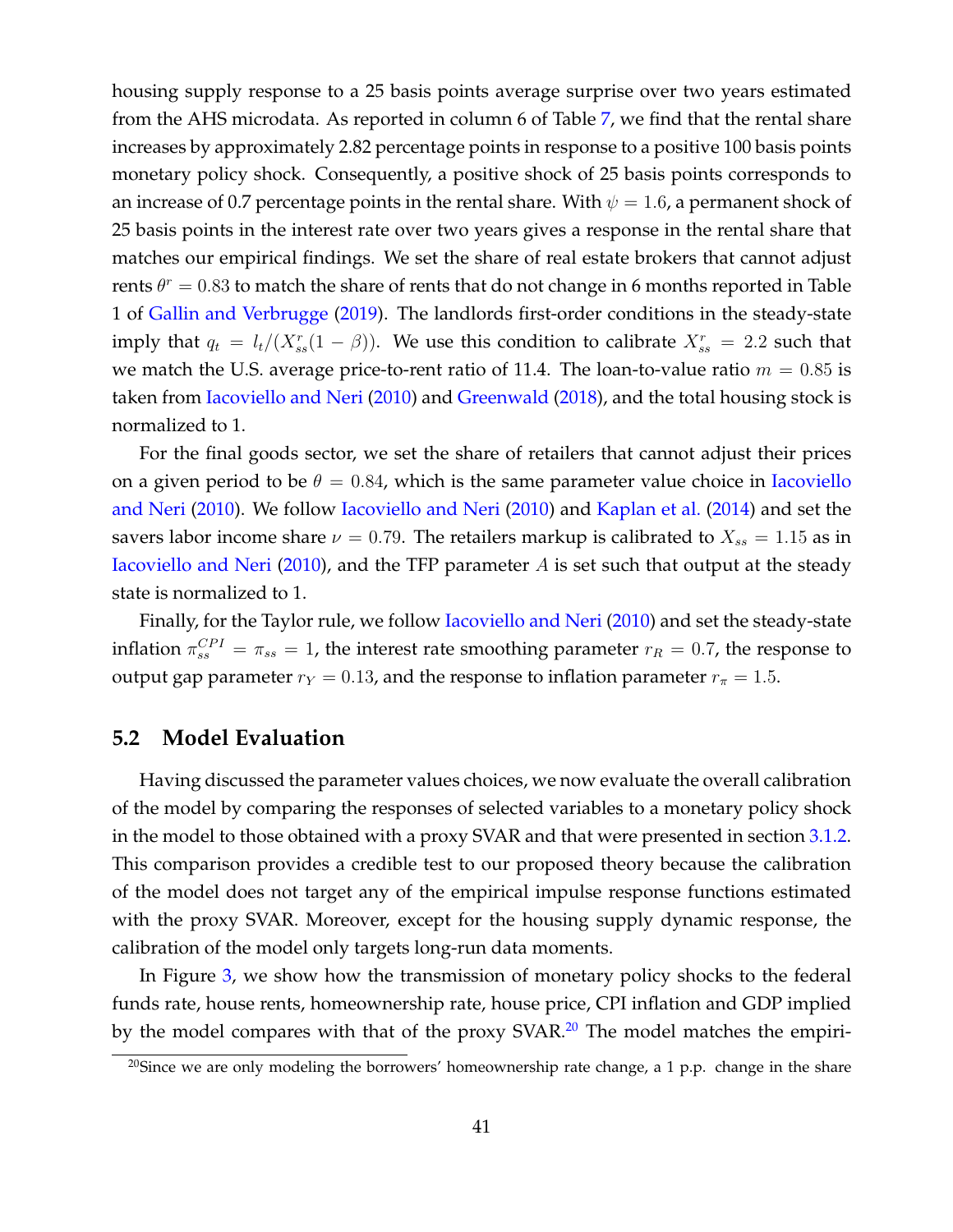



Note: the Figure compares the model responses to a 25 basis point monetary policy shock to the untargeted empirical responses estimated with the proxy SVAR using the Jarociński and Karadi (2020) instrument to a shock of the same size. The dashed lines report the 68% confidence intervals for the proxy SVAR impulse response functions.

cal monetary transmission to the selected variables well, especially from a qualitatively point of view. Broadly consistent with our empirical findings, the model predicts that the homeownership rate and house prices fall while house rents rise following a contractionary monetary policy surprise. In the benchmark calibration of the model, the rise in rents is not enough make the CPI increase at impact, but it increases in the following period. This result is consistent with the well-known "price puzzle" (Sims (1992)), in which consumer prices rise after a contractionary monetary policy shock. Therefore, our model provides an

of  $\alpha_t$  corresponds to a 0.32 p.p. change in the aggregate homeownership rate. For further details, see the discussion in section 5.1.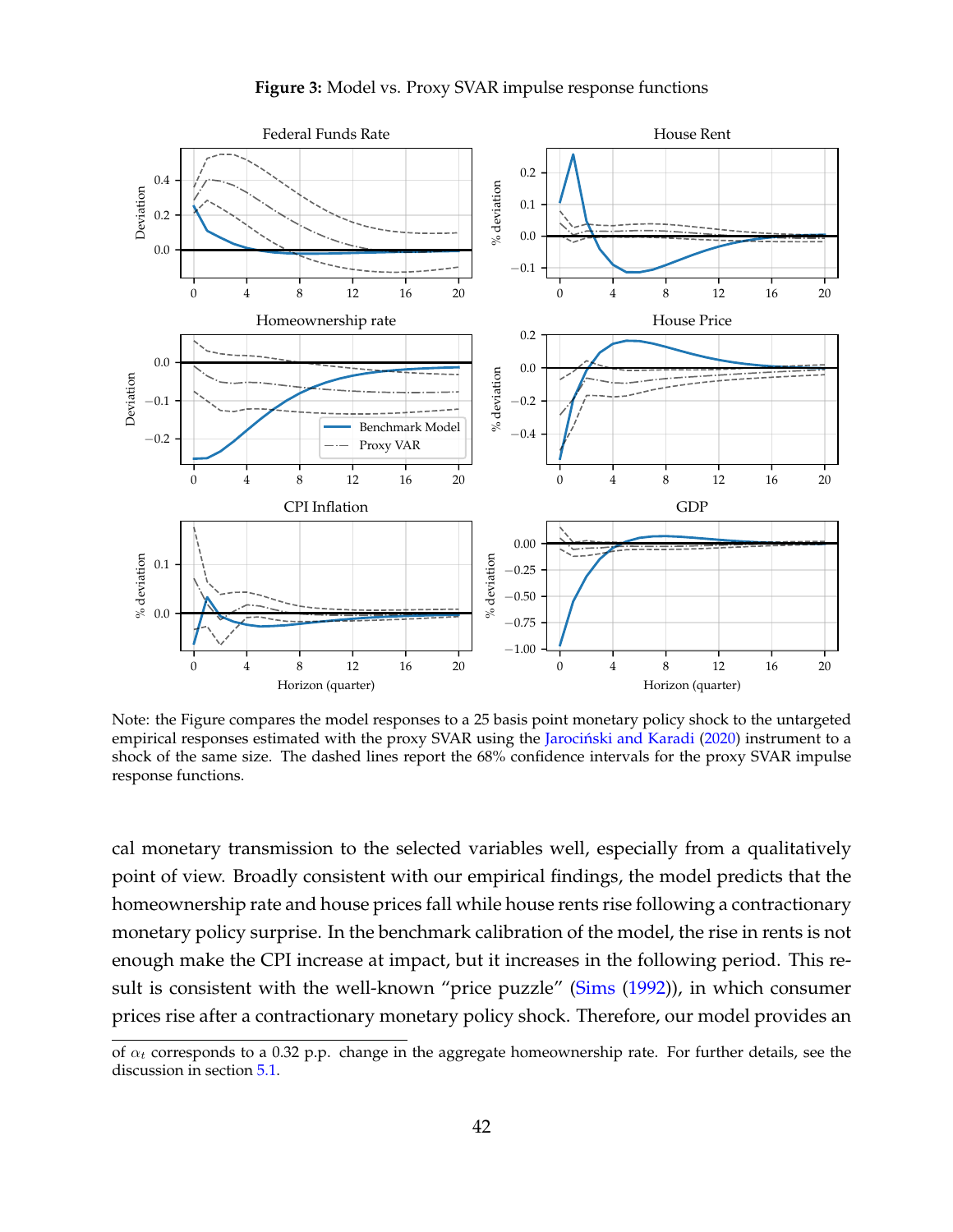explanation for the "price puzzle" based on the effect of monetary policy shocks on house rents, and, consequently, on the shelter component of the CPI (or PCE).

While the model matches very well the empirical impulse response functions from a qualitatitve point of view, the model could be improved to better match the empirical response functions from a quantitative point of view. For example, a common way that is used in the literature to improve the quantitative fit of models like ours is the introduction of habit formation into households formation as in Iacoviello and Neri (2010). In our benchmark model we chose to not include habit formation or other features that could help with improving the model fit because: (i) the focus of the paper is on understanding the mechanisms involved in the homeownership decision channel of monetary transmission; and (ii) we want to keep the estimated empirical impulse responses untargeted in the calibration of the model so that we can use them in the evaluation of the calibration. It is our view that a more stripped-down model makes the illustration of the mechanism sharper.

# **5.3 The Role of the Housing Demand and Supply in Matching the Empirical Results**

To show the importance of the homeownership decision margin and of a segmented housing market, we compare the transmission of monetary policy when these elements are present in the model to when they are not.

**Homeownership Decision** Starting with the homeownership decision margin, to compare the transmission of a 25-bps contractionary monetary policy shock when borrowers are able to switch between ownership and rental to when they are not, we make the share of homeowners and renters to be constant. In Figure 4, we show the results of this experiment relative to the results obtained with the baseline specification of the model.

The results in Figure 4 show that, without a housing tenure choice margin, housing rents decline, and CPI inflation, which is a weighted average of housing and non-housing prices, declines much more than in the baseline model. For both variables, the model responses are at odds with the the empirical responses. Due to (CPI) inflation being less persistent in the model without a housing tenure choice margin, the federal funds rate declines faster when the hosing tenure choice margin is not present and goes below baseline much earlier than in the baseline. For the other variables, the differences are relatively minor and they are mostly the reflection of differences in the path of interest rates in the two models. House prices fall in both model specifications, but are somewhat more volatile when the housing tenure margin is present (fall by more at the beginning and increase by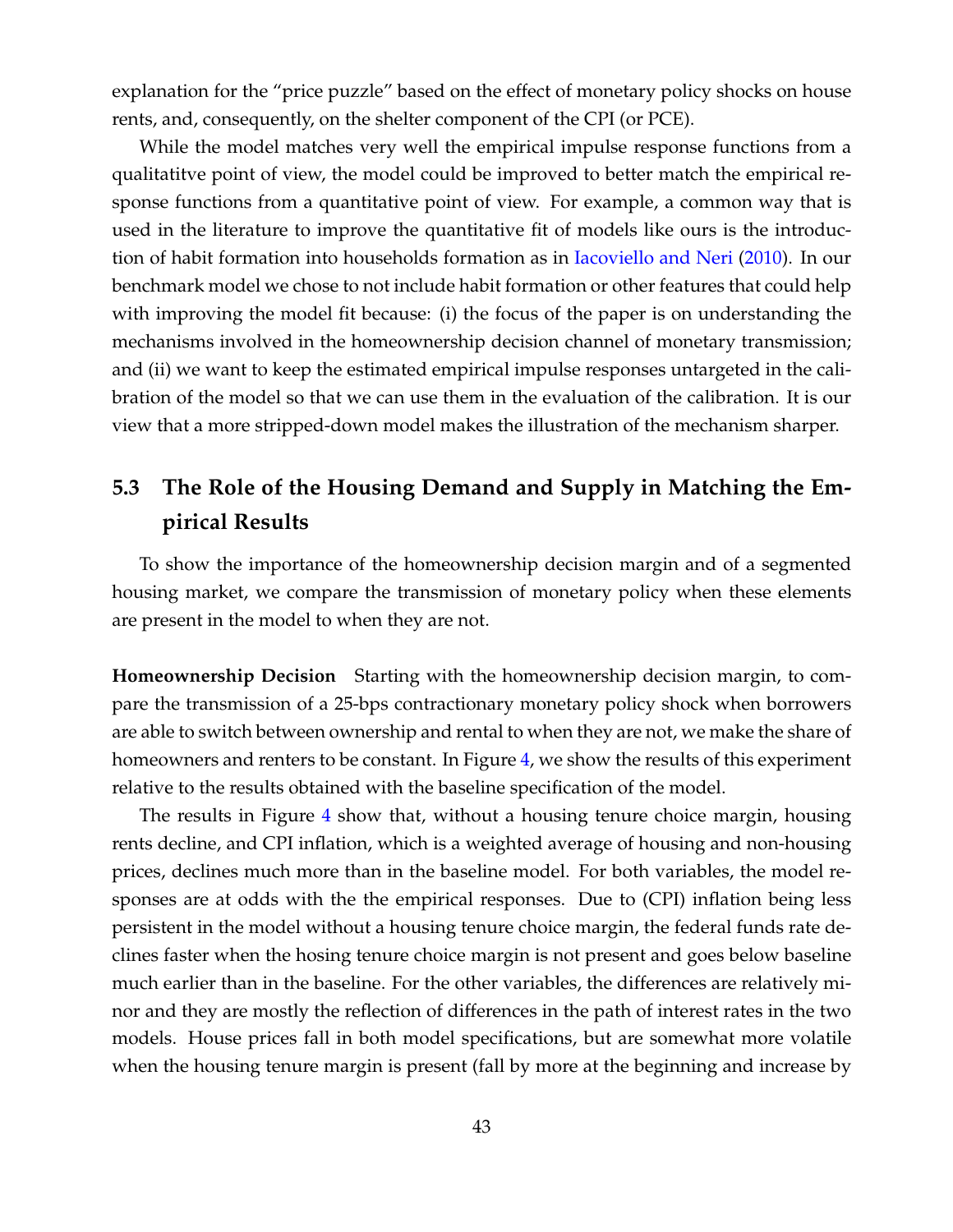

**Figure 4:** Importance of the housing tenure choice margin for matching the empirical results

Note: this Figure shows the dynamics responses of macroeconomic aggregates to a 25 basis points positive shock in the nominal interest rate in the baseline calibration and in an alternative calibration in which the homeowner ship rate is constant and the adjustment costs are zero  $\psi_r = 0$ .

more later on). Similarly, the effects on GDP are relatively similar for both model specifications, but GDP is somewhat more volatile when the hosing tenure choice margin is present.

**Segmented Housing Market.** Turning now to the importance of a segmented housing market for matching the empirical results. Similarly to what we did for the case of the homeownership decision margin, to show the importance of the housing market being segmented for matching the empirical results, we simulate the model without any housing supply adjustment costs (this corresponds to setting the parameter  $\phi_r = 0$ ) and compare the results with those based on the baseline model specification. The results of this exercise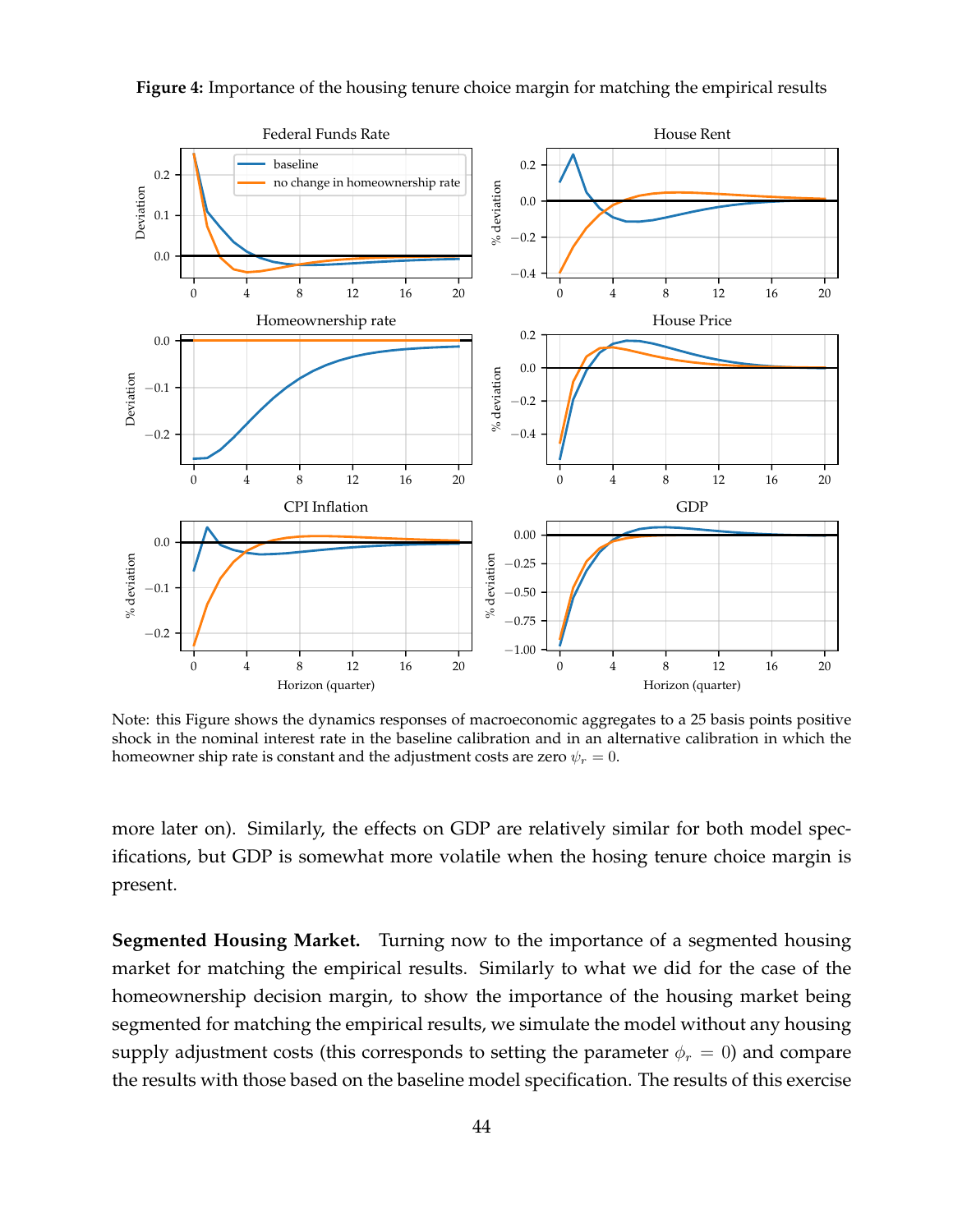are shown in Figure 5.



**Figure 5:** Importance of a segmented housing market form matching the empirical results

Note: this Figure shows the responses of macroeconomic aggregates to a 25 basis points positive shock in the nominal interest rate for the baseline and for two alternative scenarios in which the adjustment cost parameter is set to  $\psi_r = 0$  and  $\psi_r = 100$ .

Figure 5 shows that, without housing market segmentation ( $\psi_r = 0$ ), the model is not able to match the empirical finding that housing rents increase in the short run following a contractionary monetary policy shock. When markets are not segmented, landlords facing higher demand for renting, immediately convert housing units available to homeownership for renting at no cost. As a consequence, supply of housing for renting increases and brings down housing rents in equilibrium.

Similar to the case without a housing tenure choice margin, when the housing market is not segmented (that is, the supply of housing for ownership and for rental can adjust as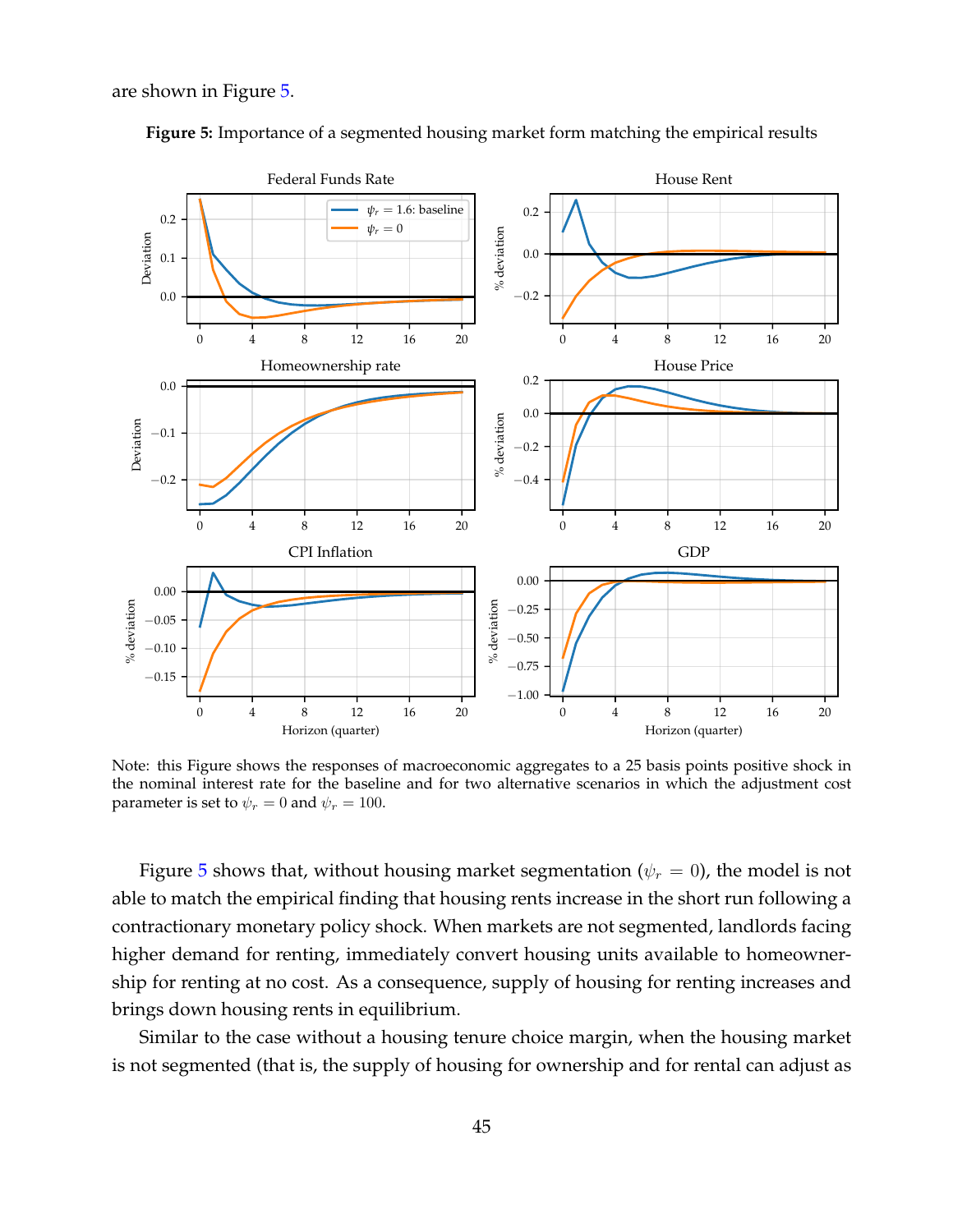fast as needed in response to changes in demand), house rents decline after a contractionary monetary policy shock and so does CPI inflation. Also similar to the case without a housing tenure choice margin, the fed funds rate declines faster than in the baseline case and goes below steady sate two quarters after the initial shock. Because the housing tenure choice margin is available, the homeownership rate declines, likely reflecting some temporary fluctuations in the house price-to-rent ratio. In the model without a segmented housing market, house prices decline less than in the baseline model specification and so does GDP.

After having shown in this section how the model proposed in section 4 can match the empirical regularities shown in section 3, in the next section we discuss why these results matter and what implications there may be for monetary policy.

# **6 The Homeownership Decision Channel of Monetary Policy Transmission**

In this section we discuss the mechanism underlying the homeownership decision channel of monetary policy and its implications for monetary policy.

# **6.1 The Mechanism Underlying the Homeownership Decision Channel of Monetary Policy**

To better understand how the homeowneship decision channel of monetary policy operates, we look at the responses of borrowers' and savers' housing demand, consumption and labor supply allocation to a monetary policy shock, and also at the response of housing supply to the same shock. Figure 6 shows the model responses of housing demand for borrowers and savers (panel a), housing supply (panel b), consumption and labor supply of borrowers and savers (panel c) to a 25-bps contractionary monetary policy shock.

While in the model everything is moving simultaneously, it is useful to think about the dynamic effects of the monetary policy shock sequentially. When interest rates rise unexpectedly, the cost of homeownership for borrowers also rises. The higher cost of homeownership from higher interest rates makes some borrowers that were homeowners to become renters, which pushes up the demand for rental housing. Due to the increased demand for rental housing, rents increase, which also increases the income that savers get from the rental houses they own. The decline in borrowers' demand for housing for ownership pushes house prices down, while savers' higher income pushes their demand for housing up, which acts as a backstop for house prices thereby preventing them from falling further.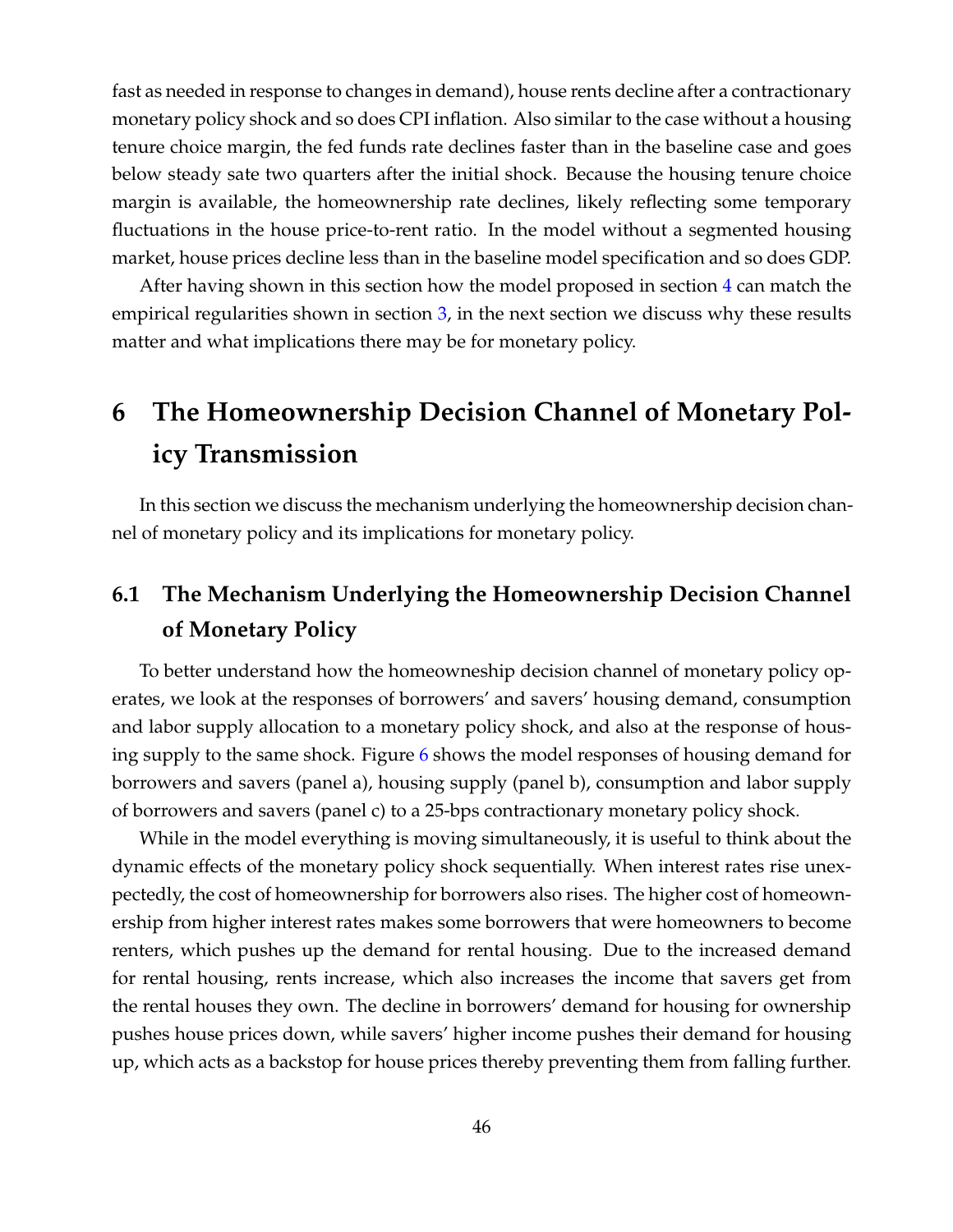**Figure 6:** Model Impulse Response Functions of Housing Demand, Housing Supply, Consumption, and Labor Supply to a 25-bps Contractionary Monetary Policy Shock



**(a)** Housing demand

Note: this Figure shows in panels a), b), and c) the model responses to a 25-bps increase in the nominal interest rate in the benchmark calibration of the model of housing demand for borrowers and savers, housing supply, and consumption and labor supply of borrowers and savers, respectively.

Horizon (quarter)

Horizon (quarter)

As such, and as shown in panel a) of Figure 6, the amount of housing owned by borrowers declines after a contractionary monetary policy shock, while the amount of housing owned by savers increases.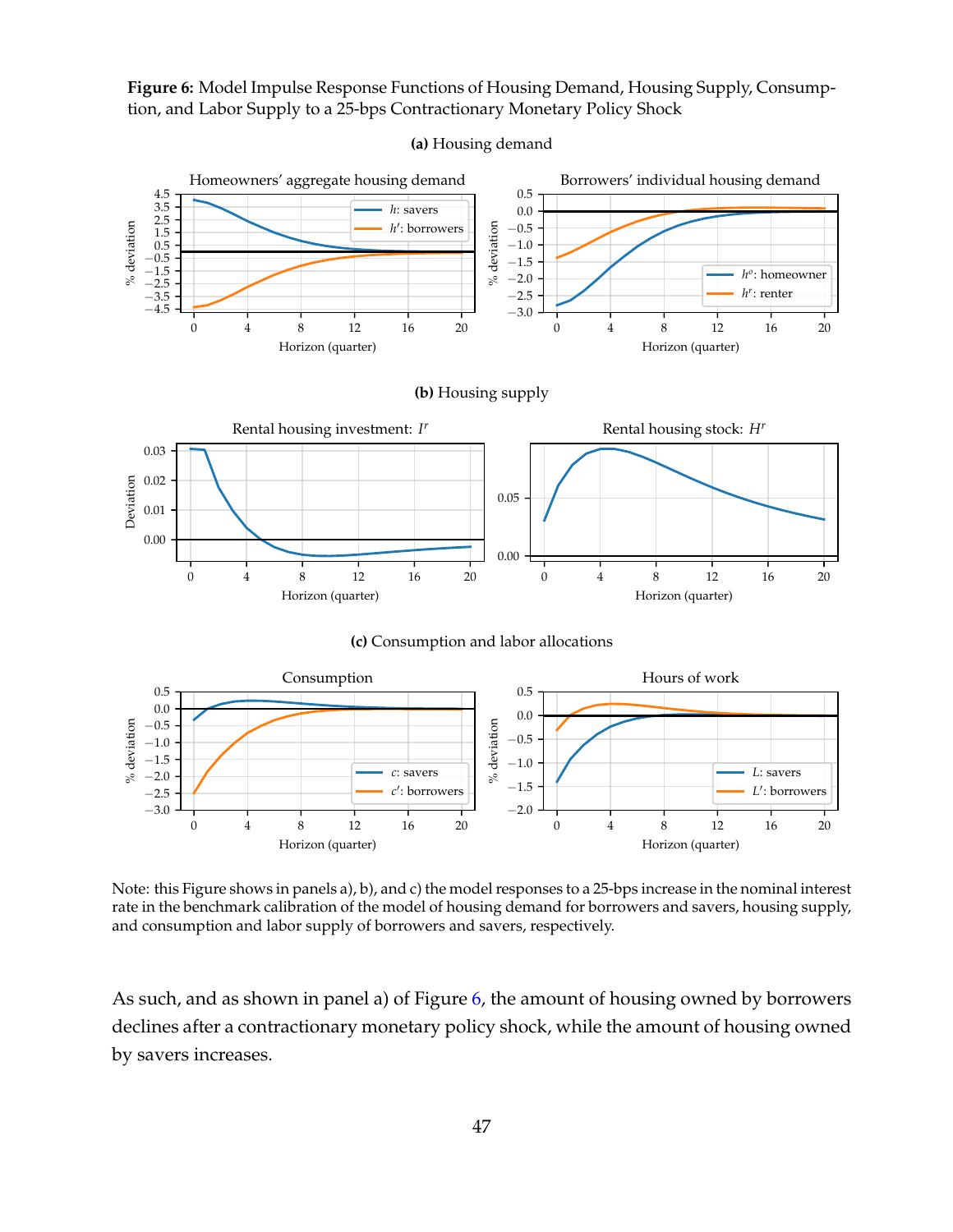Due to higher interest rates, the cost of homeownership, which is a function of house prices and interest rates, increases and as a result borrowers that are homeowners reduce the amount of housing services they consume. Higher rents also push down the consumption of housing services of renters, but by less than that that of homeowners because rents rise less than the homeownership cost. We know that rents rise less than the cost of ownership because otherwise there wouldn't be homeowners becoming renters as the results in Figure 3 show.

Following the increase in demand for rental housing and the decline of house prices, as shown in panel b) of Figure 6, landlords choose to increase their rental housing stock. This increase in the supply of housing for rental is insufficient to meet in the increase in demand, which explains the higher rents.

With respect to consumption and labor supply decisions of savers and borrowers (there is no difference in these allocation between borrowers that are homeowners and those that are renters), panel c) of Figure 6 shows that initially both savers and borrowers cut consumption and reduce labor supply. However, in the periods after the monetary shock, savers increase consumption above steady state values while borrowers' consumption remains below its steady state amount for more than 8 periods. For both savers and borrowers labor supply falls immediately in response to the contractionary monetary policy shock, but borrowers' labor supply quickly rises above steady state levels while savers' labor supply is below steady levels for a long period.

The differences between housing demand, consumption, and labor supply choices of borrowers and savers clearly suggest that a contractionary monetary policy shock in this model will be welfare improving for savers but welfare reducing for borrowers. In Figure 7 we summarize these changes in allocations in terms of consumption equivalent variation.

As expected from the results in panels a) and c) of Figure 6, but also because it is a wellestablished result in the literature, savers' welfare increases while borrowers' decreases (panel a) in Figure 7) following a contractionary monetary policy shock. Among borrowers, as could be expected from the results shown in panel a) of Figure 6, both renters and homeowners are negatively affected by a contractionary monetary policy shock but homeowners more than renters (panel b) of Figure 7).

## **6.2 Implications for Monetary Policy**

After having explained how monetary policy transmits when the homeownership decision channel of monetary policy is at play, we now discuss the implications for monetary policy.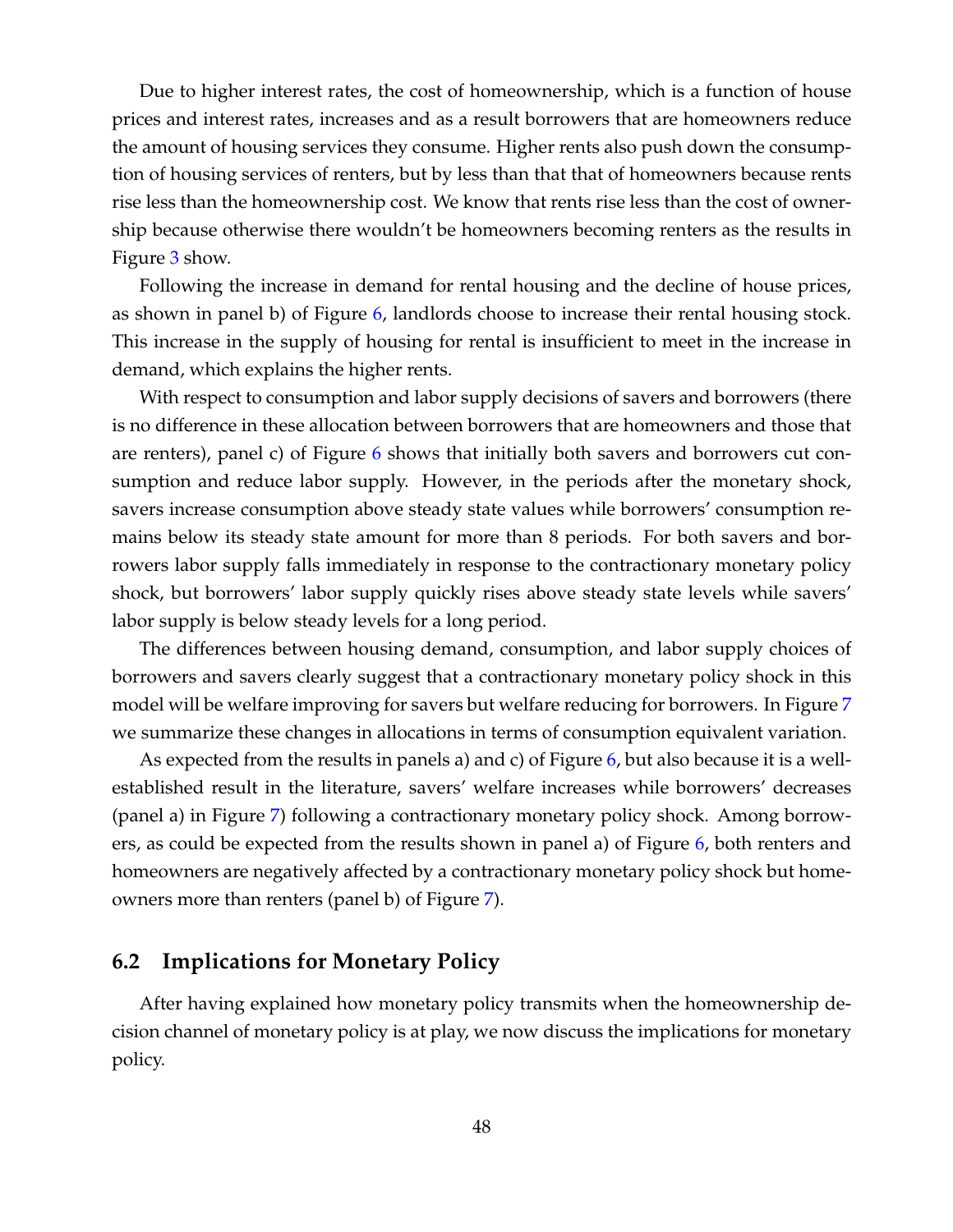**Figure 7:** Impact of a 25-bps contractionary monetary policy shock on welfare across agents



Note: panel (a) shows the welfare change, measured in consumption equivalent variation, for borrowers and savers, following a contractionary monetary policy shock of 25 basis points; panel (b) shows the welfare change for borrowers-homeowners and borrowers-savers following the same shock as in panel (a).

**Redistributive Effects** We have thus far shown that, in response to a contractionary shock, savers are better off while borrowers are worse off. This redistributive effect of monetary policy is well known, and therefore not specific to our model. What is important to know in the context of our model, is whether the homeownership channel of monetary policy amplifies or tapers such redistributive effect. To answer this question, we compare the welfare effects of a 25 basis points contractionary monetary policy shock under the baseline model and a model without the homeownership channel of monetary policy. In the model without the homeownership channel of monetary policy borrowers can't move between owning and renting and housing supply can be adjusted at no cost - these are the features that we showed in Section 5 to be necessary to match the empirical results, and thereby generate a homeownership decision channel of monetary policy. The results of this analysis are shown in panel a) of Figure  $8$ 

As can be seen in panel a) of this Figure, when the homeownership channel of monetary policy is at play, the redistributive effects of monetary policy between savers and borrowers get amplified. The dashed lines in panel a) of Figure 8 lie between the solid lines in the same panel, meaning that savers gain less and borrowers lose less in a model without the housing tenure choice of monetary policy than in a model with this channel. One implication for monetary policy is that it has stronger redistributive effects than previously thought, which could render different monetary policy choices once these differences are accounted for.

With regards to the differences of welfare among borrowers, panel b) of Figure  $8$  shows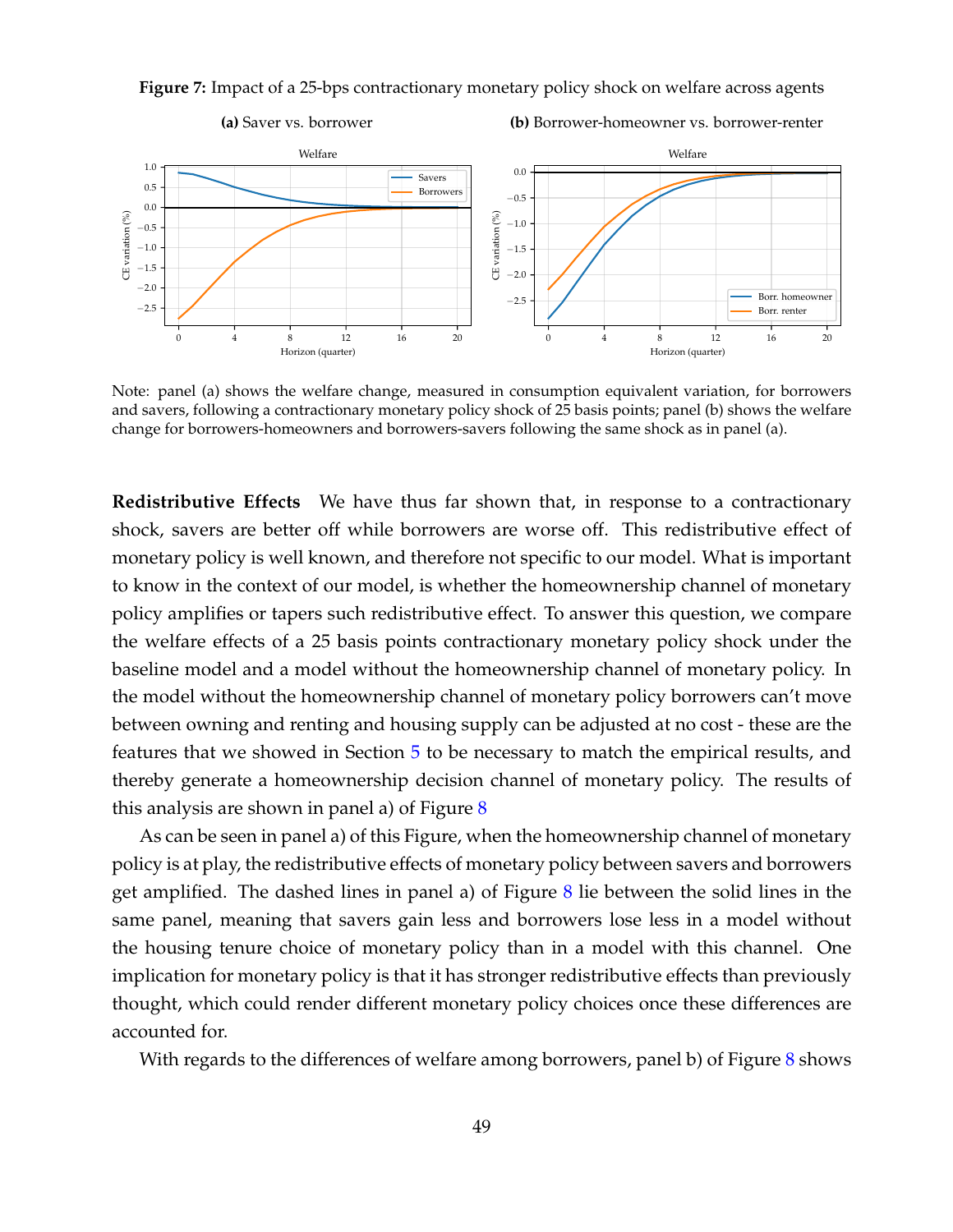

**Figure 8:** Impact of a 25-bps contractionary monetary policy shock on welfare across agents with and without the housing tenure choice channel of monetary policy

Note: panel (a) shows the welfare change, measured in consumption equivalent variation, for borrowers and savers, following a contractionary monetary policy shock of 25 basis points with and without the housing tenure choice channel of monetary policy; panel (b) shows the welfare change for borrowers-homeowners and borrowers-savers with and without the housing tenure choice channel of monetary policy following the same shock as in panel (a).

0 4 8 12 16 20 Horizon (quarter)

0 4 8 12 16 20 Horizon (quarter)

that renters lose more when the housing channel of monetary policy is at play. In cumulative terms, they lose 1.3 pp. in consumption equivalent variation because of the homeownership channel. This result comes from the fact that rents go up, which reduces their available income for consumption of other goods. For homeowners, the results are less clear cut. At impact, homeowners' welfare loss is lower because some homeowners decide to switch to renting when interest rates increase, which helps house prices decrease more when the housing tenure choice channel of monetary policy is in effect. As house prices start to rise again, and because house prices increase more in the baseline model, the welfare losses become larger when the housing tenure choice of monetary policy is present than when is not. In net terms the borrowers-homeowners lose 0.3 pp. more of consumption equivalent when the homeownership channel is present.

**A Taylor Rule with a Measure of Inflation Without Housing Costs** As shown in equation 45, when inflation is measured by CPI, movements in CPI reflect both changes in underlying inflation  $(\pi_t)$  and changes in rents (or the price of rents relative to that of consumption of other goods). Because rents move in the opposite direction to inflation in response to a monetary policy shock, monetary policy that responds to CPI will at times be responding to changes in relative price movements that were induced by monetary policy itself. To understand the implication from this feedback loop for monetary policy, we com-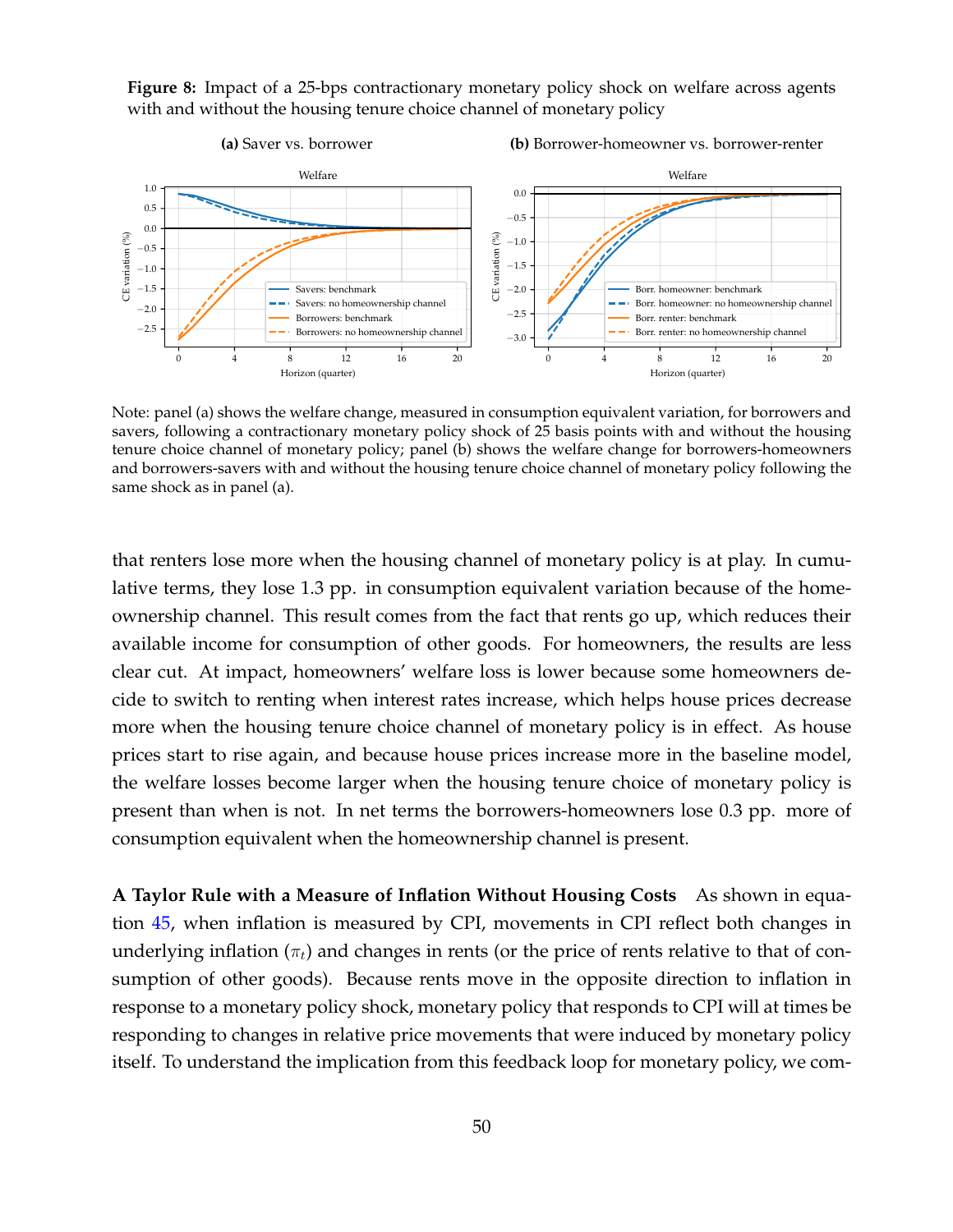pare the effects of a 25 basis points monetary policy shock when the central bank follows a Taylor rule with inflation measured by CPI ( $\pi_t^{CPI}$ ) and when the central bank follows follows a Taylor rule with a measure of inflation without housing costs  $(\pi_t)$ .<sup>21</sup> The results of this exercise are shown in Figure 9.



**Figure 9:** Impulse responses when the central bank reacts to a measure of inflation without housing costs

Note: the Figure shows the response of macroeconomic aggregates to a monetary policy shock in the baseline calibration and modified version of the baseline in which the Taylor rule reacts to  $\pi$ , a measure of inflation that excludes housing costs, instead of  $\pi^{CPI}$ , a measure of inflation that includes housing costs.

Figure 9 shows that, relative to the baseline case (corresponding to a Taylor rule reacting to CPI), when the central bank responds to a measure of inflation without housing costs,

 $^{21}$ In the context of our model, a measure of inflation without housing costs corresponds exactly to the underlying level of inflation in the economy, but, in practice, this does not need to be the case. What is most important is that the central bank follows a Taylor rule with a measure of inflation that doesn't include any component that moves in the same direction as interest rates.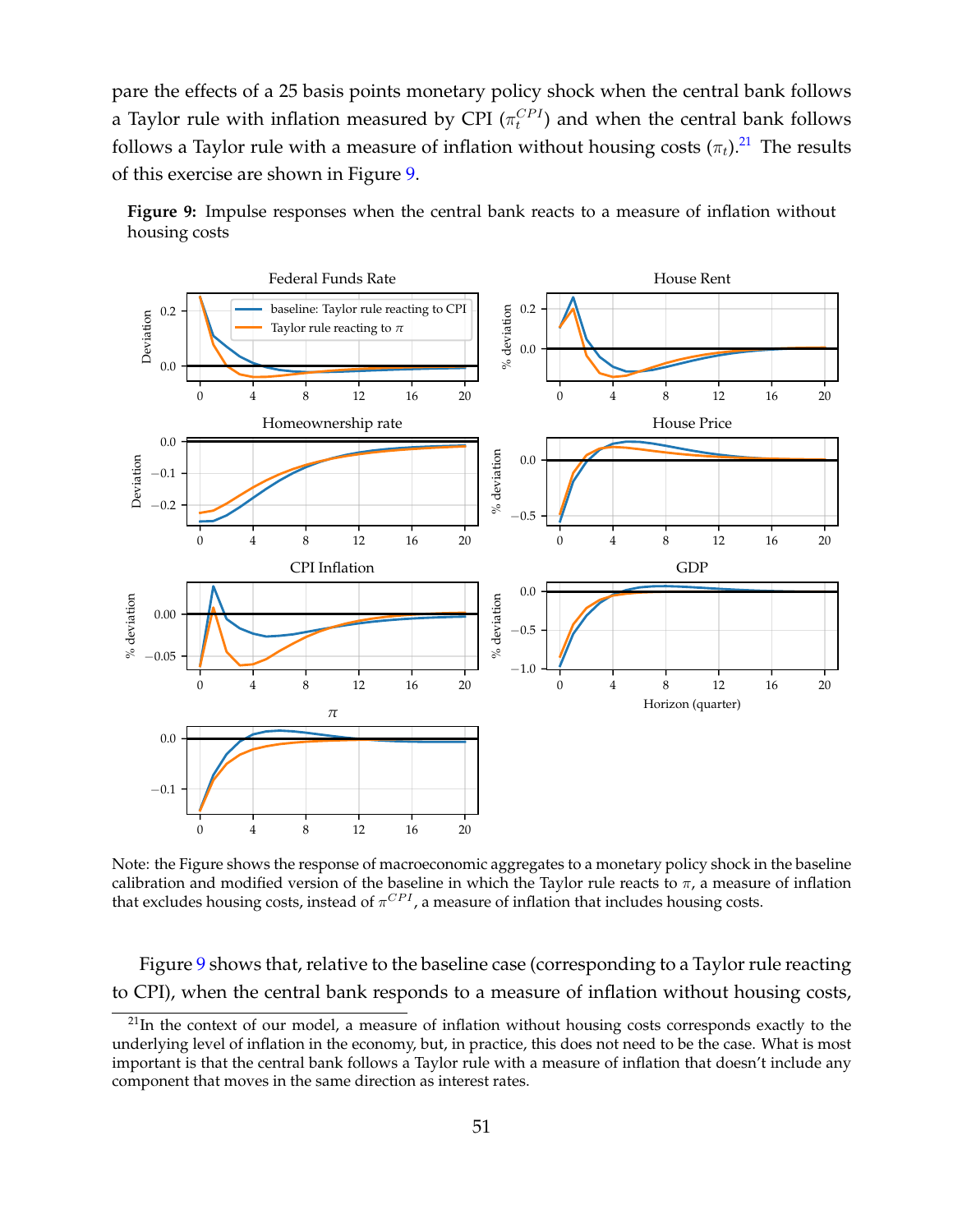real effects of monetary policy are smaller as GDP falls less and there is less GDP volatility (20% less) as GDP monotonically recovers towards steady following a monetary policy shock. At the same time, house prices and rents are both less volatile (24% and 28% less, respectively) when the central bank responds to a measure of inflation without housing costs than when the central bank responds to CPI. When the central bank follows a Taylor rule with a measure of inflation that excludes housing costs, interest rates are kept high for a shorter period of time and they return to steady faster than when the central bank follows a Taylor rule that targets CPI. With regards to the underlying inflation, measured by  $\pi_t$ , volatility is about the same when the monetary authority targets CPI or a measure of inflation without housing costs.

In addition to the different effects on GDP, house prices, rents, and the path of interest rates, when the central bank targets a measure of inflation without housing costs, in response to a monetary policy shock, the homeownership rate responds less, and CPI inflation responds more than when the central bank targets CPI.

Taken all together, the results in Figure 9 suggest that a central bank may be better able to achieve its goals by targeting a measure of inflation without housing costs than a measure of inflation that includes housing costs (such as the CPI).

To quantify the welfare benefits from the central bank following a Taylor rule with measure of inflation without housing costs, we calculate the consumer equivalent variation after a monetary policy shock under the baseline case and the case of a Taylor rule with a measure of inflation without housing costs. The results of this exercise are shown in Figure 10.

This Figure shows that, when the central bank targets a measure of inflation without housing costs, the redistributive effects of monetary policy are smaller – borrowers lose less and savers gain less after a contractionary monetary policy shock. And, among borrowers, both renters and homeowners are less negatively affected by a contractionary monetary policy shock. In Figure 10, some of the welfare gains from the central bank targeting a measure of inflation without housing costs disappear after about 6 to 8 quarters after the monetary policy shock, but, even after accounting for this, the redistributive effects of monetary policy are still smaller and both renters and homeowners are better off.

It is important to note that the discussion of which inflation measure to target is only relevant only when the homeownership decision channel of monetary policy is at play. If monetary policy did not make households choose between owning or renting and the housing market was able to quickly adjust to changes in demand, housing rents would respond to monetary policy in the same way as other goods (Figures 4 and 5) there would not be a feedback loop from inflation to monetary policy that makes monetary policy less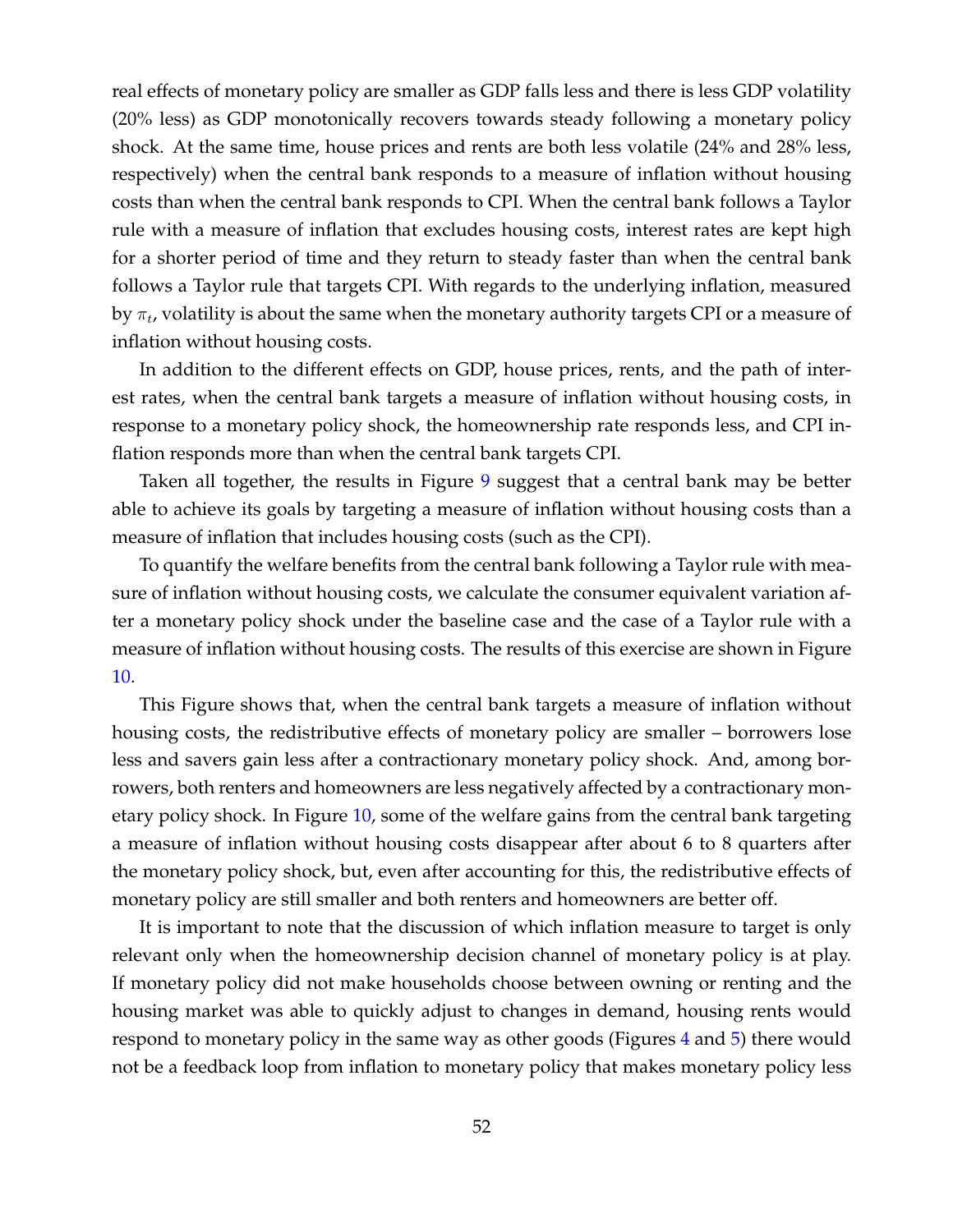**Figure 10:** Welfare effects of a 25-bps contractionary monetary policy shock when the central bank reacts to a measure of inflation without housing costs



Note: panel (a) shows the welfare change, measured in consumption equivalent variation, for borrowers and savers, following a contractionary monetary policy shock of 25 basis points when the Taylor rule targets  $\pi^{CPI}$ , a measure of inflation that includes housing costs, and when the Taylor rules targets  $\pi$ , a measure of inflation that excludes housing costs; panel (b) shows the welfare change for borrowers-homeowners and borrowers-savers when the Taylor rule targets  $\pi^{CPI}$  and when the Taylor rules targets  $\pi$  following the same shock as in panel (a).

effective and more costly from an output loss point of view.

# **7 Concluding Remarks**

This paper shows that monetary policy transmits to the economy through its effects on households' homeownership decisions, and that this channel has implications for monetary policy.

To arrive at this conclusion, the paper first empirically shows that monetary policy shocks are an important driver of the aggregate homeownership rate and that this effect is due to monetary policy shocks affecting households decisions to transition from renting to owning and vice-versa. To account for these empirical facts, the paper proposes a two-agent New Keynesian model extended with a housing tenure decision and adjustment costs on housing supply. Using a version of the model calibrated to the U.S. economy, the paper shows that monetary policy effects on housing tenure decisions amplify the redistributive effects of monetary policy and that when the central bank targets a price index that includes housing costs (which are directly and indirectly measured by housing rents) it can generate excessive volatility of house prices, rents, and economic activity and monetary policy has larger real effects which produces larger losses in output.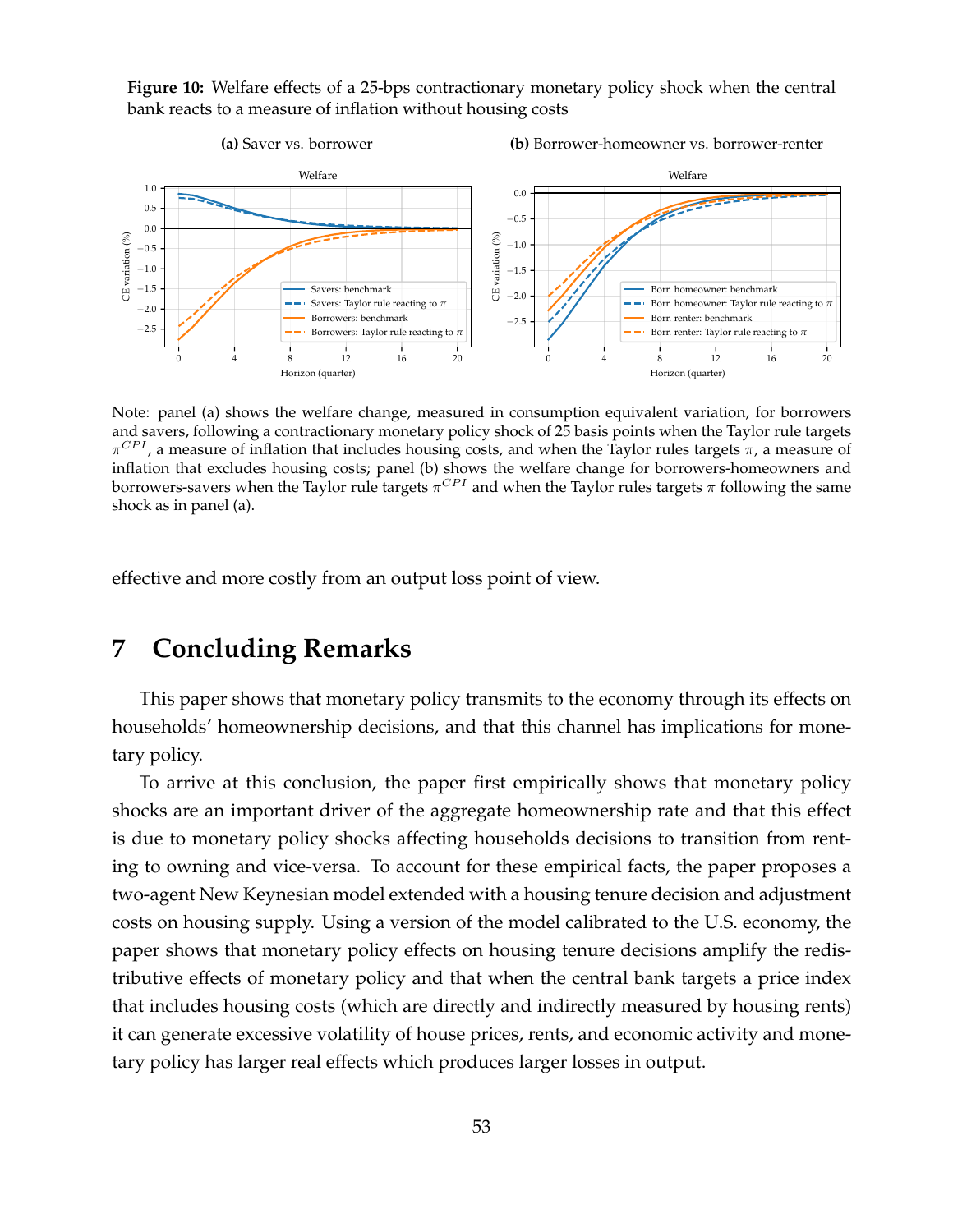# **References**

- Albouy, D., Ehrlich, G., and Liu, Y. (2016). Housing demand, cost-of-living inequality, and the affordability crisis. Technical report, National Bureau of Economic Research.
- Bachmann, R. and Cooper, D. (2014). The ins and arounds in the us housing market. Technical report, Working Papers.
- Beraja, M., Fuster, A., Hurst, E., and Vavra, J. (2019). Regional heterogeneity and the refinancing channel of monetary policy. *The Quarterly Journal of Economics*, 134(1):109–183.
- Bernanke, B. S. and Gertler, M. (1995). Inside the black box: the credit channel of monetary policy transmission. *Journal of Economic perspectives*, 9(4):27–48.
- Bruno, V. and Shin, H. S. (2015). Capital flows and the risk-taking channel of monetary policy. *Journal of Monetary Economics*, 71:119–132.
- Calvo, G. A. (1983). Staggered prices in a utility-maximizing framework. *Journal of monetary Economics*, 12(3):383–398.
- Calza, A., Monacelli, T., and Stracca, L. (2013). Housing finance and monetary policy. *Journal of the European Economic Association*, 11:101–122.
- Campbell, J. R., Evans, C. L., Fisher, J. D., and Justiniano, A. (2012). Macroeconomic effects of federal reserve forward guidance. *Brookings Papers on Economic Activity*, 2012(1):1–80.
- Campbell, J. R. and Hercowitz, Z. (2005). The role of collateralized household debt in macroeconomic stabilization. Working Paper 11330, National Bureau of Economic Research.
- Cloyne, J., Ferreira, C., and Surico, P. (2019). Monetary Policy when Households have Debt: New Evidence on the Transmission Mechanism. *The Review of Economic Studies*, 87(1):102–129.
- Corsetti, G., Duarte, J. B., and Mann, S. (2021). One Money, Many Markets. *Journal of the European Economic Association*. jvab030.
- Dias, D. A. and Duarte, J. B. (2019). Monetary policy, housing rents, and inflation dynamics. *Journal of Applied Econometrics*, 34(5):673–687.
- Drechsler, I., Savov, A., and Schnabl, P. (2017). The deposits channel of monetary policy. *The Quarterly Journal of Economics*, 132(4):1819–1876.
- Duarte, J. B. and Dias, D. A. (2015). Housing and Monetary Policy in the Business Cycle: What do Housing Rents have to Say? 2015 Papers pdu385, Job Market Papers.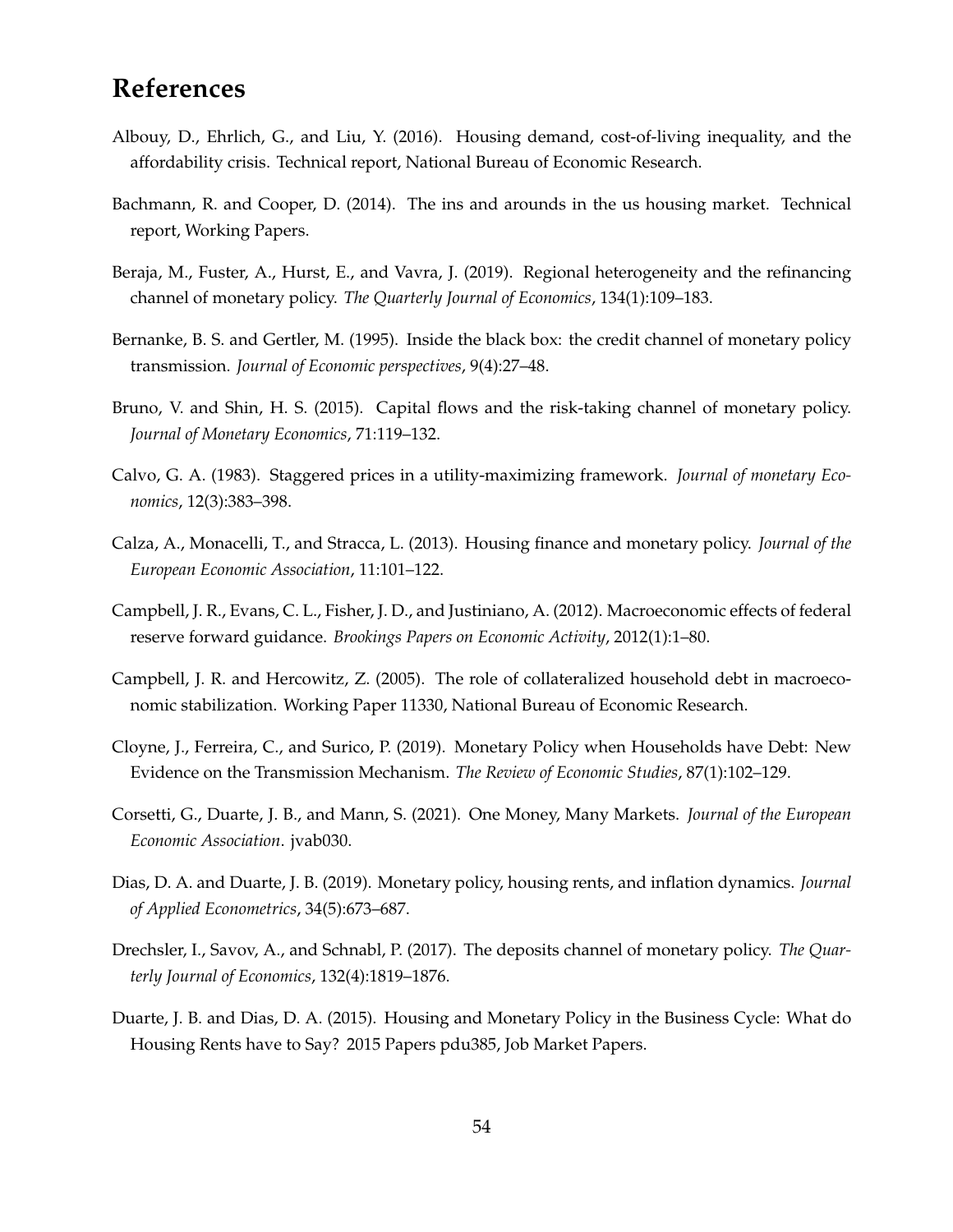- Eichenbaum, M., Rebelo, S., and Wong, A. (2022). State-dependent effects of monetary policy: The refinancing channel. *American Economic Review*, 112(3):721–61.
- Gallin, J. and Verbrugge, R. J. (2019). A theory of sticky rents: Search and bargaining with incomplete information. *Journal of Economic Theory*, 183:478–519.
- Garriga, C., Kydland, F. E., and Sustek, R. (2017). Mortgages and monetary policy. ˇ *The Review of Financial Studies*, 30(10):3337–3375.
- Gertler, M. and Karadi, P. (2015). Monetary policy surprises, credit costs, and economic activity. *American Economic Journal: Macroeconomics*, 7(1):44–76.
- Gilchrist, S. and Zakrajšek, E. (2012). Credit spreads and business cycle fluctuations. American *economic review*, 102(4):1692–1720.
- Greenwald, D. (2018). The mortgage credit channel of macroeconomic transmission. Technical report, MIT Sloan Research Paper.
- Greenwald, D. L. and Guren, A. (2021). Do credit conditions move house prices? Technical report, National Bureau of Economic Research.
- Gurkaynak, R. S., Sack, B., and Swanson, E. T. (2005). Do actions speak louder than words? the response of asset prices to monetary policy actions and statements. *International Journal of Central Banking*, 1(1):55–93.
- Hamilton, J. D. (2008). Daily monetary policy shocks and new home sales. *Journal of Monetary Economics*, 55(7):1171 – 1190.
- Hedlund, A., Karahan, F., Mitman, K., and Ozkan, S. (2017). Monetary policy, heterogeneity, and the housing channel. In *2017 Meeting Papers*, volume 1610.
- Henderson, J. V. and Ioannides, Y. M. (1983). A model of housing tenure choice. *American Economic Review*, 73(1):98–113.
- Howard, G. and Liebersohn, J. (2021). Why is the rent so darn high? the role of growing demand to live in housing-supply-inelastic cities. *Journal of Urban Economics*, 124:103369.
- Iacoviello, M. (2005). House prices, borrowing constraints, and monetary policy in the business cycle. *American Economic Review*, 95(3):739–764.
- Iacoviello, M. and Neri, S. (2010). Housing market spillovers: Evidence from an estimated DSGE model. *American Economic Journal: Macroeconomics*, 2(2):125–64.
- Ippolito, F., Ozdagli, A. K., and Perez-Orive, A. (2018). The transmission of monetary policy through bank lending: The floating rate channel. *Journal of Monetary Economics*, 95:49–71.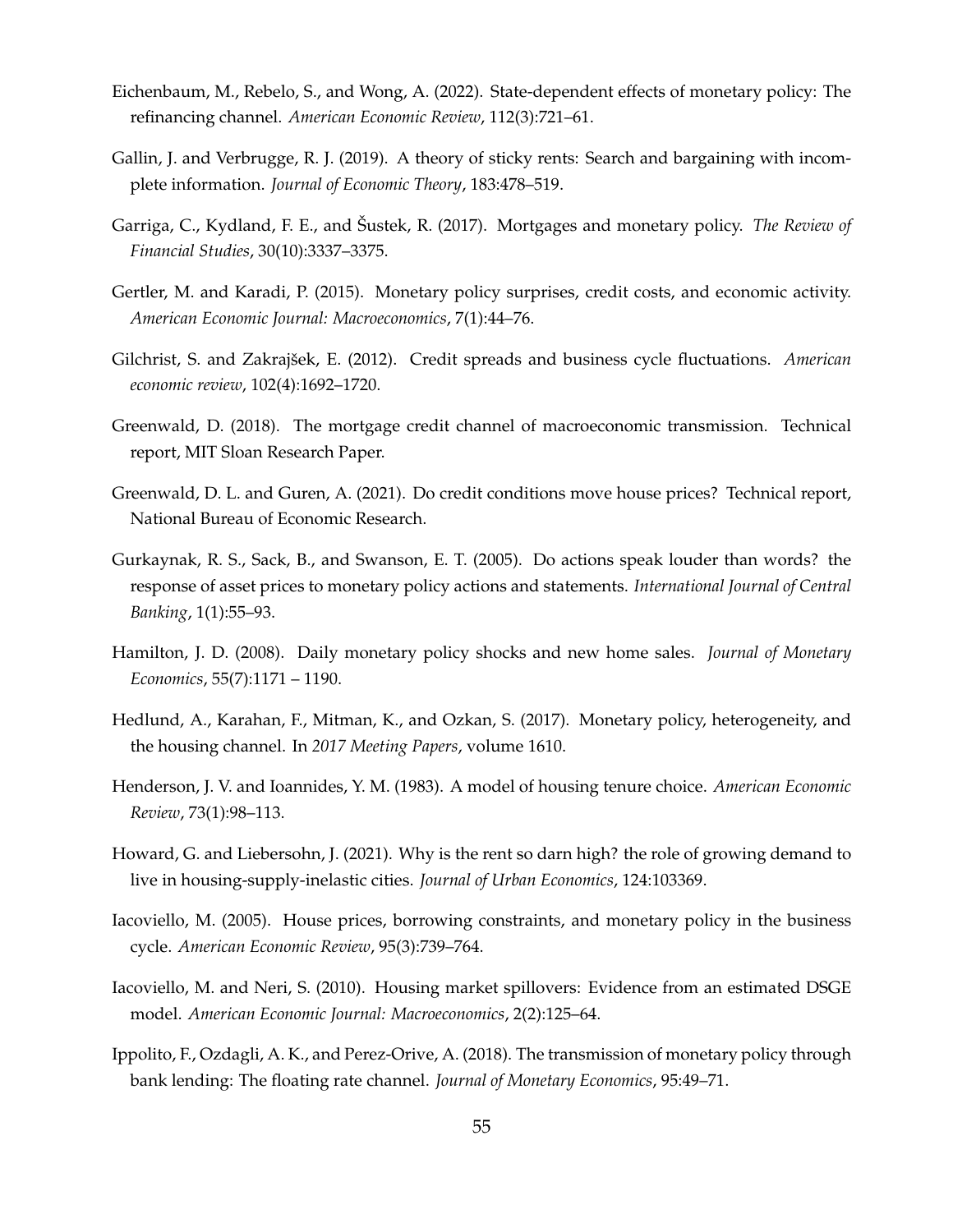- Jarociński, M. and Karadi, P. (2020). Deconstructing monetary policy surprises-the role of information shocks. *American Economic Journal: Macroeconomics*, 12(2):1–43.
- Jiménez, G., Ongena, S., Peydró, J.-L., and Saurina, J. (2014). Hazardous times for monetary policy: What do twenty-three million bank loans say about the effects of monetary policy on credit risktaking? *Econometrica*, 82(2):463–505.
- Jorda,` O. (2005). Estimation and inference of impulse responses by local projections. ` *American economic review*, 95(1):161–182.
- Kaplan, G., Violante, G. L., and Weidner, J. (2014). The wealthy hand-to-mouth. *Brookings Papers on Economic Activity*, pages 139–153.
- Kilian, L. and Lütkepohl, H. (2017). *Structural vector autoregressive analysis*. Cambridge University Press.
- Kim, J. and Kim, S. H. (2003). Spurious welfare reversals in international business cycle models. *Journal of International Economics*, 60(2):471–500.
- Kuttner, K. N. (2001). Monetary policy surprises and interest rates: Evidence from the Fed funds futures market. *Journal of Monetary Economics*, 47(3):523 – 544.
- Mertens, K. and Ravn, M. O. (2013). The dynamic effects of personal and corporate income tax changes in the United States. *American Economic Review*, 103(4):1212–47.
- Miranda-Agrippino, S. and Ricco, G. (2021). The transmission of monetary policy shocks. *American Economic Journal: Macroeconomics*, 13(3):74–107.
- Mishkin, F. S. (1996). The channels of monetary transmission: Lessons for monetary policy.
- Morais, B., Peydró, J.-L., Roldán-Peña, J., and Ruiz-Ortega, C. (2019). The international bank lending channel of monetary policy rates and qe: Credit supply, reach-for-yield, and real effects. *The Journal of Finance*, 74(1):55–90.
- Piazzesi, M. and Schneider, M. (2016). Housing and macroeconomics. *National Bureau of Economic Research*.
- Plagborg-Møller, M. and Wolf, C. K. (2021a). Instrumental variable identification of dynamic variance decompositions. Technical report, National Bureau of Economic Research.
- Plagborg-Møller, M. and Wolf, C. K. (2021b). Local projections and vars estimate the same impulse responses. *Econometrica*, 89(2):955–980.
- Plagborg-Mller, M. and Wolf, C. K. (2021). Local projections and vars estimate the same impulse responses. *Econometrica*, 89(2):955–980.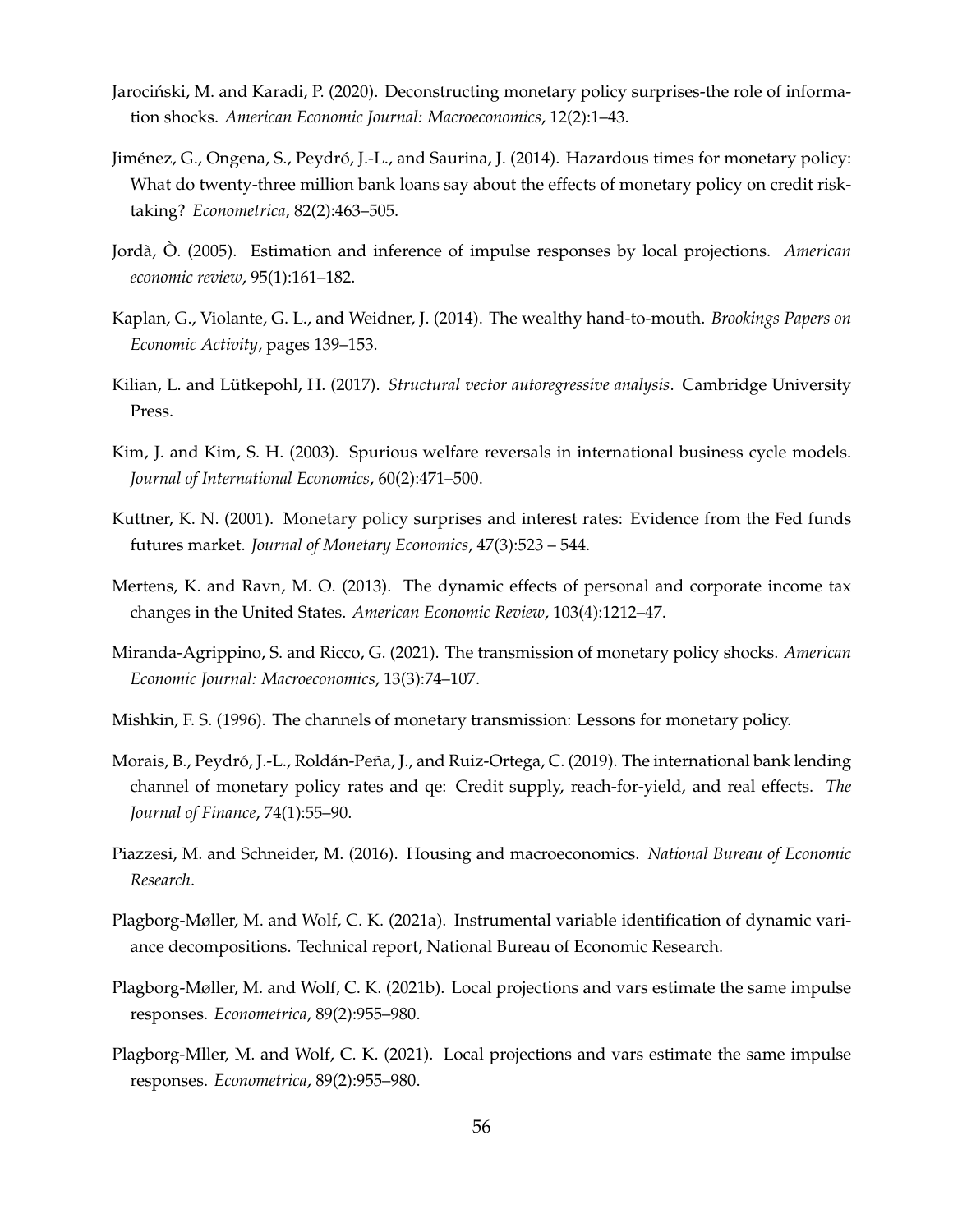- Ragot, X. (2018). Heterogeneous Agents in the Macroeconomy: Reduced-Heterogeneity Representations. In *Handbook of Computational Economics*, volume 4, pages 215–253. Elsevier.
- Ramey, V. A. (2016). Macroeconomic shocks and their propagation. *Handbook of macroeconomics*, 2:71–162.
- Sims, C. A. (1992). Interpreting the macroeconomic time series facts: the effects of monetary policy. *European Economic Review*, 36(5):975–1000.
- Sinai, T. and Souleles, N. S. (2005). Owner-occupied housing as a hedge against rent risk. *The Quarterly Journal of Economics*, 120(2):763–789.
- Sommer, K., Sullivan, P., and Verbrugge, R. (2013). The equilibrium effect of fundamentals on house prices and rents. *Journal of Monetary Economics*, 60:854–870.
- Stock, J. H. and Watson, M. W. (2012). Disentangling the channels of the 2007-2009 recession. NBER Working Papers 18094, National Bureau of Economic Research.
- Stock, J. H. and Watson, M. W. (2018). Identification and estimation of dynamic causal effects in macroeconomics using external instruments. *The Economic Journal*, 128(610):917–948.
- Weiss, Y. (1978). Capital gains, discriminatory taxes, and the choice between renting and owning a house. *Journal of Public Economics*, 10(1):45–55.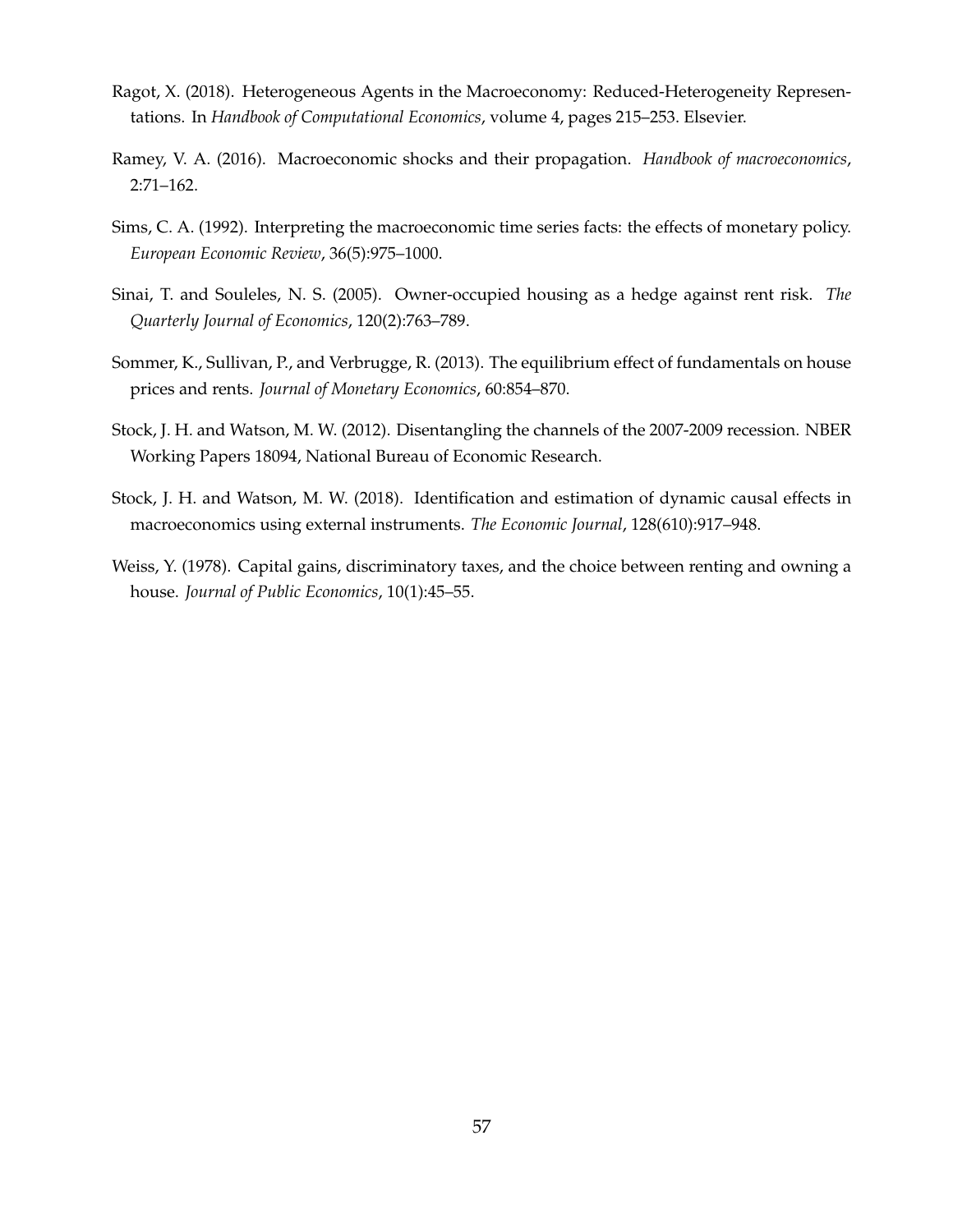# **Online Appendix for "Monetary Policy and Homeownership: Empirical Evidence, Theory, and Policy Implications"**

# **A Data Description**

## **A.1 Aggregate U.S. Data**

In the aggregate data analysis portion of this paper, we use several publicly available macroeconomic variables. The table below lists and defines all these variables and provides the corresponding sources.

| <b>Series</b>              | Source               | Series Description                                                          | Sample            |
|----------------------------|----------------------|-----------------------------------------------------------------------------|-------------------|
| U.S. GDP                   | <b>FRED</b>          | Quarterly data, Seasonally Adjusted                                         | 1981:O1 - 2017:O4 |
| One-Year Rate              | Own calculation      | Quarterly average of the one-year rate<br>monthly data, Seasonally Adjusted | 1981:O1 - 2017:O4 |
| Prices<br>Housing          | <b>FRED</b>          | All-Transactions House Price Index for                                      | 1981:01 - 2017:04 |
| (USSTHPI)                  |                      | the United States, Index $1980:Q1=100$ ,<br>Not Seasonally Adjusted         |                   |
| <b>Housing Rents</b>       | Own calculation      | Quarterly average of the housing rents                                      | 1981:01 - 2017:04 |
|                            |                      | monthly data, Seasonally Adjusted                                           |                   |
| Homeownership<br>Rate      | <b>FRED</b>          | Homeownership Rate for the United                                           | 1981:01 - 2017:04 |
| (RSAHORUSQ156SN)           |                      | States, Percent, Seasonally Adjusted                                        |                   |
| <b>Excess Bond Premium</b> |                      | Gilchrist and Zakrajšek (2012)                                              | 1990:Q1 - 2012:Q4 |
| JK monetary policy shock   | Jarociński<br>and    | High frequency monetary policy shock                                        | 1991:Q1 - 2016:Q4 |
|                            | <b>Karadi</b> (2020) | instruments that separates monetary                                         |                   |
|                            |                      | policy developments from economic                                           |                   |
|                            |                      | outlook information from the Fed's                                          |                   |
|                            |                      | communications                                                              |                   |
| MR<br>monetary<br>policy   | Miranda-             | Same as JK monetary policy shock                                            | 1990:O1 - 2009:O4 |
| shock                      | Agrippino<br>and     |                                                                             |                   |
|                            | <b>Ricco</b> (2021)  |                                                                             |                   |

#### **Table A1:** Aggregate macroeconomic data

## **A.2 Annual Housing Survey Data**

With the exception of the monetary policy shock, all the data underlying the analysis of household tenure status and housing unit type transitions come from the publicly available Annual Housing Survey database that is compiled by the U.S. Census Bureau. This database has two main surveys, the national and the metro area surveys, and it covers a very large of aspects relating to U.S. household living arrangements and characteristics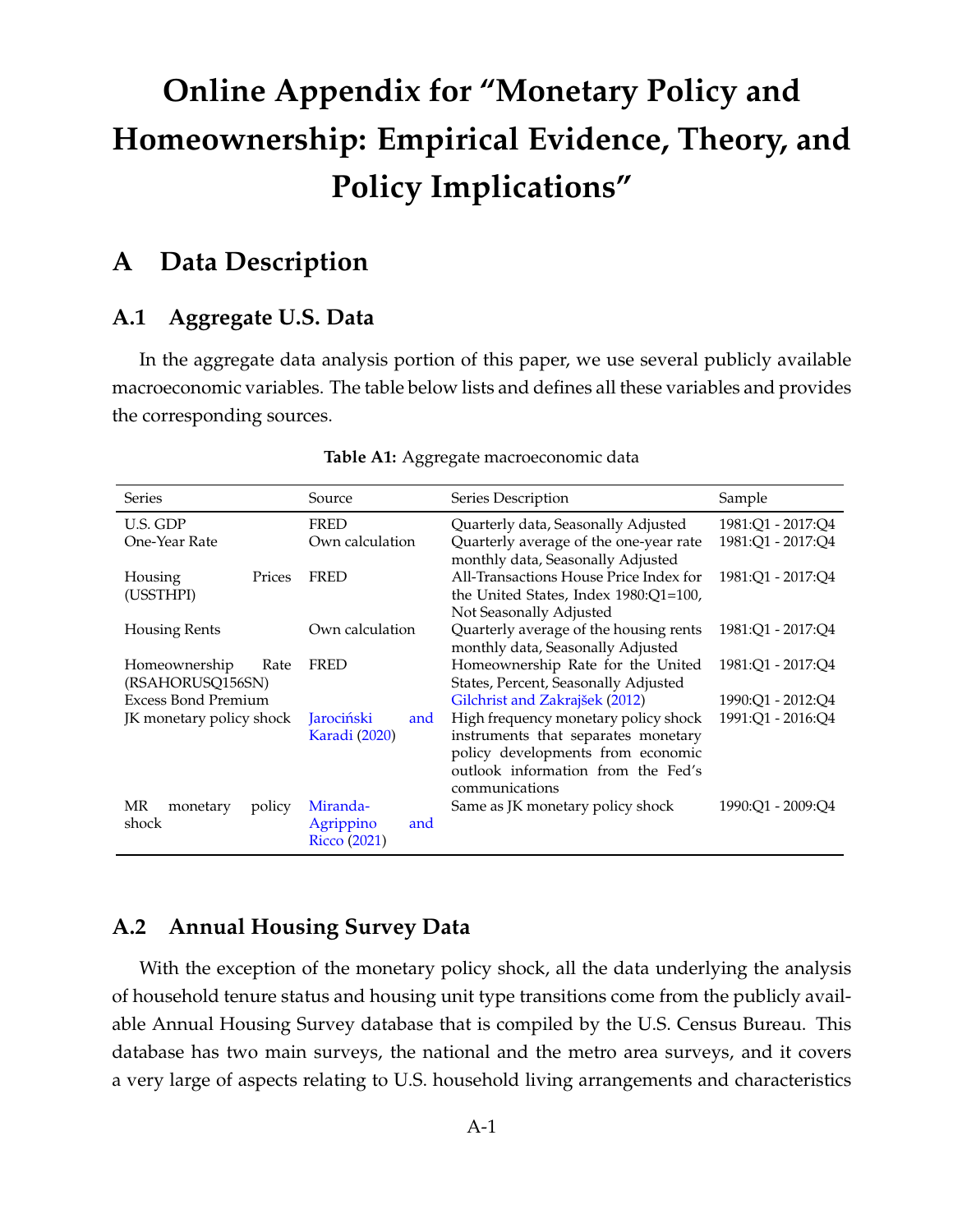



Note: this Figure shows the time series data for all the variables and external instruments (Jarocinski and ´ Karadi (2020) and Miranda-Agrippino and Ricco (2021)) used in the estimation of the Proxy SVAR.

of the U.S. housing stock. For the analysis in this paper, we only used a small subset of variables which we list and describe how they were used in Table A2. variables which we list and describe how they were used in Table of the U.S. housing stock. For the analysis in this paper, we only used a small subset of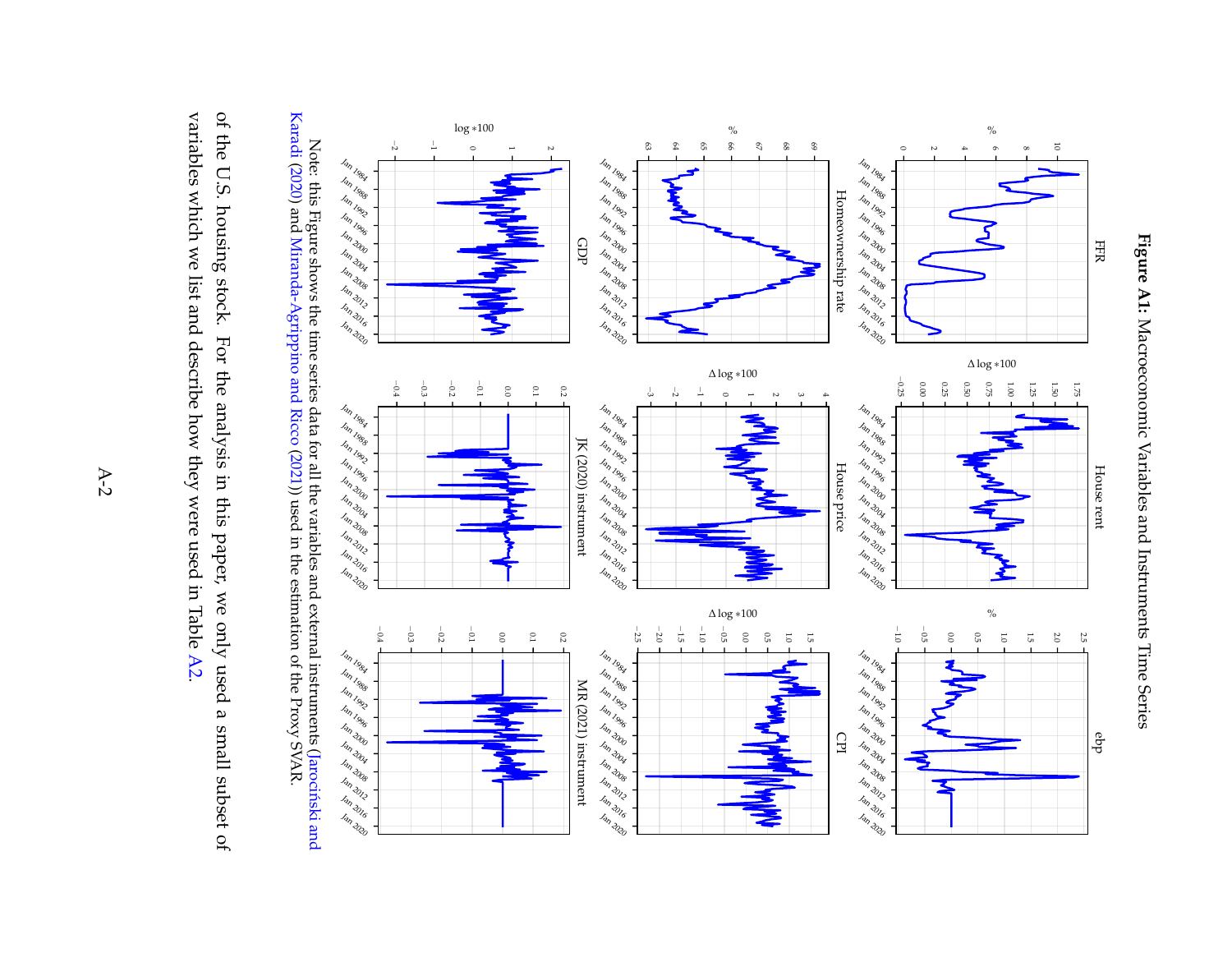| Variable used in analysis                         | Definition                                                                                                                                                                                                                                                                                                      | Used variable(s) from AHS database                                                                                                                                                                                                           |
|---------------------------------------------------|-----------------------------------------------------------------------------------------------------------------------------------------------------------------------------------------------------------------------------------------------------------------------------------------------------------------|----------------------------------------------------------------------------------------------------------------------------------------------------------------------------------------------------------------------------------------------|
| Housing unit type                                 | Indicator variable for the housing unite tenure status. This<br>variable takes the value 1 if the housing unit is deemed for<br>rental and 0 if deemed for ownership. Other types of housing<br>unit tenure status (e.g. "Occupied without payment of rent")<br>were excluded from the sample.                  | "tenure" for years 1991, 1993, 1995, 1997, 1999,<br>2001, 2003, 2005, 2007, 2009, 2011, 2013, and 2015                                                                                                                                       |
| Housing unit rent-to-own<br>transition            | Indicator variable taking the value 1 if the housing unit was<br>a rental unit 2 years before and is an owner-occupied unit<br>currently, and the value 0 if the housing unit was a rental unit<br>2 years prior and still is a rental unit currently.                                                          | "tenure" for years 1991, 1993, 1995, 1997, 1999,<br>2001, 2003, 2005, 2007, 2009, 2011, 2013                                                                                                                                                 |
| Housing unit own-to-rent<br>transition            | Indicator variable taking the value 1 if the housing unit was a<br>owner-occupied unit 2 years before and is now a rental unit,<br>and the value 0 if the housing unit was owner-occupied 2<br>years prior and still is owner-occupied.                                                                         | "tenure" for years 1991, 1993, 1995, 1997, 1999,<br>2001, 2003, 2005, 2007, 2009, 2011, 2013                                                                                                                                                 |
| Households<br>rent-to-own<br>transition           | Indicator variable taking the value 1 if the household living<br>in the housing unit was renting 1 year before and owns now,<br>and the value 0 if the household was owning 1 year before<br>and is owning now                                                                                                  | "xaten" for year 1991, 1993, and 1995; "xten" for<br>years 1997, 1999, 2001, 2003, 2005, 2007, 2009, 2011,<br>2013; "mgv1type" for year 2015. Combined with<br>variable "tenure", which provides information on<br>current housing unit type |
| Households<br>transition                          | own-to-rent Indicator variable taking the value 1 if the household living<br>in the housing unit owned the house it lived in 1 year before<br>and rents now, and the value 0 if the household was renting<br>1 year before and is renting now.                                                                  | "xaten" for year 1991, 1993, and 1995; "xten" for<br>years 1997, 1999, 2001, 2003, 2005, 2007, 2009, 2011,<br>2013; "mgv1type" for year 2015. Combined with<br>variable "tenure", which provides information on<br>current housing unit type |
| Change in the aggregate<br>household rental share | Difference between the number of all households that<br>switched from owning to renting and the number of<br>all households that switched from renting to owning di-<br>vided by the total number of households in the year.<br>$\frac{\sum_{i=1}^{N} Own - to - rent_i - \sum_{i=1}^{N} Rent - to - own_i}{N}$ | "xaten" for year 1991, 1993, and 1995; "xten" for<br>years 1997, 1999, 2001, 2003, 2005, 2007, 2009, 2011,<br>2013; "mgv1type" for year 2015. Combined with<br>variable "tenure", which provides information on<br>current housing unit type |
| Change in the aggregate<br>share of rental units  | Difference between the share of housing units in every year<br>that is a rental. $\frac{\sum_{i=1}^{N_t}Rental_i}{N_t}-\frac{\sum_{i=1}^{N_{t-2}}Rental_i}{N_{t-2}}$                                                                                                                                            | "tenure" for years 1991, 1993, 1995, 1997, 1999,<br>2001, 2003, 2005, 2007, 2009, 2011, 2013                                                                                                                                                 |
| Age tercile                                       | Indicator variables taking the value 1 if the head of house-<br>hold's age falls in a given age tercile for the sample of heads<br>of household in a given year, and 0 otherwise.                                                                                                                               | "age" for years 1991, 1993, 1995, 1997, and 1999;<br>"hhage" for years 2001, 2003, 2005, 2007, 2009,<br>2011, 2013, and 2015                                                                                                                 |
| Income quartile                                   | Indicator variables taking the value 1 if the housedhold's in-<br>come falls in a given income quartile for the sample of heads<br>of household in a given year, and 0 otherwise.                                                                                                                               | "zinc2" for years 1995, 1997, 1999, 2001, 2003, 2005,<br>2007, 2009, 2011, and 2013; "hincp" for year 2015                                                                                                                                   |
| Region                                            | Indicator variables taking the value 1 if housing unit is lo-<br>cated in one of U.S. four administrative regions as defined by<br>the U.S. Census Bureau: East, Midwest, South, and West.                                                                                                                      | "region" for years 1991, 1993, 1995, 1997, 1999,<br>2001, 2003, 2005, 2007, 2009, 2011, and 2013; "di-<br>vision" for year 2015                                                                                                              |

### **Table A2:** Data from AHS database used in the analysis

Note: the AHS database is available online here and the definition of each of the variables in the database can be found here.

Note: the AHS database is available online here and the definition of each of the variables in the database can be found here.

# **B Proof of Proposition 1**

Start with the borrowers' social planner problem of maximizing:

$$
E_0 \sum_{t=0}^{\infty} (\beta')^t \left\{ \int_0^1 \ln c_t^i + (1 - I_t^i) \left( j^r \frac{(h_t^i)^{1-\phi^r}}{1-\phi^r} \right) + I_t^i \left( j^o \frac{(h_t^i)^{1-\phi^o}}{1-\phi^o} + \rho_t^i \right) - \frac{(L_t^i)^\eta}{\eta} di \right\},\,
$$

where  $E_0$  is the expectation operator conditional on time zero information,  $\beta \in (0,1)$  is the discount factor,  $c_t^i$  is consumption of borrower i at time  $t$ ,  $I_t^i \in \{0,1\}$  is an indicator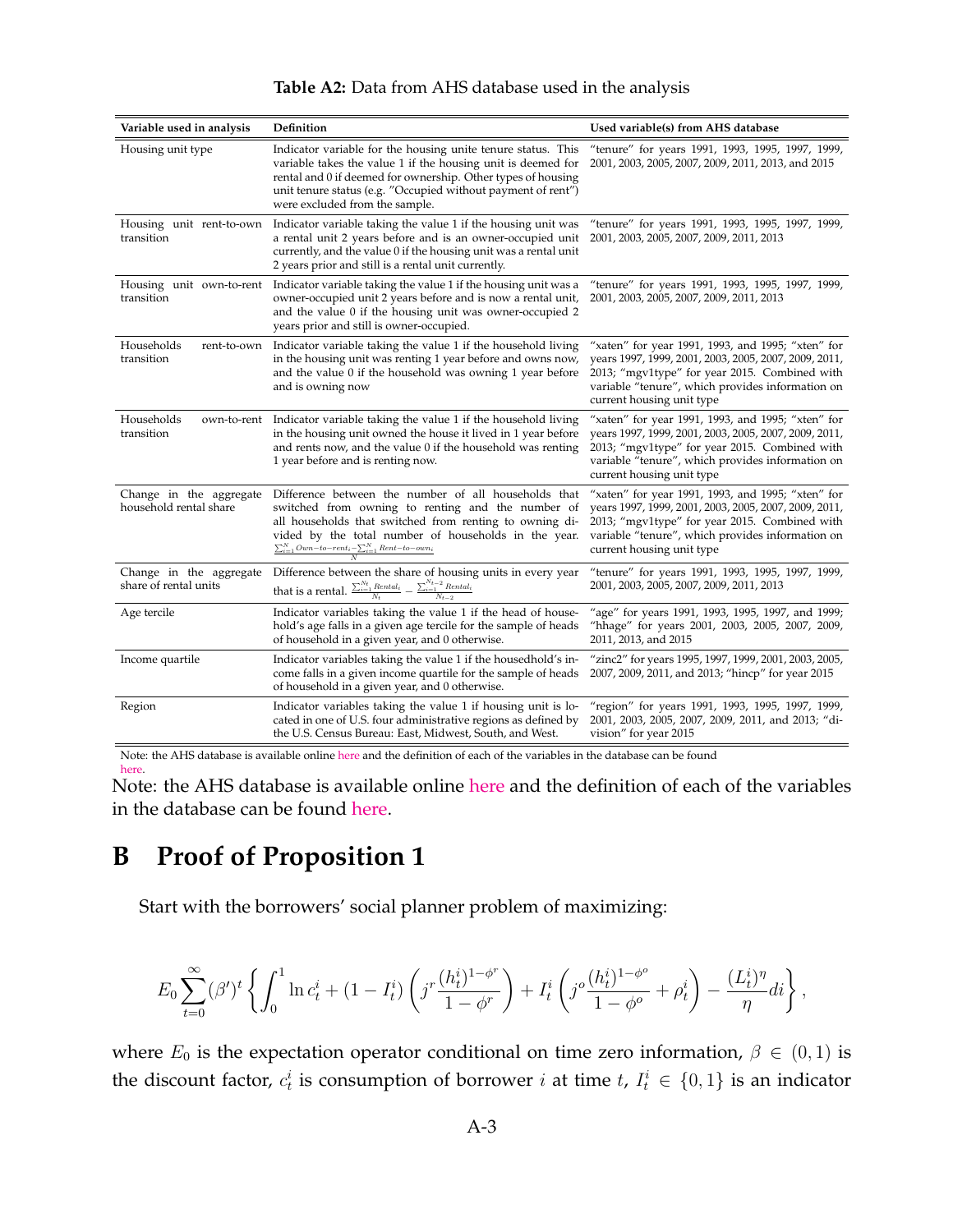function that takes the value of 1 if borrower  $i$  decides to own and zero if she decides to rent,  $h_t^i$  denotes housing services,  $\rho_i$  is the extra utility i.i.d. draw from  $F(\rho)$  that agent  $i$ receives when owning a house and  $L_t^i$  are hours of work, subject to

$$
\int_0^1 c_t^i + I_t^i q_t \Delta h_t^i + (1 - I_t^i) h_t^i l_t + b_{t-1}^i \frac{R_{t-1}}{\pi_t} dt = \int_0^1 b_t^i + w_t^i L_t^i dt
$$
  

$$
b_t^i \le I_t^i E_t \left[ m q_{t+1} h_t^i \frac{\pi_{t+1}}{R_t} \right],
$$

where  $q_t$ ,  $l_t$ ,  $R_t$ ,  $\pi_t$ ,  $w'_t$  $t'$ , m and  $b^i_t$  denote the real housing price, real housing rent, gross nominal interest rate, gross inflation rate, real wage, loan-to-value ratio and borrowing in real terms, respectively.

The first order condition with respect to  $c_t^i$  is

$$
\frac{1}{c_t^i} = \gamma_t,\tag{B1}
$$

where  $\gamma_t$  is the Lagrange multiplier associated with the budget constraint. This condition implies that the optimal consumption is the same for all households. Let us denote this consumption by  $c_t'$  $t'_{t}$ . Next, the first order for  $L_t^i$  is the following:

$$
(L_t^i)^{\eta - 1} = \frac{w_t}{c'_t}.
$$
 (B2)

This condition implies that optimal hours worked will also be the same for all households. Hence, conditions **B1** and **B2** prove result (ii) of Proposition 1. Finally the first order condition for  $h_t^i$  is given by:

$$
\begin{cases}\nj^{o}(h_{t}^{i})^{-\phi^{o}} = \frac{q_{t}}{c_{t}^{i}} - E_{t} \left( \beta' \frac{q_{t+1}}{c_{t+1}^{i}} + \lambda_{t} m_{t} q_{t+1} \pi_{t+1} \right) & \text{if } I_{t} = 1 \\
j^{r}(h_{t}^{i})^{-\phi^{r}} = \frac{l_{t}}{c_{t}^{i}} & \text{if } I_{t} = 0\n\end{cases}
$$
\n(B3)

where  $\lambda_t$  is the Lagrange multiplier of the borrowing constraint. This last condition implies that the optimal housing services allocation  $h_t^o$  will be the same across all homeowners  $I_t = 1$ , and that the optimal housing services allocation  $h_t^r$  will be the same across all of those who rent  $I_t = 0$ . However, depending on house prices and rents, the housing allocations can be different between homeowners and renters. With this, we prove result (iii) of Proposition 1. We now turn to prove result (i). In each period, the borrowers' social planner will have each household  $i$  owning a house instead of renting if and only if she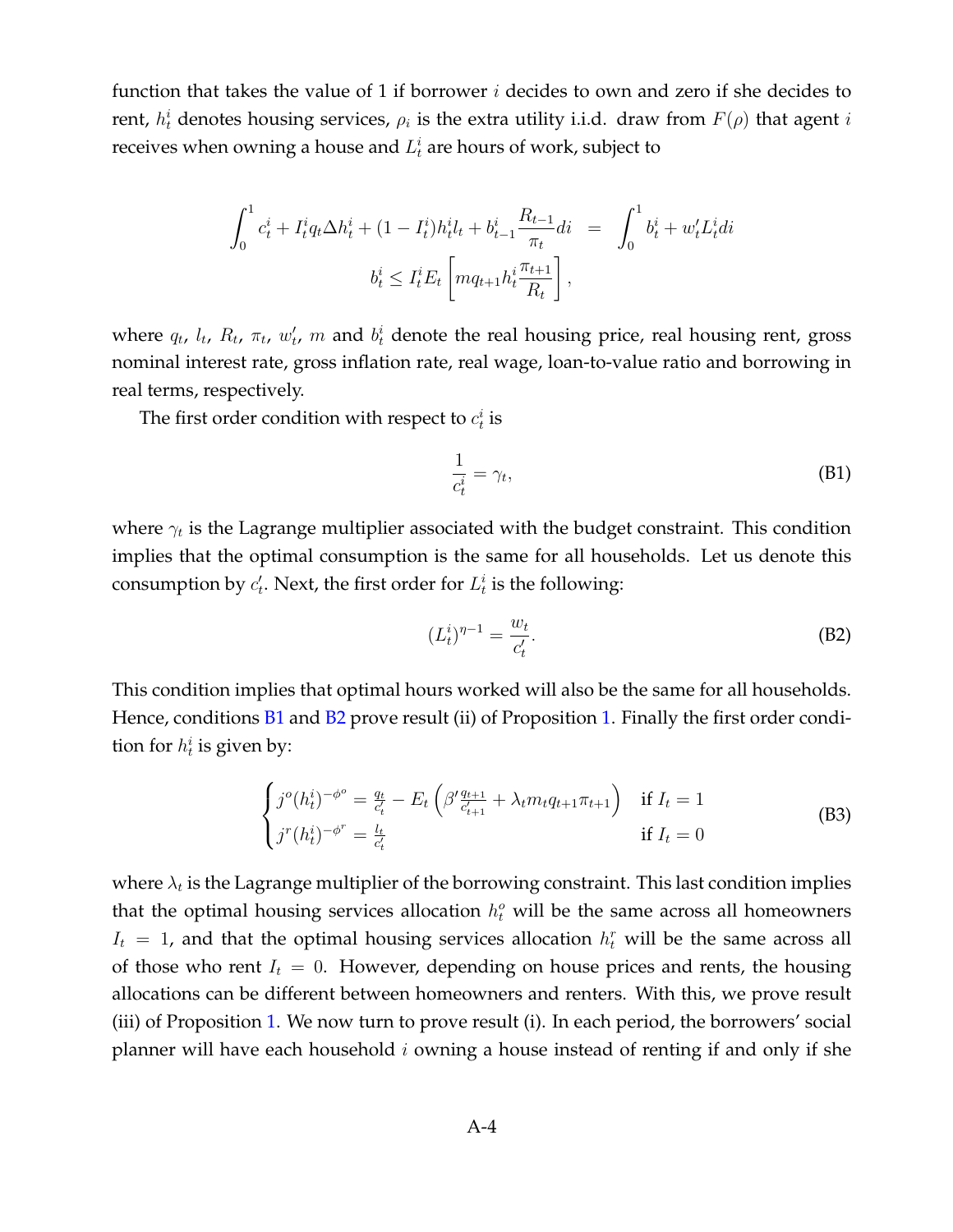receives higher instantaneous utility from it than otherwise:

$$
I_t = \begin{cases} 1 & \text{if and only if} \quad j^o \frac{(h_t^i)^{1-\phi^o}}{1-\phi^o} + \rho_t^i > j^r \frac{(h_t^i)^{1-\phi^r}}{1-\phi^r} \\ 0 & \text{otherwise.} \end{cases} \tag{B4}
$$

Because  $\rho^i_t$  is drawn from a continuous cdf  $F(\rho)$  with a non-negative support there will be a unique  $\bar{\rho}_t$  that makes a household indifferent between owning and renting. Therefore, households with  $\rho^i_t>\bar\rho_t$  choose to own a house, while those with  $\rho^i_t<\bar\rho_t$  decide to rent a house. Hence, the share of homeowners will be given by  $\alpha_t = 1 - F(\bar{\rho}_t)$ .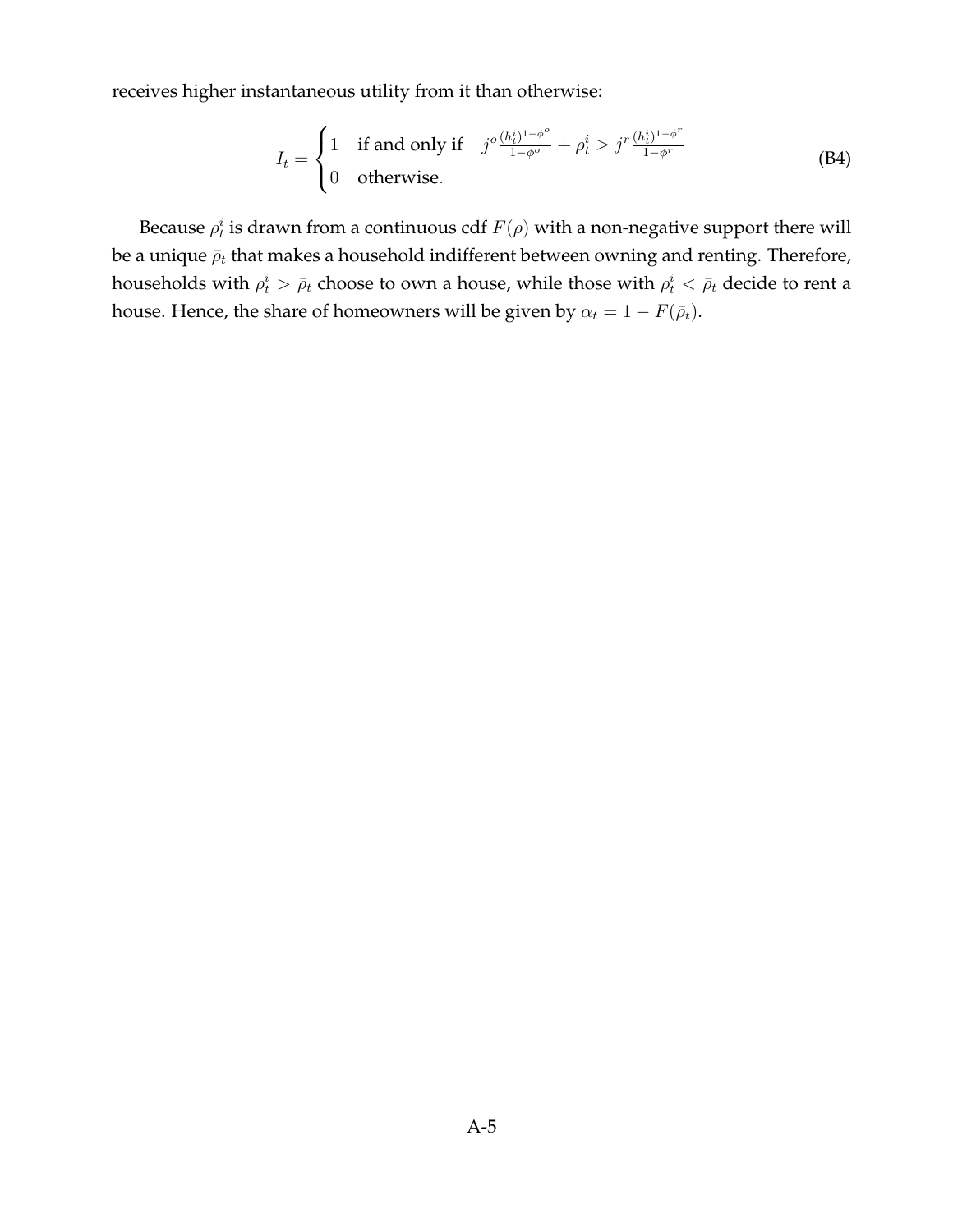# **C Robustness Checks**

## **C.1 Local Projections**

Jorda` (2005) introduced the local projections (LP) method as an alternative to VAR models for the purpose of studying the dynamic effects of shocks on variables of interest. As shown in Plagborg-Mller and Wolf (2021), LP and VAR estimators are simply two dimension reduction techniques with common estimand but different finite-sample properties. In addition, Miranda-Agrippino and Ricco (2021) show that the different finite-samples are mostly related to a bias-variance trade-off, particularly at longer horizons: LP provide lower bias but higher variance when compared with VAR estimators. For the sake of robustness, we show how the dynamic responses of monetary shocks look like when estimated by LP and structural shocks are identified in the same way as with the SVAR. In Figure C1 we show the results based on LP. As expected, the results are qualitatively the same as those obtained with the SVAR model and that were presented in subsection 3.1.2 of the main text. The results are based on the two estimation methods are also very similar quantitatively.

## **C.2 FEVD based on proxy SVAR**

Instead of using the SVMA methodology of Plagborg-Møller and Wolf (2021a) to estimate the importance of a shock for forecast variance of the variables in the response in response to the monetary policy shock, we could have used the Proxy SVAR model to compute the forecast error variance decomposition (FEVD) of the variables in the model in response to the same monetary policy shock. While we prefer the result based on the SVMA methodology, we also computed the FEVD based on the proxy SVAR model. Figure C2 shows the forecast error variance decomposition (FEVD) estimates from the Proxy SVAR, which require the assumption of the model being invertible.

Notwithstanding the fact that the SMVA approach yields intervals for the forecast variance ratio whereas the proxy SVAR yields point estimates for the FEVD, we find that the results are broadly similar. Moreover, we also find that the results in Figure C2 are very similar for both instruments.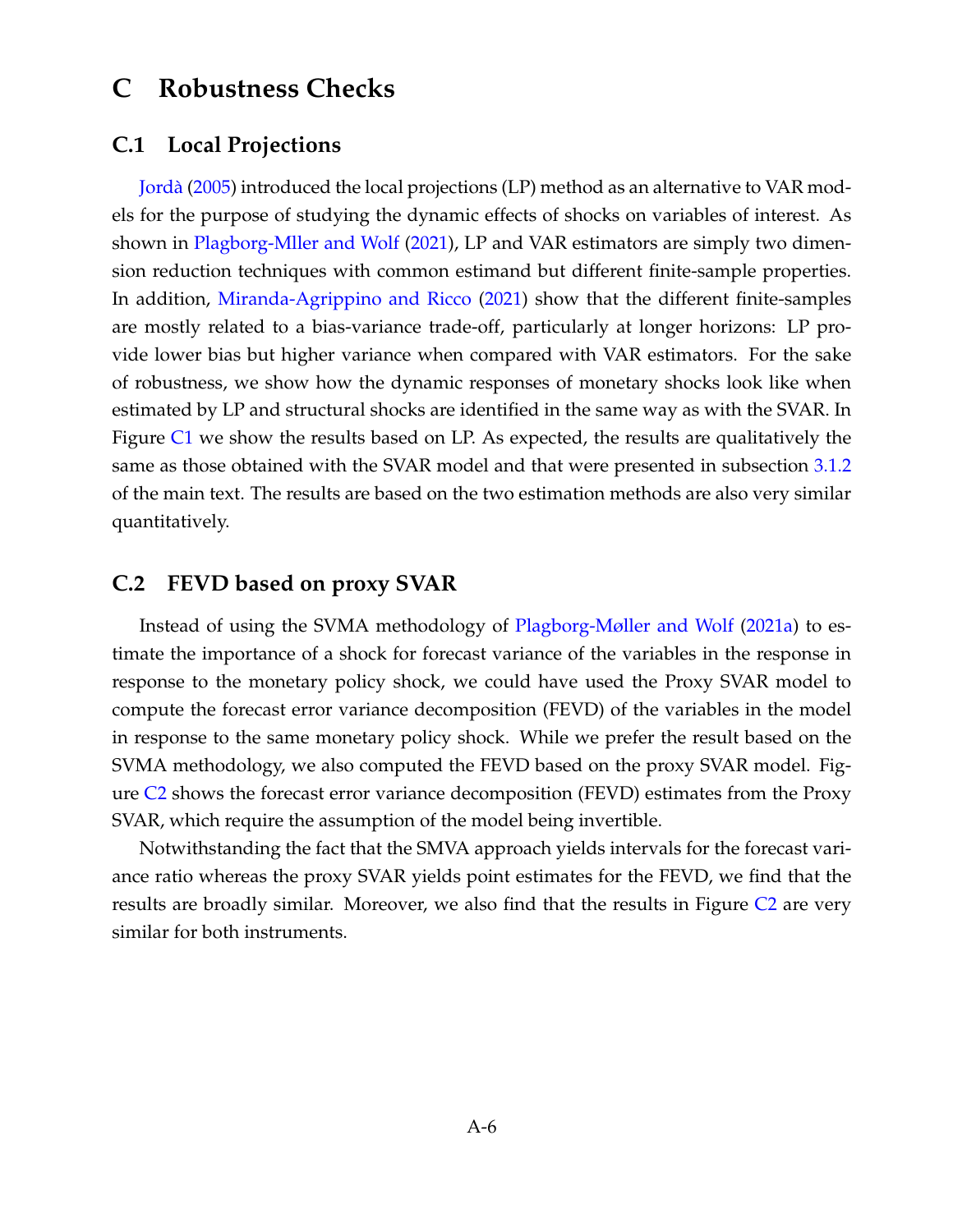

**Figure C1:** Impulse Response Functions of Select Macroeconomic Variables to a 25 bps Monetary Policy Shock Using Local Projections

Note: results in the figure are based on the local projections method (Jorda` (2005)) combined with the proxy VAR approach to identify the impact effects of the monetary shock on the variables of interest (Miranda-Agrippino and Ricco (2021)); the monetary policy shock instrument used for the results displayed in red is that of Miranda-Agrippino and Ricco (2021) and the instrument used for those reported in blue is that of Jarociński and Karadi (2020) coming from their the poor man's sign restriction approach. Both instruments isolate the pure monetary surprises from the information content present in the Fed's communications. The solid lines report the impulse response functions point estimates, while the shaded areas report the 68% confidence intervals. The confidence intervals were computed from 1,000 draws using a parametric bootstrap as proposed in Stock and Watson (2018).